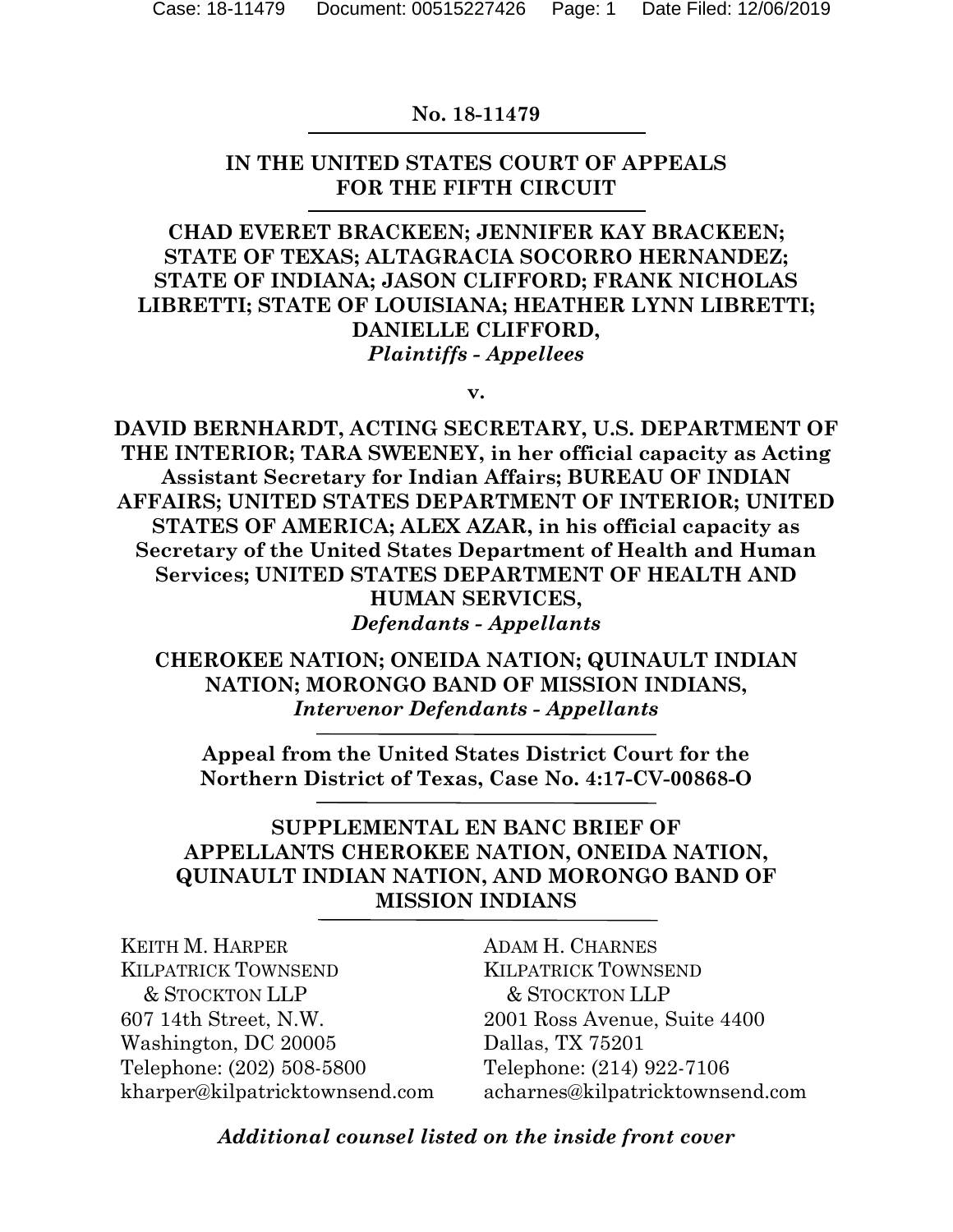KATHRYN E. FORT MICHIGAN STATE UNIV. COLLEGE OF LAW, INDIAN LAW CLINIC 648 N. Shaw Lane East Lansing, MI 48823 Telephone: (517) 432-6992 fort@law.msu.edu

MARK H. REEVES KILPATRICK TOWNSEND & STOCKTON LLP 1450 Greene Street Enterprise Mill, Suite 230 Augusta, GA 30901 Telephone: (706) 823-4206 mreeves@kilpatricktownsend.com

*Counsel for Appellants Cherokee Nation, Oneida Nation, Quinault Indian Nation, and Morongo Band of Mission Indians*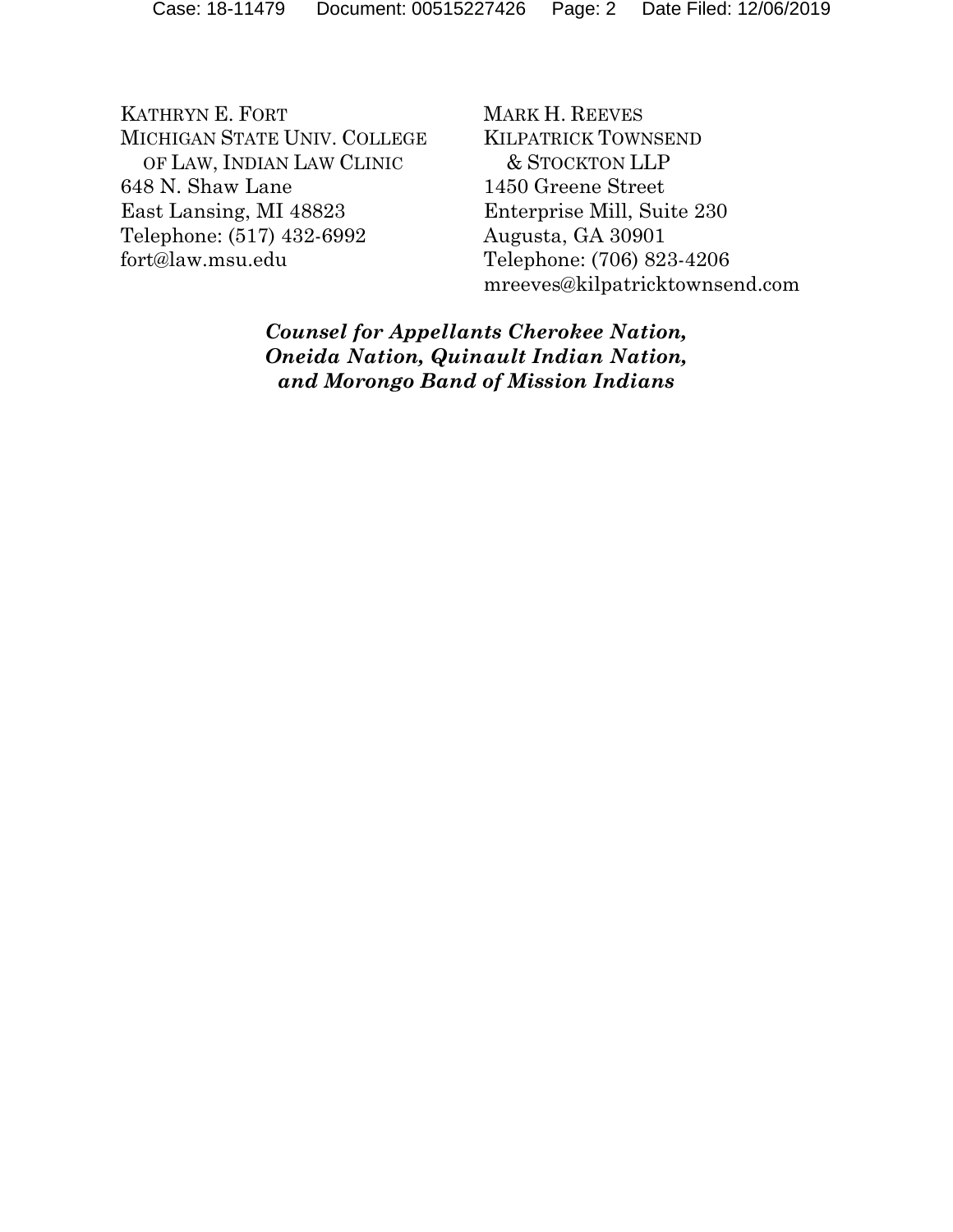#### <span id="page-2-0"></span>**CERTIFICATE OF INTERESTED PERSONS**

*Brackeen, et al. v. Bernhardt, et al.*, No. 18-11479.

The undersigned counsel of record certifies that the following listed persons and entities as described in the fourth sentence of Rule 28.2.1 have an interest in the outcome of this case. These representations are made in order that the judges of this Court may evaluate possible disqualification or recusal.

- 1. Cherokee Nation (Intervenor-Defendant)
- 2. Oneida Nation (Intervenor-Defendant)
- 3. Quinault Indian Nation (Intervenor-Defendant)
- 4. Morongo Band of Mission Indians (Intervenor-Defendant)
- 5. Chad Everet and Jennifer Kay Brackeen (Plaintiffs)
- 6. Frank Nicholas and Heather Lynn Libretti (Plaintiffs)
- 7. Altagracia Socorro Hernandez (Plaintiff)
- 8. Jason and Danielle Clifford (Plaintiffs)
- 9. State of Texas (Plaintiff)
- 10. State of Louisiana (Plaintiff)
- 11. State of Indiana (Plaintiff)
- 12. United States of America (Defendant)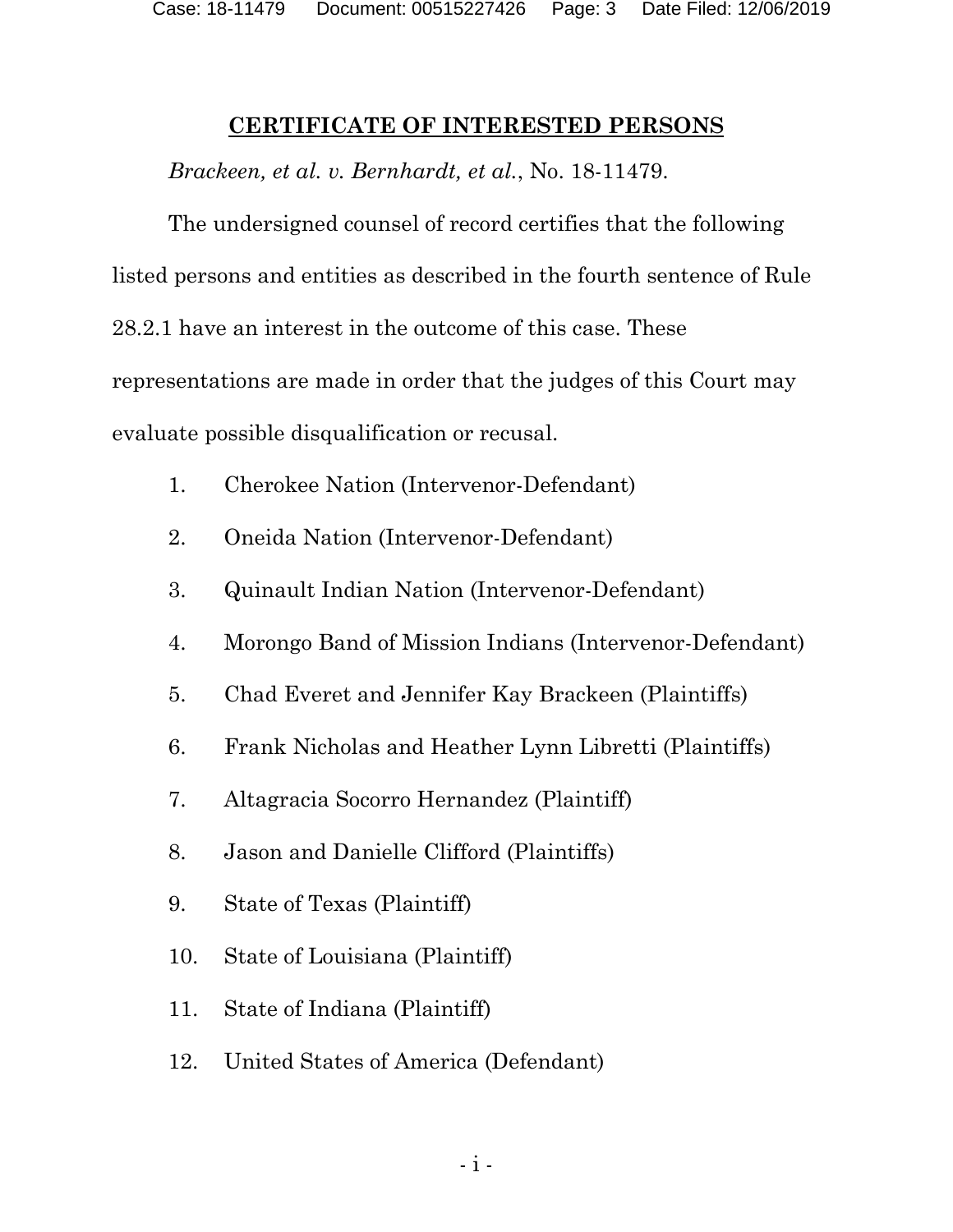- 13. Bureau of Indian Affairs and its Director, Bryan Rice (Defendants)
- 14. John Tahsuda III, Bureau of Indian Affairs Principal Assistant Secretary for Indian Affairs (Defendant)
- 15. United States Department of the Interior and its Secretary, Ryan Zinke (Defendants)
- 16. United States Department of Health and Human Services and its Secretary, Alex Azar (Defendants)
- 17. Navajo Nation (Intervenor)
- 18. Adam H. Charnes, Kilpatrick Townsend & Stockton LLP, counsel for Intervenor-Defendants
- 19. Christin J. Jones, Kilpatrick Townsend & Stockton LLP, counsel for Intervenor-Defendants
- 20. Keith M. Harper, Kilpatrick Townsend & Stockton LLP, counsel for Intervenor-Defendants
- 21. Mark H. Reeves, Kilpatrick Townsend & Stockton LLP, counsel for Intervenor-Defendants
- 22. Kathryn E. Fort, Michigan State University College of Law, counsel for Intervenor-Defendants
- 23. David J. Hacker, Office of the Attorney General, counsel for State Plaintiffs
- 24. Jeff Landry, Attorney General of Louisiana
- 25. Curtis Hill, Attorney General of Indiana
- 26. Ken Paxton, Attorney General of Texas
- 27. Jeffrey C. Mateer, First Assistant Attorney General of Texas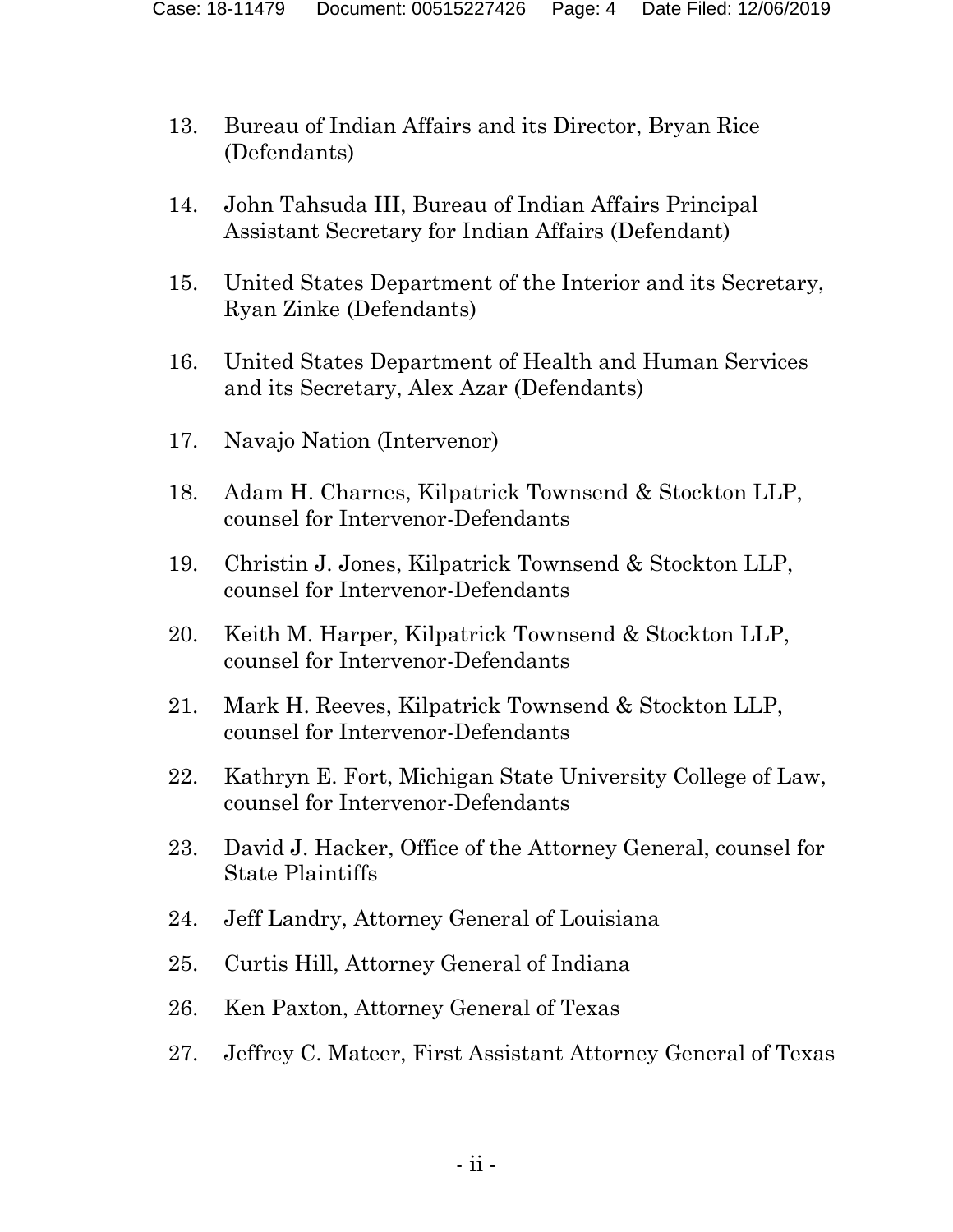- 28. Brantley D. Starr, Deputy First Assistant Attorney General of Texas
- 29. James E. Davis, Deputy Attorney General of Texas for Civil Litigation
- 30. Beth Klusmann, Assistant Solicitor General of Texas
- 31. Kyle D. Hawkins, Solicitor General of Texas
- 32. John C. Sullivan, Assistant Solicitor General of Texas
- 33. Matthew D. McGill, Gibson, Dunn & Crutcher LLP, counsel for Individual Plaintiffs
- 34. Lochlan F. Shelfer, Gibson, Dunn & Crutcher LLP, counsel for Individual Plaintiffs
- 35. David W. Casazza, Gibson, Dunn & Crutcher LLP, counsel for Individual Plaintiffs
- 36. T. Elliot Gaiser, Gibson, Dunn & Crutcher LLP, counsel for Individual Plaintiffs
- 37. Mark Fiddler, Fiddler Law Office, P.A., counsel for Libretti Plaintiffs and Clifford Plaintiffs
- 38. JoAnn Kintz, U.S. Department of Justice, counsel for Federal Defendants
- 39. Steven Miskinis, U.S. Department of Justice, counsel for Federal Defendants
- 40. Christine Ennis, U.S. Department of Justice, counsel for Federal Defendants
- 41. Eric Grant, U.S. Department of Justice, counsel for Federal Defendants
- 42. Rachel Heron, U.S. Department of Justice, counsel for Federal Defendants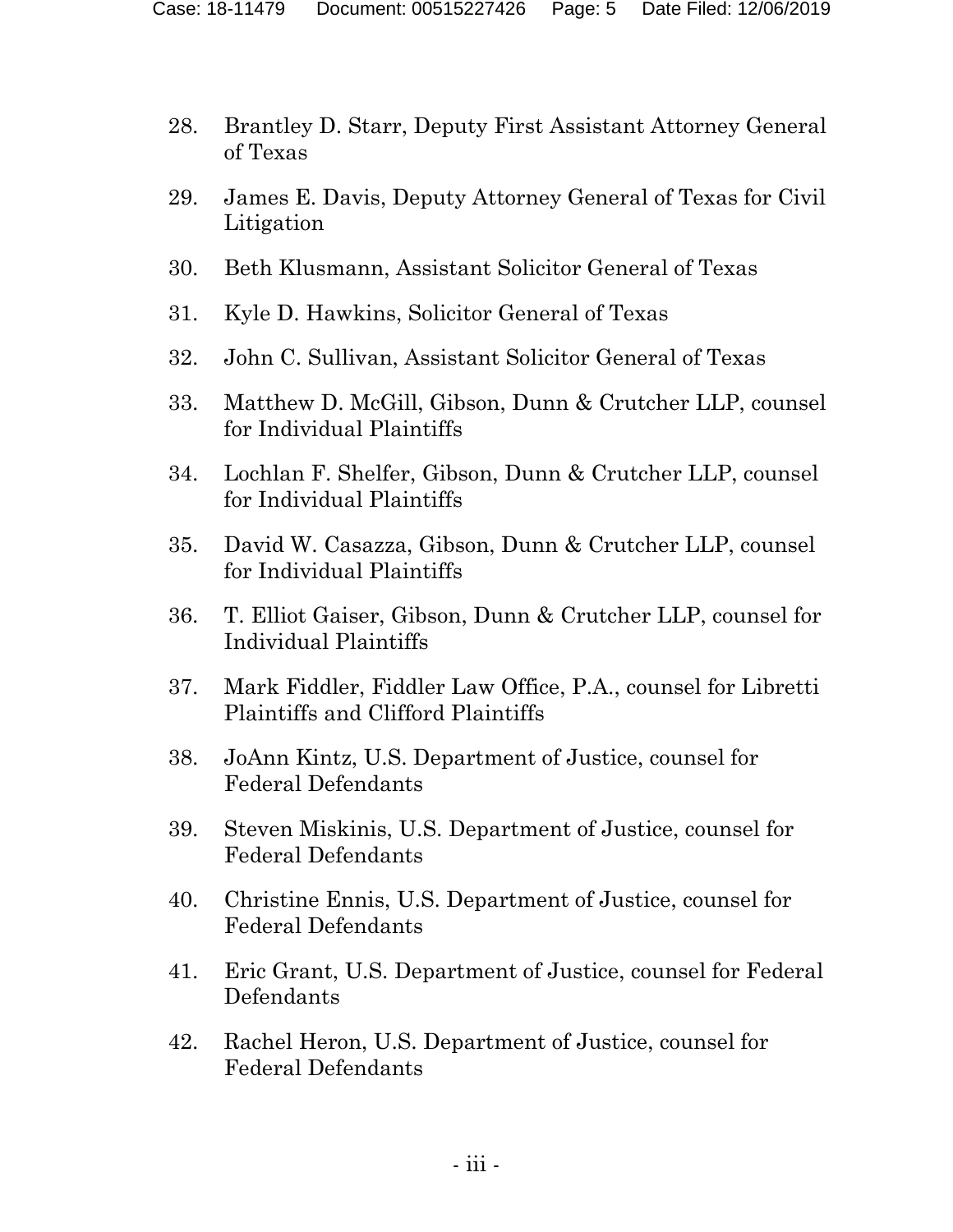- 43. Ragu-Jara "Juge" Gregg, U.S. Department of Justice, counsel for Federal Defendants
- 44. Amber Blaha, U.S. Department of Justice, counsel for Federal Defendants
- 45. John Turner, U.S. Department of Justice, counsel for Federal Defendants
- 46. Jeffrey H. Wood, Acting Assistant Attorney General, counsel for Federal Defendants
- 47. Samuel C. Alexander, Section Chief, Indian Resources Section, counsel for Federal Defendants
- 48. Sam Ennis, United States Department of the Interior, Solicitor's Office, of-counsel for Federal Defendants
- 49. Colleen E. Roh Sinzdak, Hogan Lovells US LLP, counsel for the Navajo Nation
- 50. Catherine E. Bratic, Hogan Lovells US LLP, counsel for the Navajo Nation
- 51. Thomas Schmidt, Hogan Lovells US LLP, counsel for the Navajo Nation
- 52. Maria Wyckoff Boyce, Hogan Lovells US LLP, counsel for the Navajo Nation
- 53. Paul Spruhan, Assistant Attorney General, Navajo Nation Department of Justice, counsel for the Navajo Nation
- 54. Hon. Reed O'Connor, United States District Judge, Northern District of Texas

s/ *Adam H. Charnes* Attorney for Appellants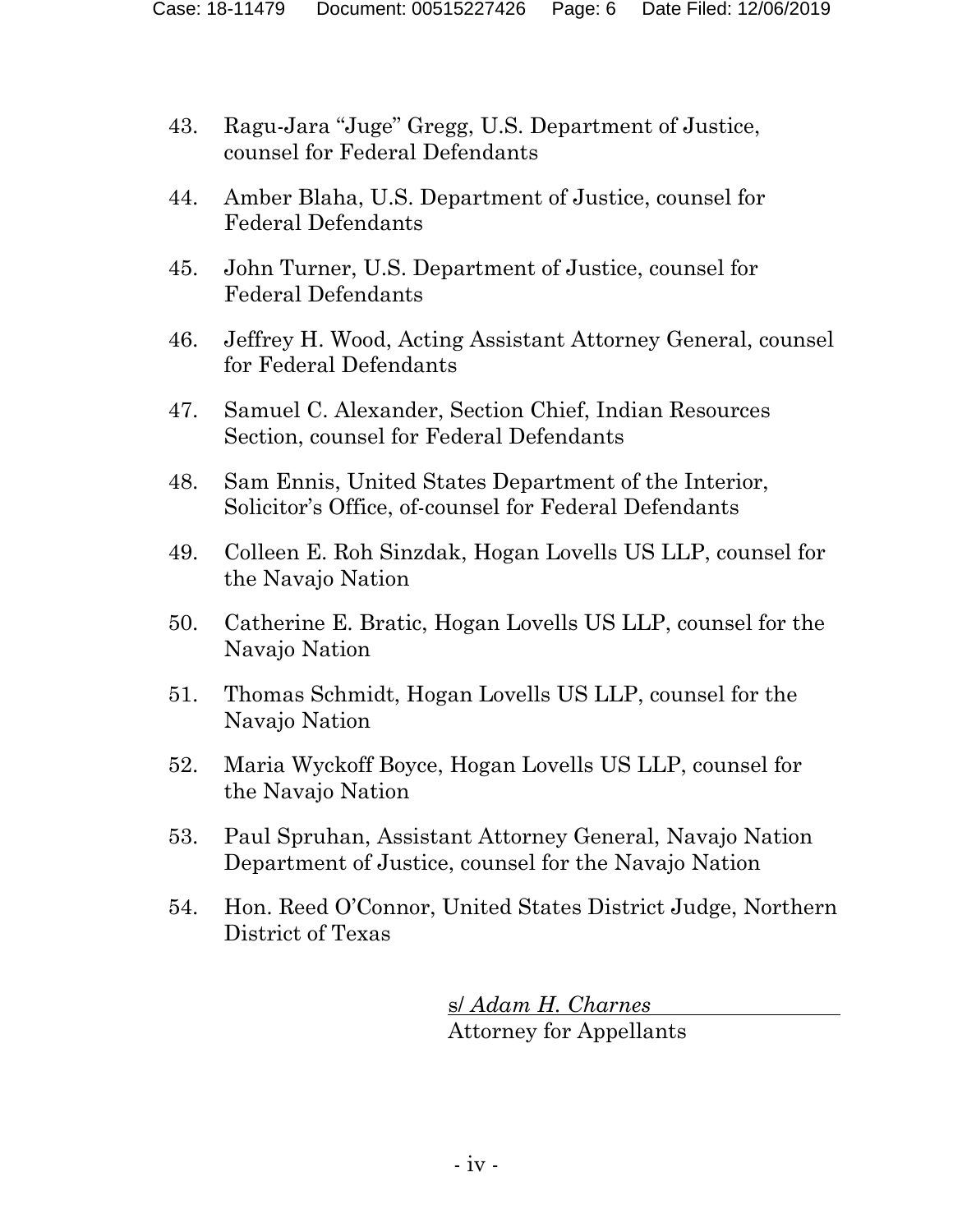## <span id="page-6-0"></span>**TABLE OF CONTENTS**

| $\mathbf{I}$ . |           |    | <b>Plaintiffs Lack Standing to Assert Equal Protection</b> |
|----------------|-----------|----|------------------------------------------------------------|
|                | A.        |    |                                                            |
|                |           | 1. | The Brackeens, at least, present no injury                 |
|                |           | 2. | The Individual Plaintiffs' alleged injuries                |
|                |           | 3. | The Brackeens' and Librettis' claims are                   |
|                | <b>B.</b> |    | The State Plaintiffs lack standing to assert equal         |
| II.            |           |    | ICWA and the Final Rule Do Not Violate Equal               |
|                | A.        |    | ICWA makes a political, not racial, classification24       |
|                | <b>B.</b> |    | Even if strict scrutiny applied, ICWA survives it. 36      |
| III.           |           |    | ICWA Does Not Violate the Anti-Commandeering               |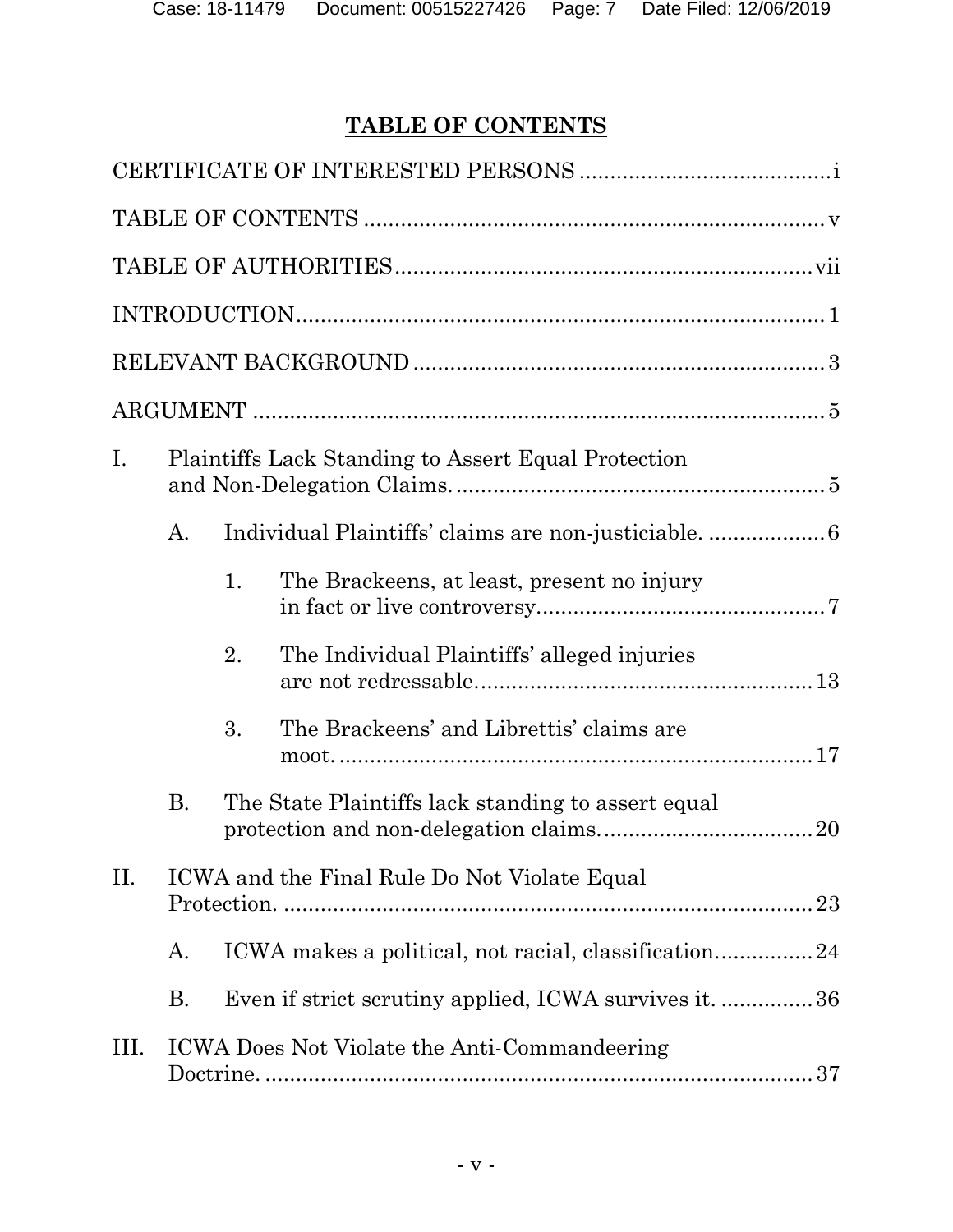|     | A.          | The anti-commandeering doctrine is inapplicable |  |
|-----|-------------|-------------------------------------------------|--|
|     | <b>B.</b>   | ICWA does not impermissibly commandeer state    |  |
|     | $C_{\cdot}$ | Alternatively, the Spending Clause authorizes   |  |
| IV. |             |                                                 |  |
|     | A.          |                                                 |  |
|     | <b>B.</b>   | ICWA does not unlawfully delegate congressional |  |
| V.  |             |                                                 |  |
|     |             |                                                 |  |
|     |             | CERTIFICATE OF COMPLIANCE                       |  |
|     |             | CERTIFICATE OF SERVICE                          |  |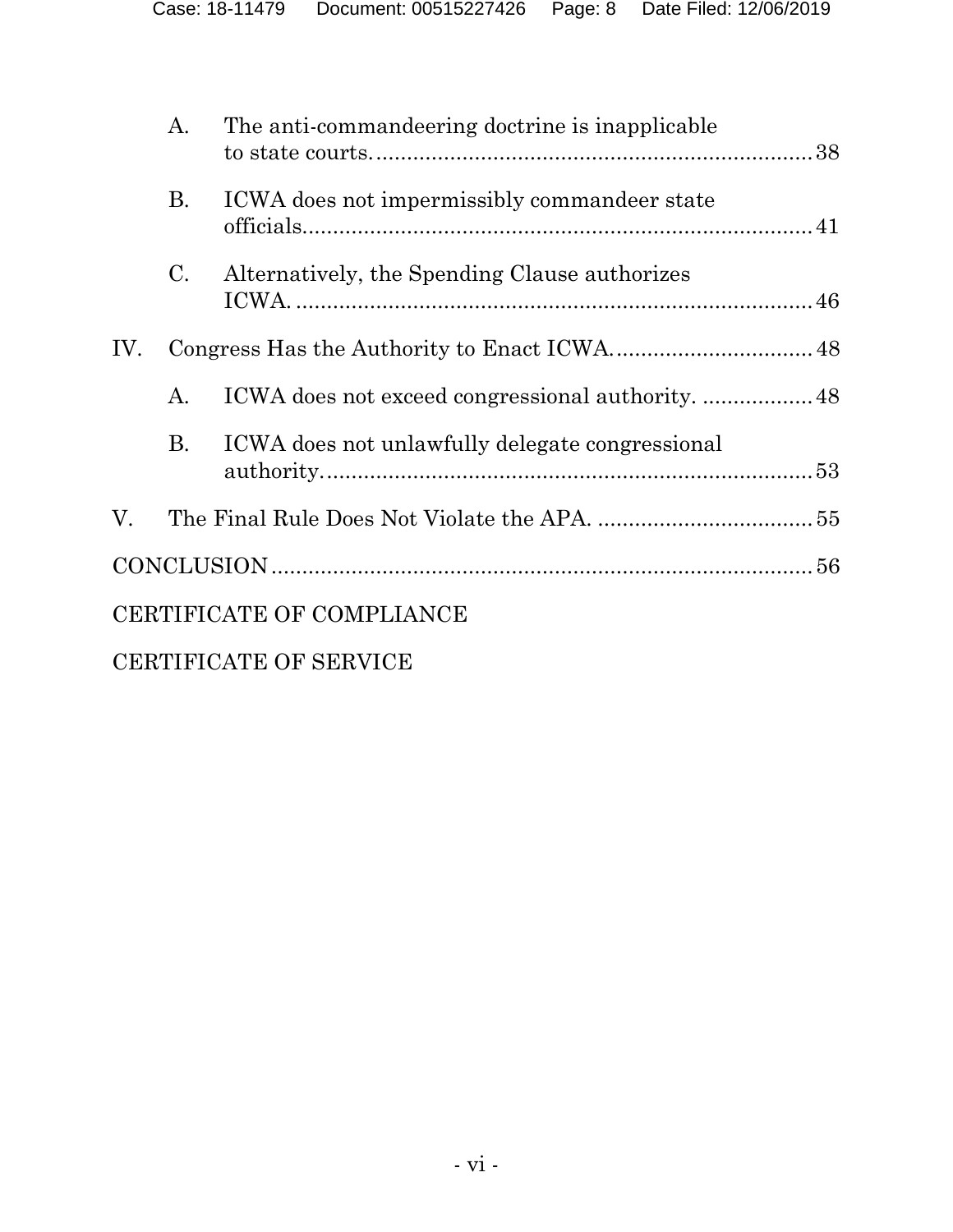# <span id="page-8-0"></span>**TABLE OF AUTHORITIES**

## **Cases**

| Adarand Constructors, Inc. v. Pena,                                     |  |
|-------------------------------------------------------------------------|--|
| Adoptive Couple v. Baby Girl,                                           |  |
| Alfred L. Snapp & Son, Inc. v. Puerto Rico ex rel. Barez,               |  |
| Allstate Insurance Co. v. Abbott,                                       |  |
| Am. Fed'n of Gov't Emps., AFL-CIO v. United States,                     |  |
| Arizonans for Official English v. Arizona,                              |  |
| Bayou Liberty Ass'n, Inc. v. U.S. Army Corps of Eng'rs,                 |  |
| Blanton v. N. Las Vegas Mun. Court,<br>748 P.2d 494 (Nev. 1987), aff'd, |  |
| BNSF Ry. Co. v. Alstom Transp., Inc.,                                   |  |
| Campbell-Ewald Co. v. Gomez,                                            |  |
| Carroll v. Nakatani,                                                    |  |
| Citizens for a Balanced City v. Plymouth Congregational<br>Church,      |  |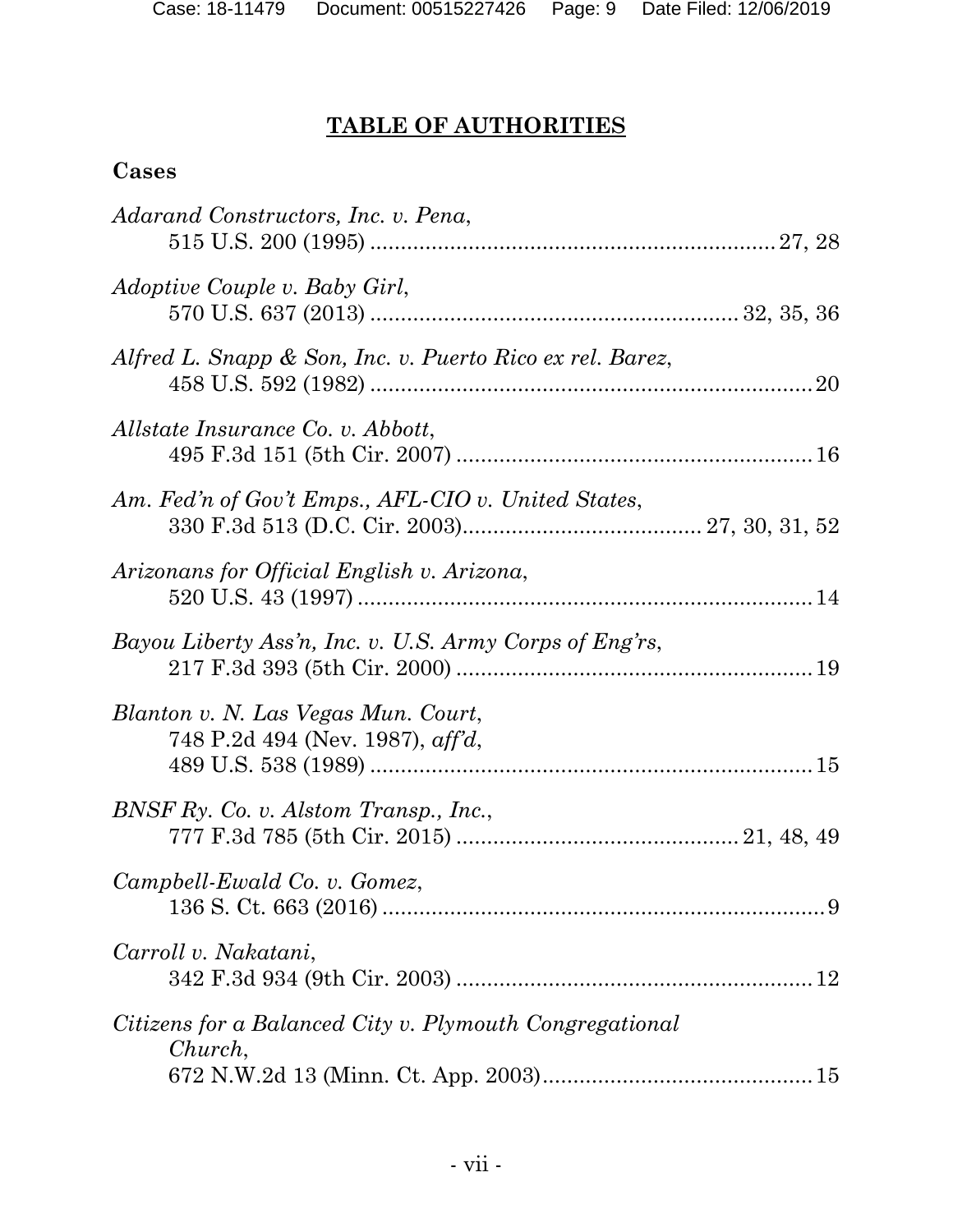| City of Los Angeles v. Lyons,                                                 |
|-------------------------------------------------------------------------------|
| City of New York v. United States,                                            |
| Clapper v. Amnesty Int'l USA,                                                 |
| Cty. of Riverside v. McLaughlin,                                              |
| Davis v. Guam,                                                                |
| Dep't of Tex., Veterans of Foreign Wars of U.S. v. Tex. Lottery<br>$Comm\,n,$ |
| Duarte ex rel. Duarte v. City of Lewisville, Texas,                           |
| <i>Empson-Laviolette v. Crago,</i>                                            |
| Fisher v. Dist. Court,                                                        |
| Franklin v. Massachusetts,                                                    |
| Freilich v. Upper Chesapeake Health, Inc.,                                    |
| Gibbons v. Ogden,                                                             |
| In re Adoption of Erin G.,                                                    |
| In re Custody of A.K.H.,                                                      |
|                                                                               |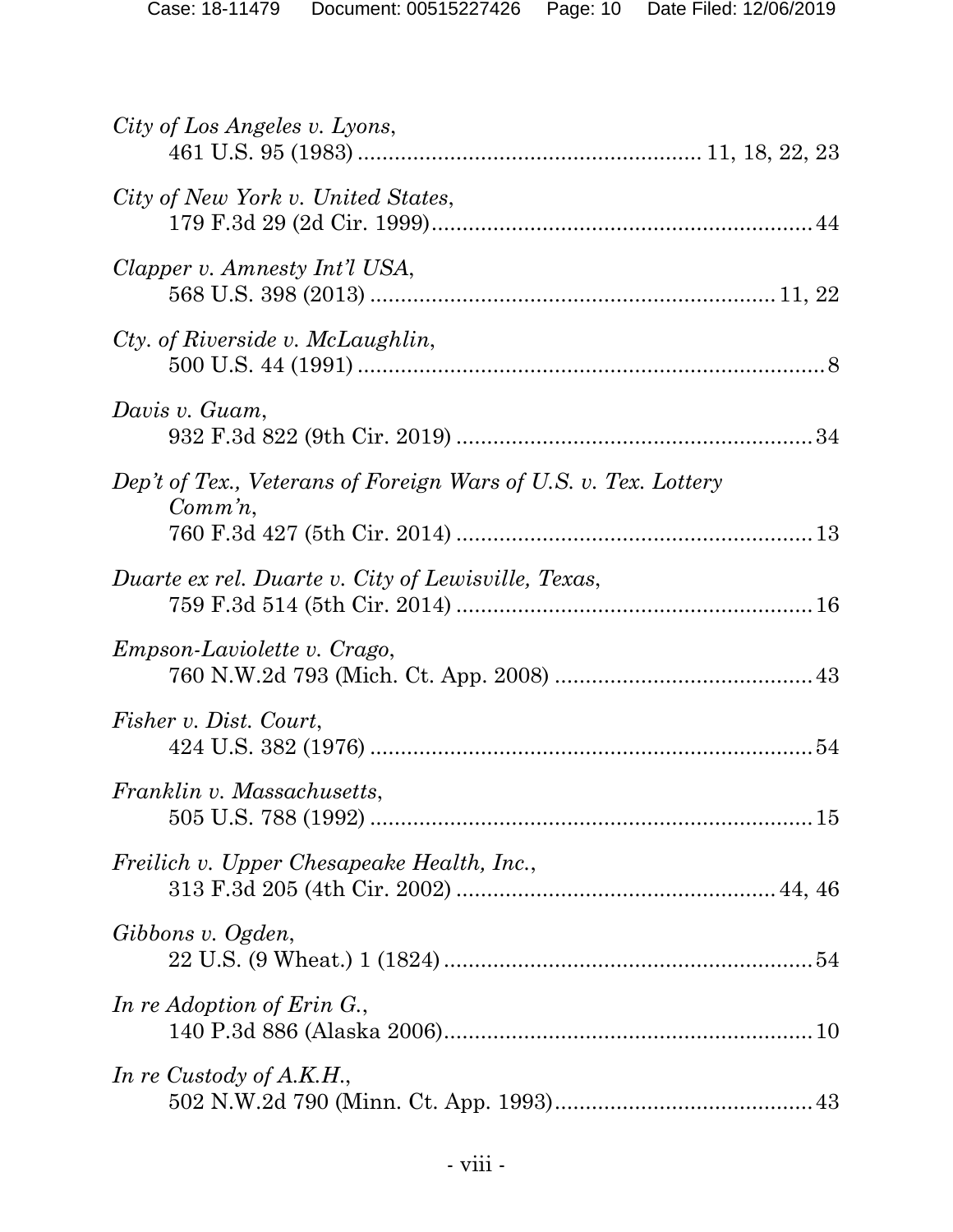| In re Custody of S.B.R.,                                                                                                               |  |
|----------------------------------------------------------------------------------------------------------------------------------------|--|
| In re Gee,                                                                                                                             |  |
| In re Guardianship of Ashley Elizabeth R.,                                                                                             |  |
| In re Guardianship of $J.C.D.,$                                                                                                        |  |
| In re Whitaker Constr. Co.,                                                                                                            |  |
| J.W. v. R.J.                                                                                                                           |  |
| Jennings v. Stephens,                                                                                                                  |  |
| Lewis v. Cont'l Bank Corp.,                                                                                                            |  |
| Lone Wolf v. Hitchcock,                                                                                                                |  |
| Lopez v. City of Houston,                                                                                                              |  |
| Lujan v. Defs. of Wildlife,                                                                                                            |  |
| M.D. ex rel. Stuckenberg v. Abbott,<br>No. 2:11-CV-0084, 2019 WL 5842946                                                               |  |
| $M.D.$ v. Abbott,<br>152 F. Supp. 3d 684 (S.D. Tex. 2015), aff'd in part, rev'd<br>in part sub nom M.D. ex rel. Stuckenberg v. Abbott, |  |
|                                                                                                                                        |  |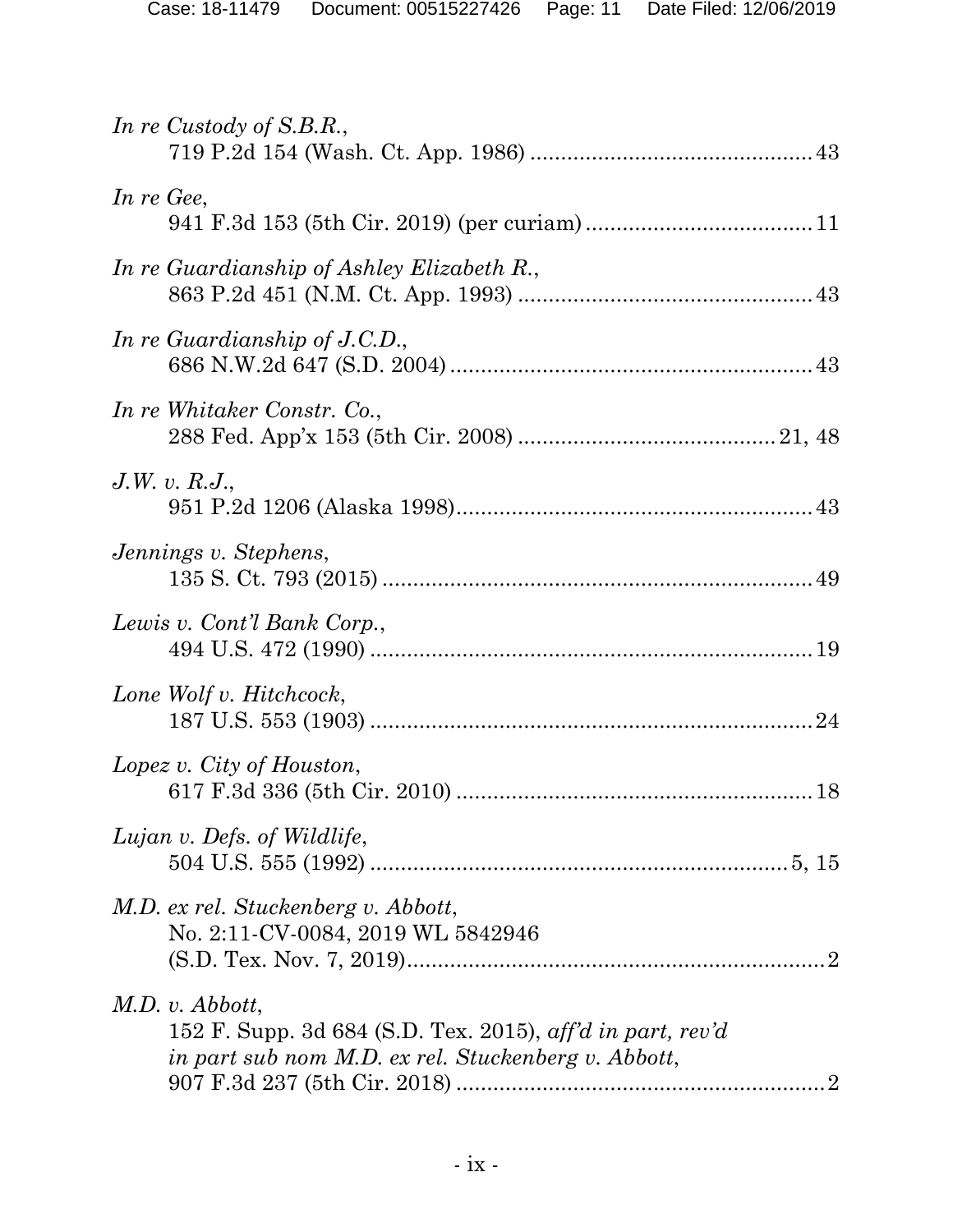| Massachusetts v. EPA,                                                           |  |
|---------------------------------------------------------------------------------|--|
| Mink v. Suthers,                                                                |  |
| Miss. Band of Choctaw Indians v. Holyfield,                                     |  |
| Moe v. Confederated Salish & Kootenai Tribes of Flathead<br><i>Reservation,</i> |  |
| Montana v. United States,                                                       |  |
| Moore v. Bryant,                                                                |  |
| Morgan v. Huntington Ingalls, Inc.,                                             |  |
| Morton v. Mancari,                                                              |  |
| Morton v. Ruiz,                                                                 |  |
| Murphy v. NCAA,                                                                 |  |
| Nat'l Fed'n of Indep. Bus. v. Sebelius,                                         |  |
| New York v. United States,                                                      |  |
| Nielson v. Ketchum,                                                             |  |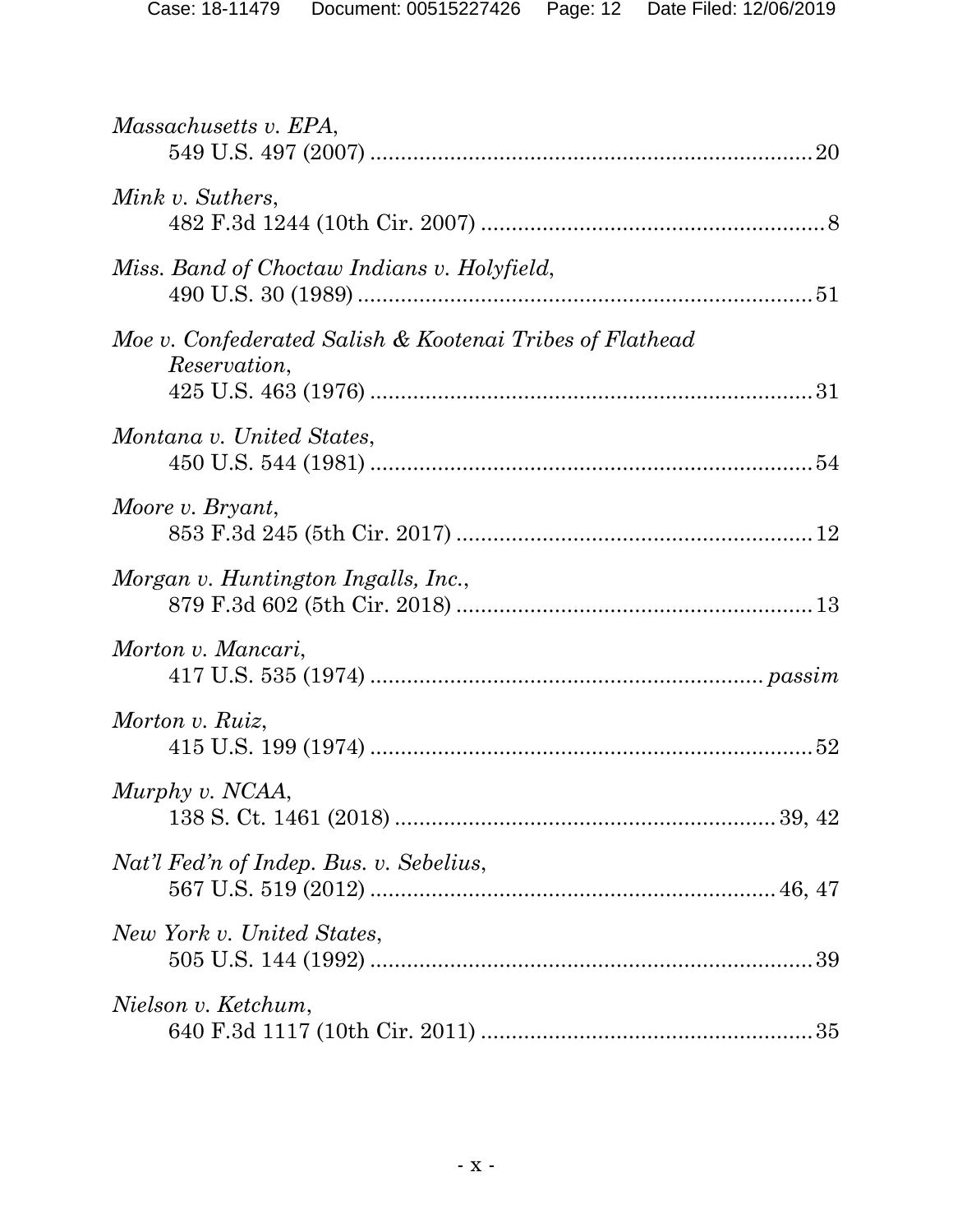| Okla. Tax Comm'n v. Citizen Band Potawatomi Indian Tribe<br>of Okla., |
|-----------------------------------------------------------------------|
| Penrod Drilling Corp. v. Williams,                                    |
| Perrin v. United States,                                              |
| Peyote Way Church of God, Inc. v. Thornburgh,                         |
| Prasco, LLC v. Medicis Pharm. Corp.,                                  |
| Printz v. United States,                                              |
| Reno v. Condon,                                                       |
| Rice v. Cayetano,                                                     |
| Rockwell Int'l Corp. v. United States,                                |
| Rupert v. Dir., U.S. Fish & Wildlife Serv.,                           |
| South Carolina v. Baker,                                              |
| South Carolina v. Katzenbach,                                         |
| Steere Tank Lines, Inc. v. I.C.C.,                                    |
| Stringer v. Whitley,                                                  |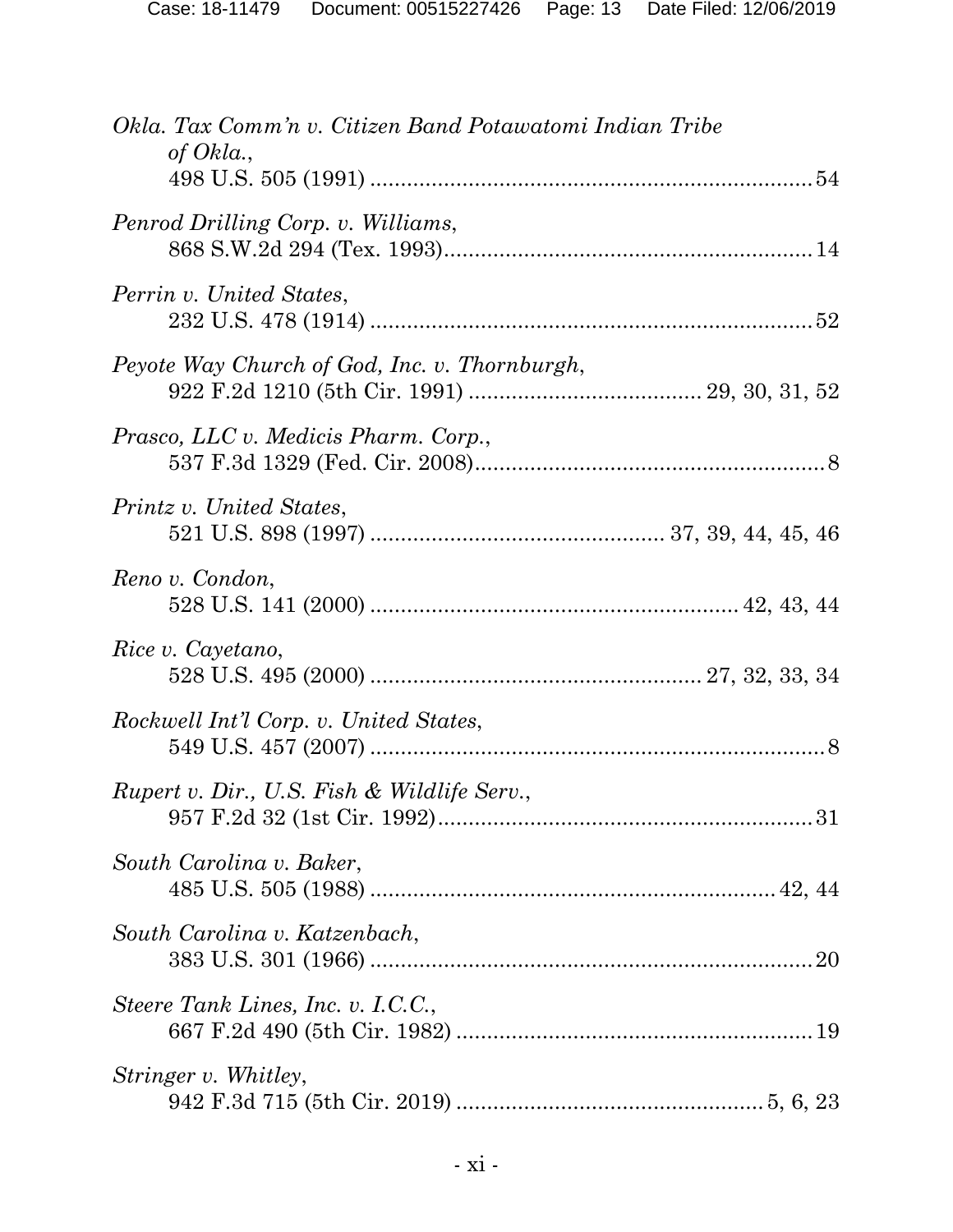| Summers v. Earth Island Inst.,            |
|-------------------------------------------|
| United States v. Antelope,                |
| United States v. Decker,                  |
| United States v. Jicarilla Apache Nation, |
| United States v. Kagama,                  |
| United States v. Lara,                    |
| United States v. Mazurie,                 |
| United States v. McGowan,                 |
| United States v. Mitchell,                |
| United States v. Sharpnack,               |
| United States v. Wilgus,                  |
| United States v. Zepeda,                  |
| Whitman v. Am. Trucking Ass'ns,           |
| Worcester v. Georgia,                     |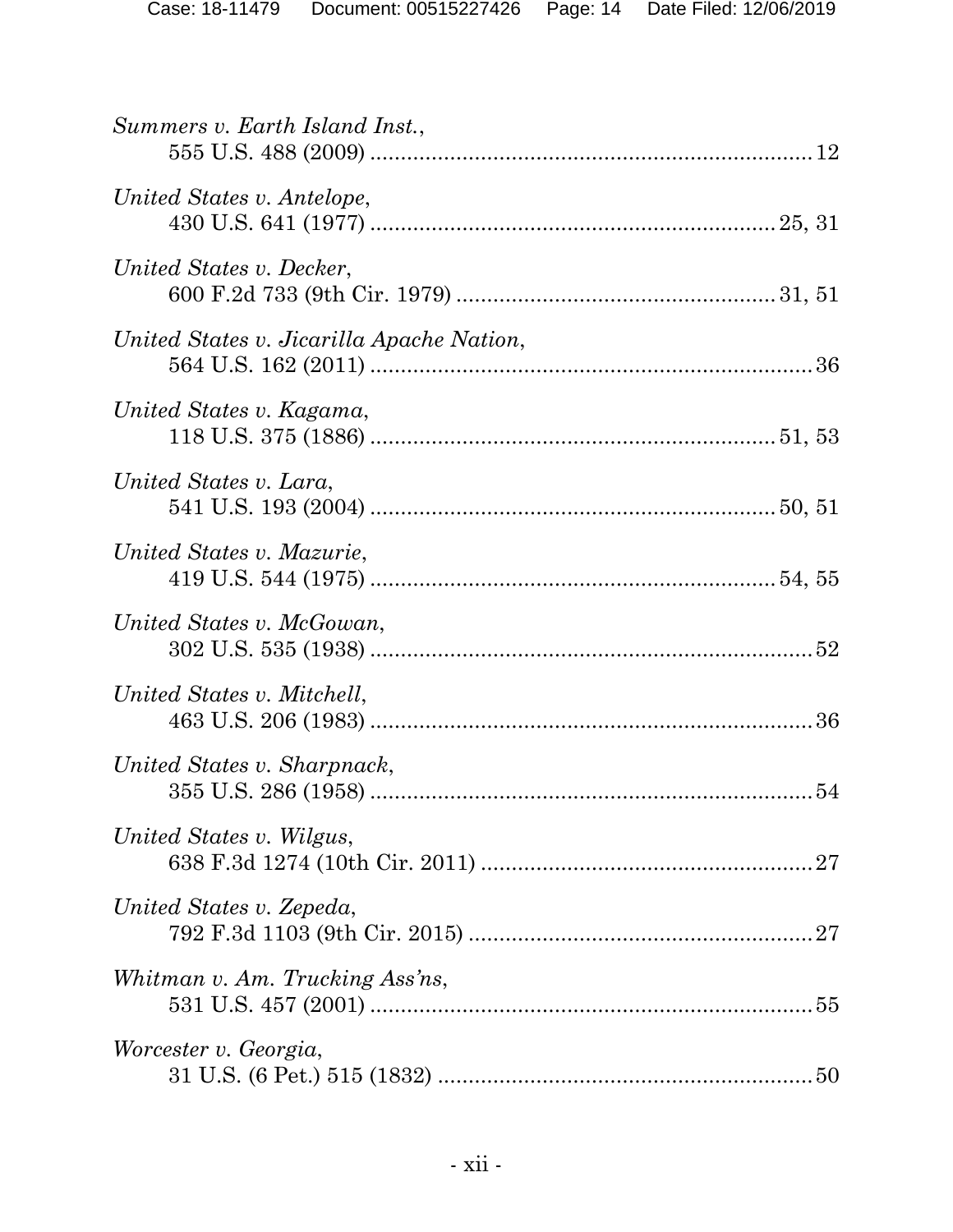# **Constitutional Provisions**

| <b>Statutes</b>                                           |  |
|-----------------------------------------------------------|--|
| American Indian Religious Freedom Act Amendments of 1994, |  |
| Bald and Golden Eagle Protection Act,                     |  |
| Indian Child Welfare Act, 25 U.S.C.                       |  |
|                                                           |  |
|                                                           |  |
|                                                           |  |
|                                                           |  |
|                                                           |  |
|                                                           |  |
|                                                           |  |
|                                                           |  |
|                                                           |  |
|                                                           |  |
|                                                           |  |
|                                                           |  |
|                                                           |  |
|                                                           |  |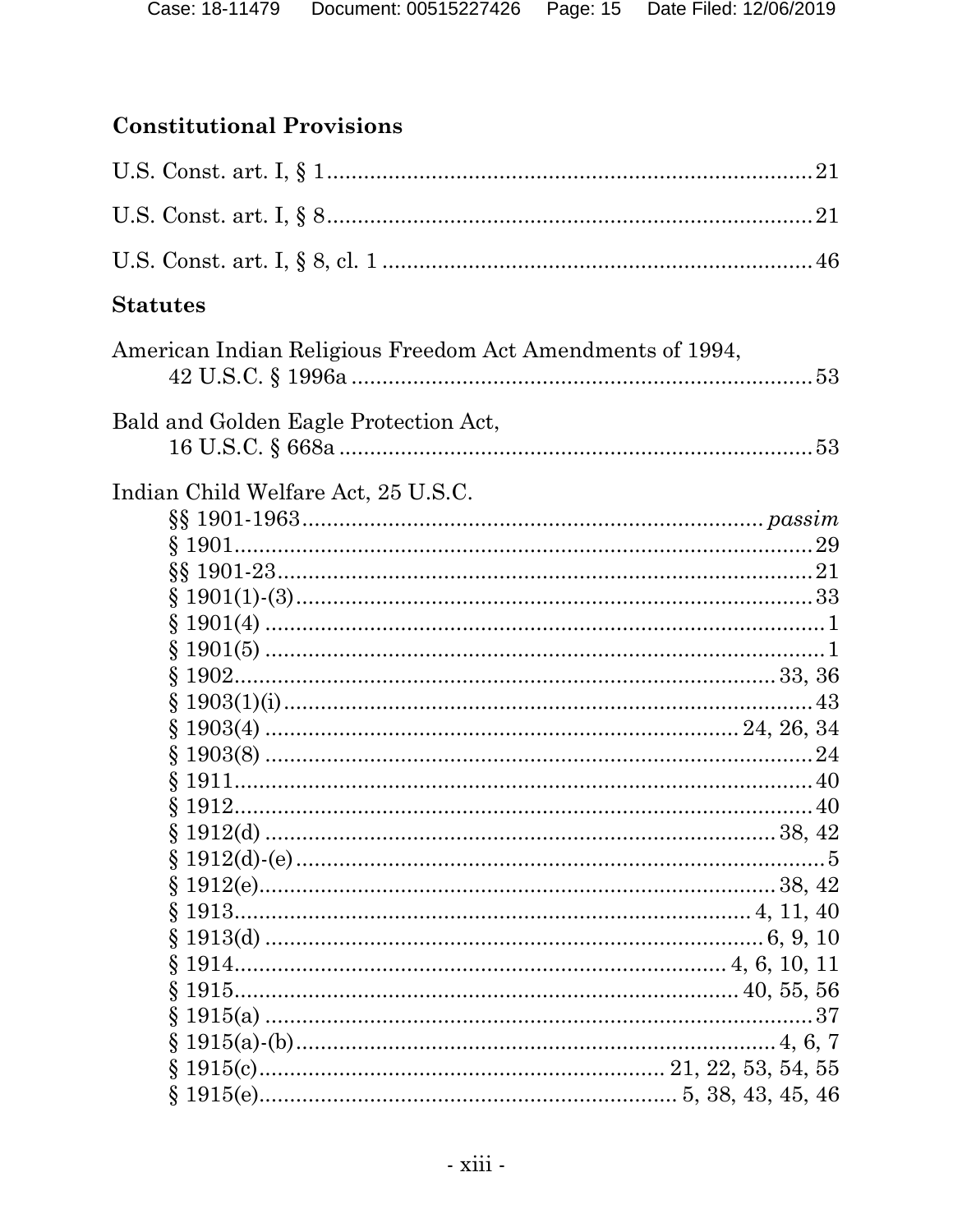| Snyder Act, 25 U.S.C. |
|-----------------------|
|                       |
|                       |
|                       |
|                       |
|                       |
|                       |
|                       |
|                       |
| <b>Regulations</b>    |
|                       |
|                       |
|                       |
|                       |
|                       |
|                       |
|                       |
|                       |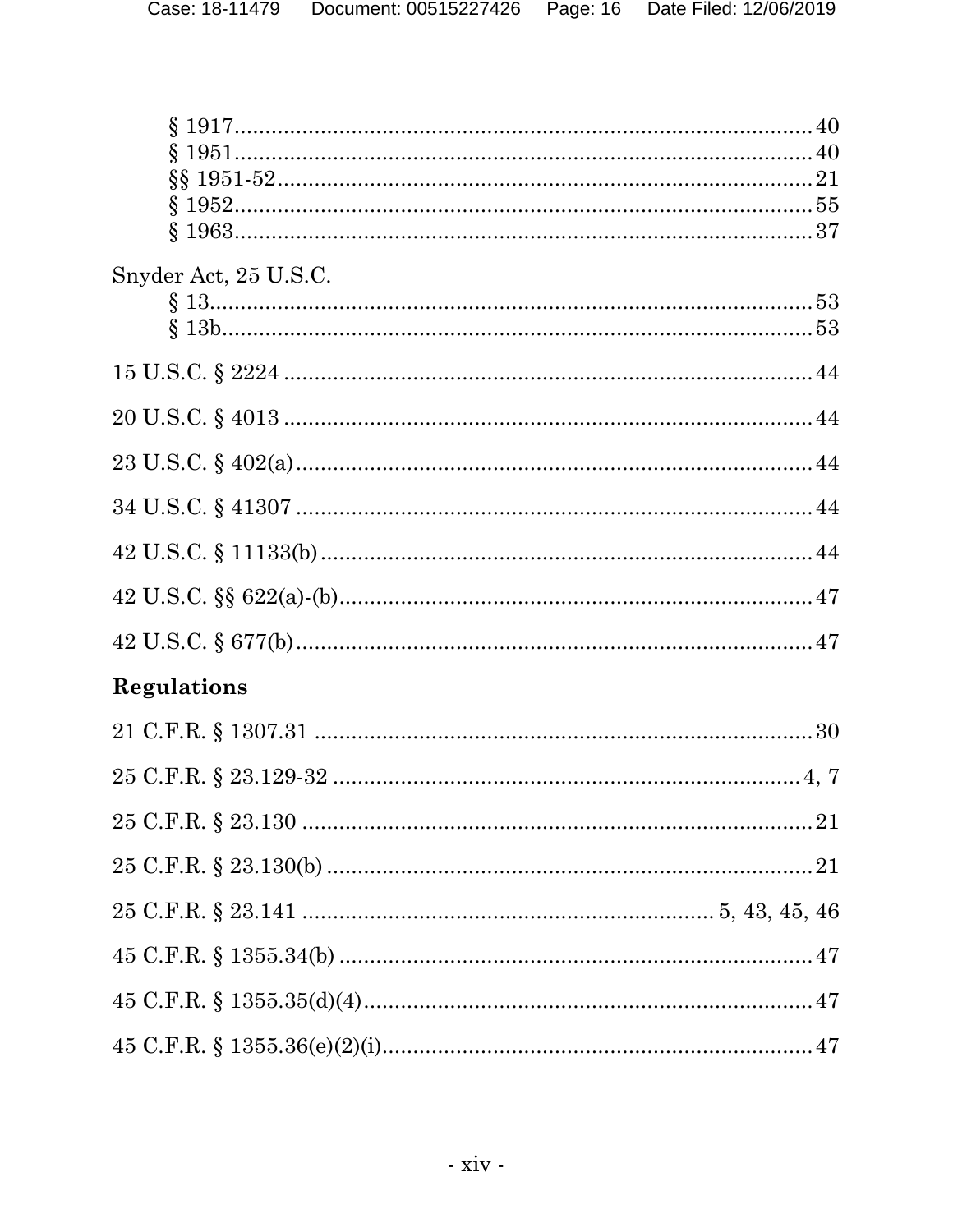| Indian Child Welfare Act Proceedings, |  |
|---------------------------------------|--|
|                                       |  |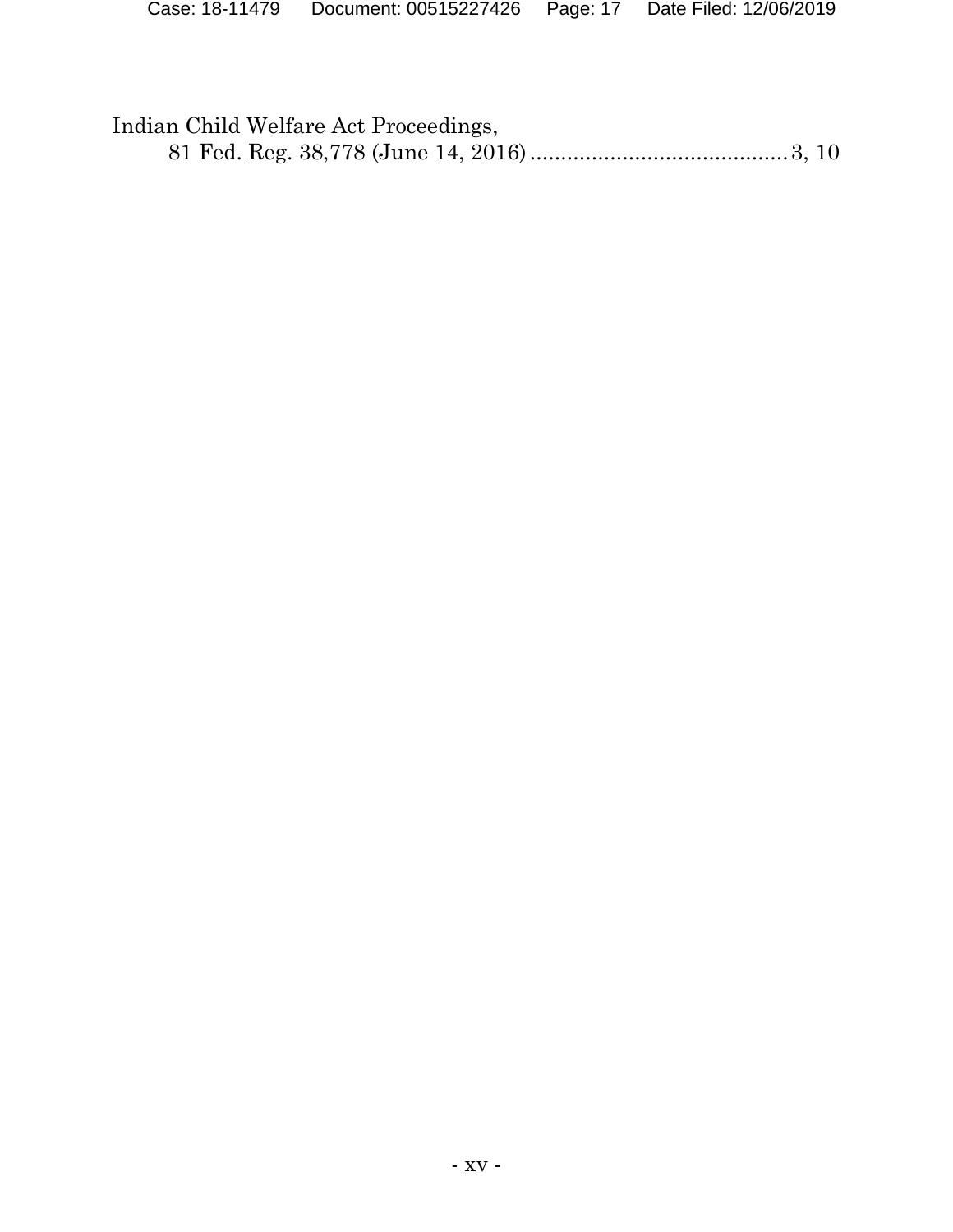## <span id="page-17-0"></span>**INTRODUCTION**

More than forty years ago, Congress enacted the Indian Child Welfare Act (ICWA), 25 U.S.C. §§ 1901-1963, to remedy longstanding practices that resulted in "an alarmingly high percentage of Indian families [being] broken up by the removal, often unwarranted, of their children from them by nontribal public and private agencies" and an "alarmingly high percentage of such children [being] placed in non-Indian foster and adoptive homes and institutions." § [1](#page-17-1)901(4).<sup>1</sup> These practices were the result, in large part, of states' persistent "fail[ure] to recognize the essential tribal relations of Indian people and the cultural and social standards prevailing in Indian communities and families." § 1901(5). Tribes, States, and the Trump Administration agree that over the last four decades, ICWA has proven a tremendous success in helping Indian children to maintain relationships with their families, tribes, and communities. Plaintiffs seek to reverse that progress and subject Indian children to state foster care systems—like the one in Texas, where children "almost uniformly leave State custody more

<span id="page-17-1"></span><sup>&</sup>lt;sup>1</sup> All statutory citations are to 25 U.S.C., and all regulatory citations to 25 C.F.R., unless otherwise noted.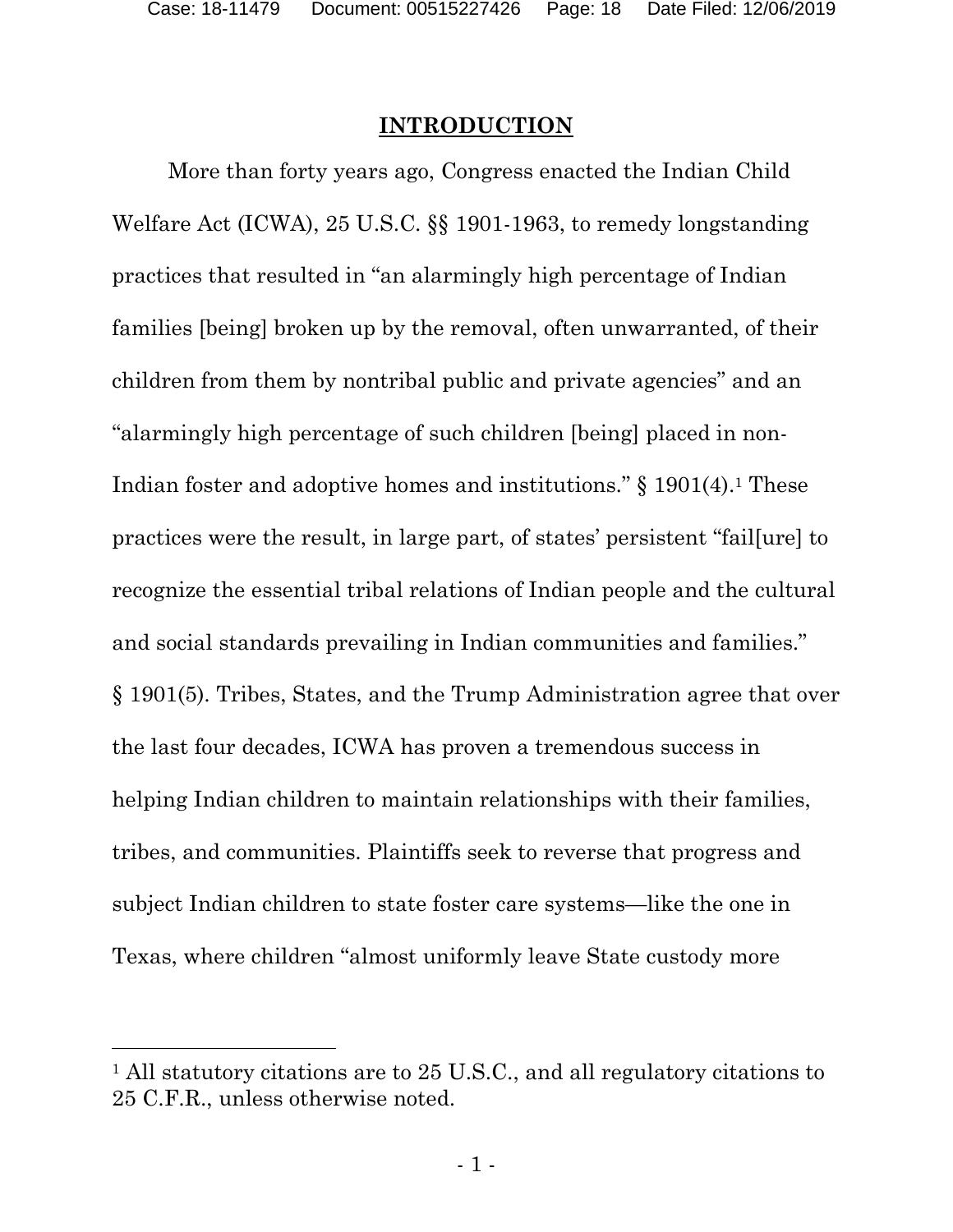damaged than when they entered." *M.D. v. Abbott*, 152 F. Supp. 3d 684, 828 (S.D. Tex. 2015), *aff'd in part, rev'd in part sub nom M.D. ex rel. Stuckenberg v. Abbott*, 907 F.3d 237 (5th Cir. 2018); *see also M.D. ex rel. Stuckenberg v. Abbott*, No. 2:11-CV-0084, 2019 WL 5842946, at \*12 (S.D. Tex. Nov. 7, 2019) (holding Texas officials in contempt for failing to take court ordered remedial measures to protect children in the State's foster care system and imposing a fine of \$50,000 per day for the State's ongoing non-compliance).

The district court's ruling that this overwhelmingly successful federal remedial statute and its implementing regulations are unlawful is—as a panel of this Court recognized in largely unanimous fashion erroneous. As an initial matter, the district court should not have reached the merits of claims brought by the Individual Plaintiffs, all of whom lack standing. Likewise, the State Plaintiffs lack standing for their equal protection and non-delegation claims. Notwithstanding these jurisdictional defects, the district court, disregarding settled Supreme Court precedent, erred by holding that ICWA's definition of "Indian child" employs a racial rather than political classification, by applying strict scrutiny rather than rational basis review, and by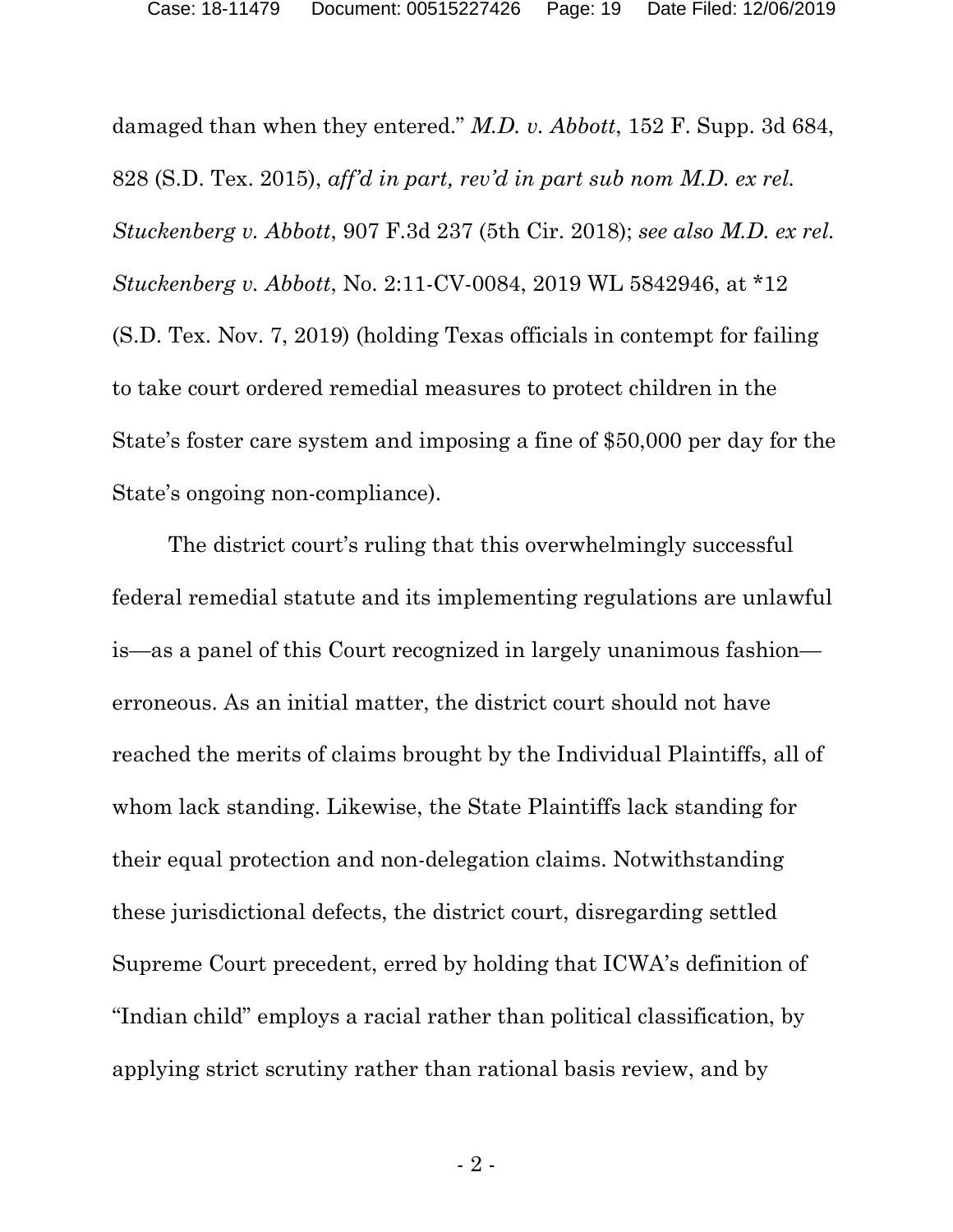holding that ICWA violates equal protection. The court's analysis of Plaintiffs' non-delegation and commandeering claims also misapplied settled and controlling authority, and its holding that ICWA's 2016 implementing regulations[2](#page-19-1) (the Final Rule) violate the APA misconstrued basic principles of administrative law. ICWA is constitutional, the panel correctly reversed the lower court's decision, and this *en banc* Court should do the same.

### <span id="page-19-0"></span>**RELEVANT BACKGROUND**

The Tribes' opening brief set forth the factual and procedural background before the panel opinion. (Tribes' Br. 4-11.) Very briefly, Plaintiffs alleged that certain provisions of ICWA and the Final Rule (1) violate equal protection, (2) commandeer the states in violation of the Tenth Amendment, (3) improperly delegate federal legislative authority to Indian tribes, and (4) violate the APA. The district court granted summary judgment to Plaintiffs on these four claims. [3](#page-19-2) It held that

<span id="page-19-1"></span><sup>2</sup> Indian Child Welfare Act Proceedings, 81 Fed. Reg. 38,778 (June 14, 2016) (codified at 25 C.F.R. pt. 23).

<span id="page-19-2"></span><sup>3</sup> The district court granted summary judgment to Defendants on one claim—a substantive due process claim alleged by the Individual Plaintiffs—and that judgment was not appealed. Additionally, the district court did not address Plaintiffs' argument that ICWA exceeds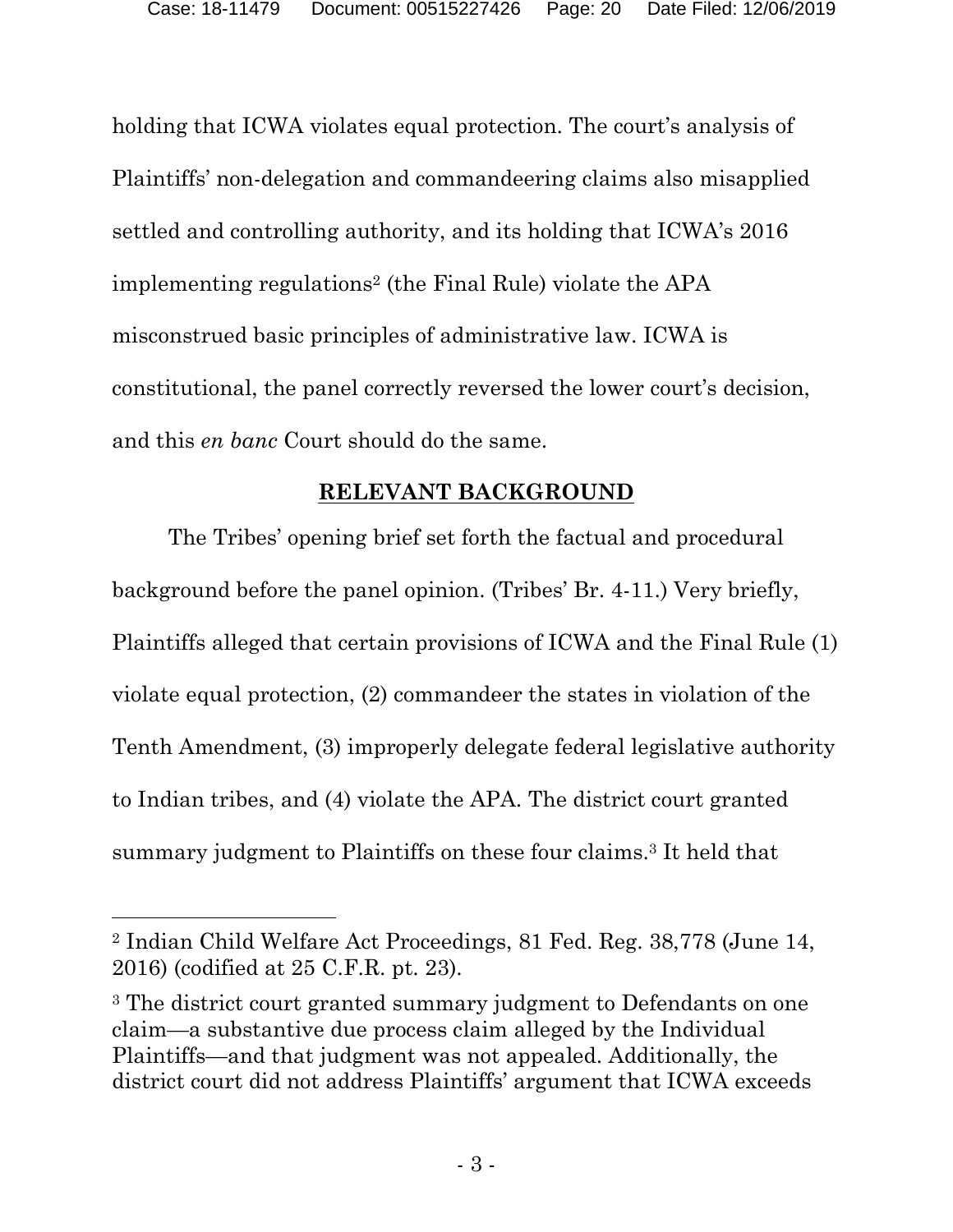ICWA and the Final Rule are based on a racial, rather than political, classification, are thus subject to strict scrutiny, and do not survive such scrutiny. (ROA.4028-36.) It further held that provisions of ICWA and the Final Rule unconstitutionally commandeer the states and that ICWA exceeds congressional authority. (ROA.4040-45.) Finally, the court below held that the Final Rule exceeds Interior's authority in violation of the APA. (ROA.4045-53.)

The panel reversed on all issues, unanimously on most. Specifically, the panel unanimously held that: (1) Plaintiffs lacked standing to bring an equal protection challenge to ICWA sections 1913- 14[4](#page-20-0) (Op. 13-14); (2) ICWA and the Final Rule employ a political, rather than race-based, classification, and survive the resulting rational basis review (Op. 20-26); (3) ICWA does not exceed congressional authority or violate the non-delegation doctrine (Op. 32-38); and (4) the Final Rule

Congress's authority under Article I of the Constitution, and Plaintiffs failed to raise that issue via cross-appeal. *See infra*, p. 48.

<span id="page-20-0"></span><sup>4</sup> The panel agreed with the district court that at least one Plaintiff had standing for the remaining claims, including an equal protection challenge to sections 1915(a)-(b) of ICWA and Final Rule sections 23.129-32, (Op. 12-16), a holding with which the Tribes respectfully disagree in part.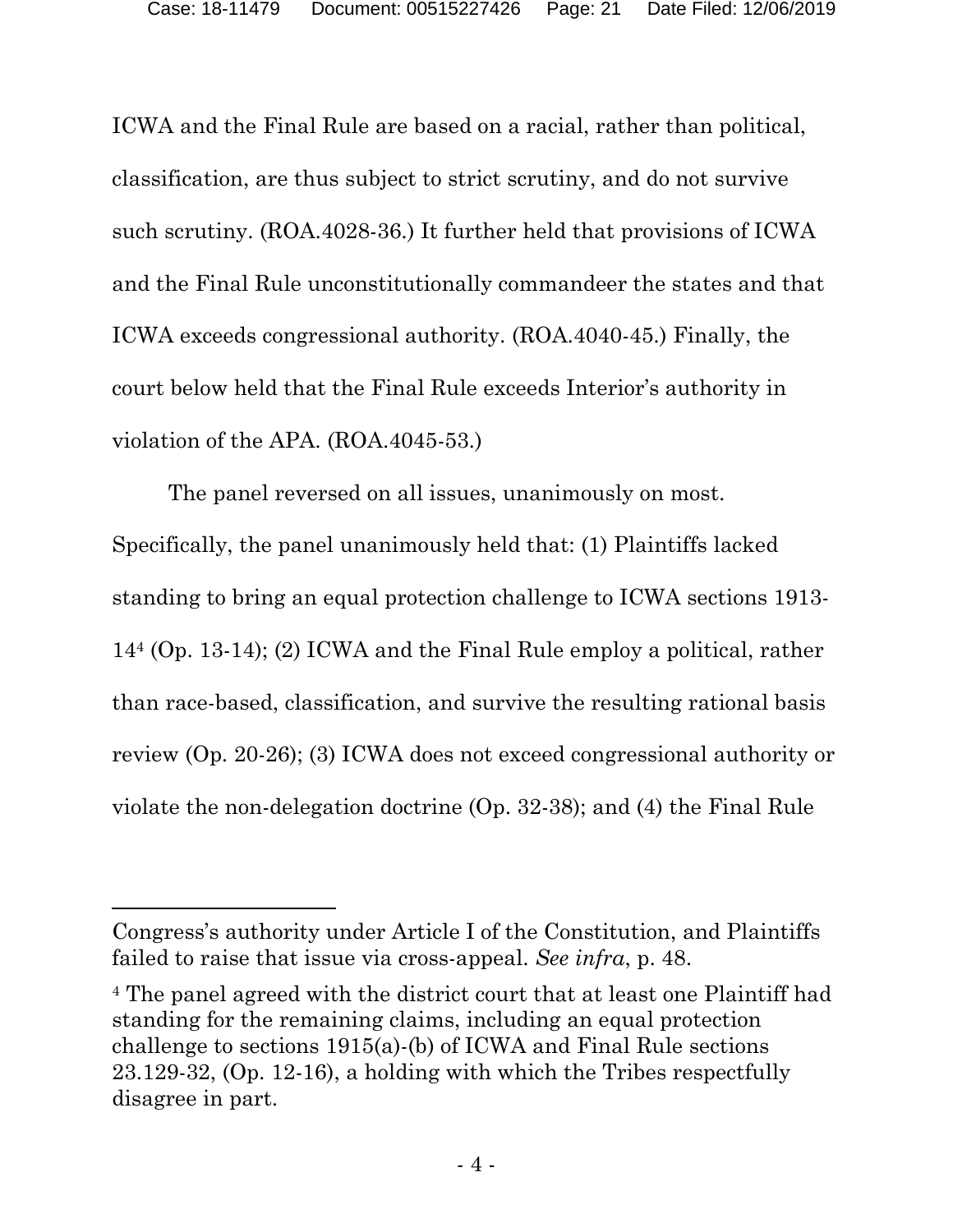does not violate the APA (Op. 38-46). The panel majority also held that ICWA and the Final Rule do not violate the Tenth Amendment anticommandeering doctrine. (Op. 26-32.) Judge Owen agreed with "much of the majority opinion," but dissented in part based on her conclusion that a handful of provisions—specifically sections 1912(d)-(e) and 1915(e) of ICWA and section 23.141 of the Final Rule—violate the anticommandeering doctrine. (Op. 47.)

#### <span id="page-21-0"></span>**ARGUMENT**

## <span id="page-21-1"></span>**I. Plaintiffs Lack Standing to Assert Equal Protection and Non-Delegation Claims.**

"To have Article III standing, a plaintiff must show an injury in fact that is fairly traceable to the challenged action of the defendant and likely to be redressed by the plaintiff's requested relief." *Stringer v. Whitley*, 942 F.3d 715, 720 (5th Cir. 2019); *see also Lujan v. Defs. of Wildlife*, 504 U.S. 555, 560-61 (1992). Plaintiffs seeking declaratory and injunctive relief must demonstrate a redressable, continuing injury or threatened future injury in order to meet this requirement. *Stringer*, 942 F.3d at 720. "The redressability requirement limits the relief that a plaintiff may seek to that which is likely to remedy the plaintiff's alleged injuries." *Id.* To constitute an injury in fact, a threatened future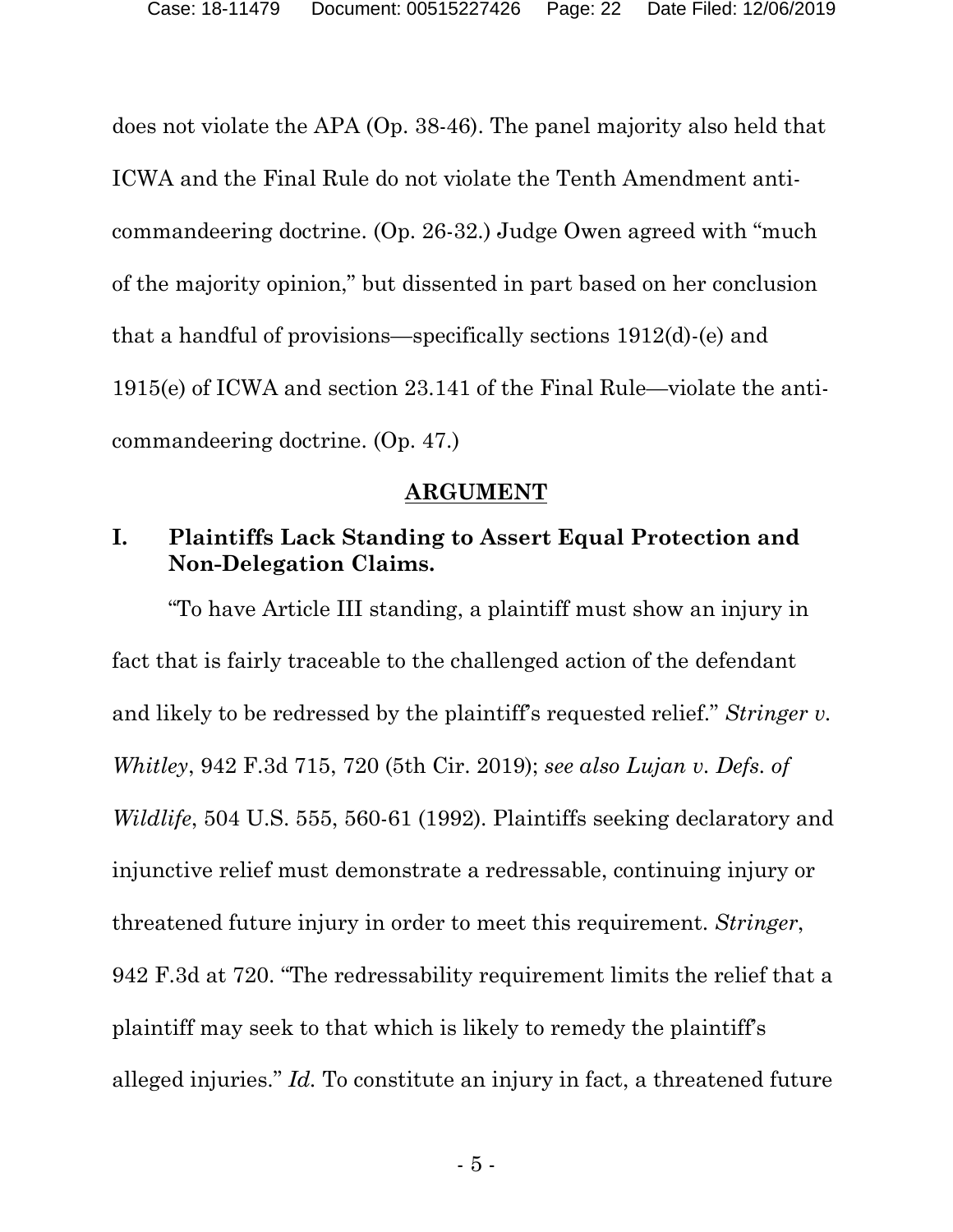injury must be (1) suffered by the plaintiff, not someone else or the general public; (2) concrete and particularized; and (3) actual or imminent, as opposed to hypothetical or conjectural. *Id.* at 720-21. Individual Plaintiffs have identified no injury that is redressable in this litigation, and at least the Brackeens have no injury in fact. Accordingly, the Individual Plaintiffs lack standing to assert any of their claims. The State Plaintiffs have demonstrated no injury in fact giving rise to standing for their equal protection and non-delegation claims. The district court lacked jurisdiction to adjudicate the claims for which no party has standing, and its judgment should be vacated as to those claims.

## <span id="page-22-0"></span>**A. Individual Plaintiffs' claims are non-justiciable.**

Individual Plaintiffs challenge four provisions of ICWA—sections 1913(d), 1914, and 1915(a)-(b)—and related provisions of the Final Rule on equal protection grounds.[5](#page-22-1) They contend, in short, that, as non-

<span id="page-22-1"></span><sup>5</sup> The challenged provisions allow an Indian child's parent to petition a court to vacate a final decree of adoption on the grounds that parental consent was obtained through fraud or duress (section 1913(d)), allow certain individuals or an Indian child's tribe to challenge an Indian child's removal from his or her Indian parent or custodian (section 1914), provide placement preferences for the adoptive or foster care of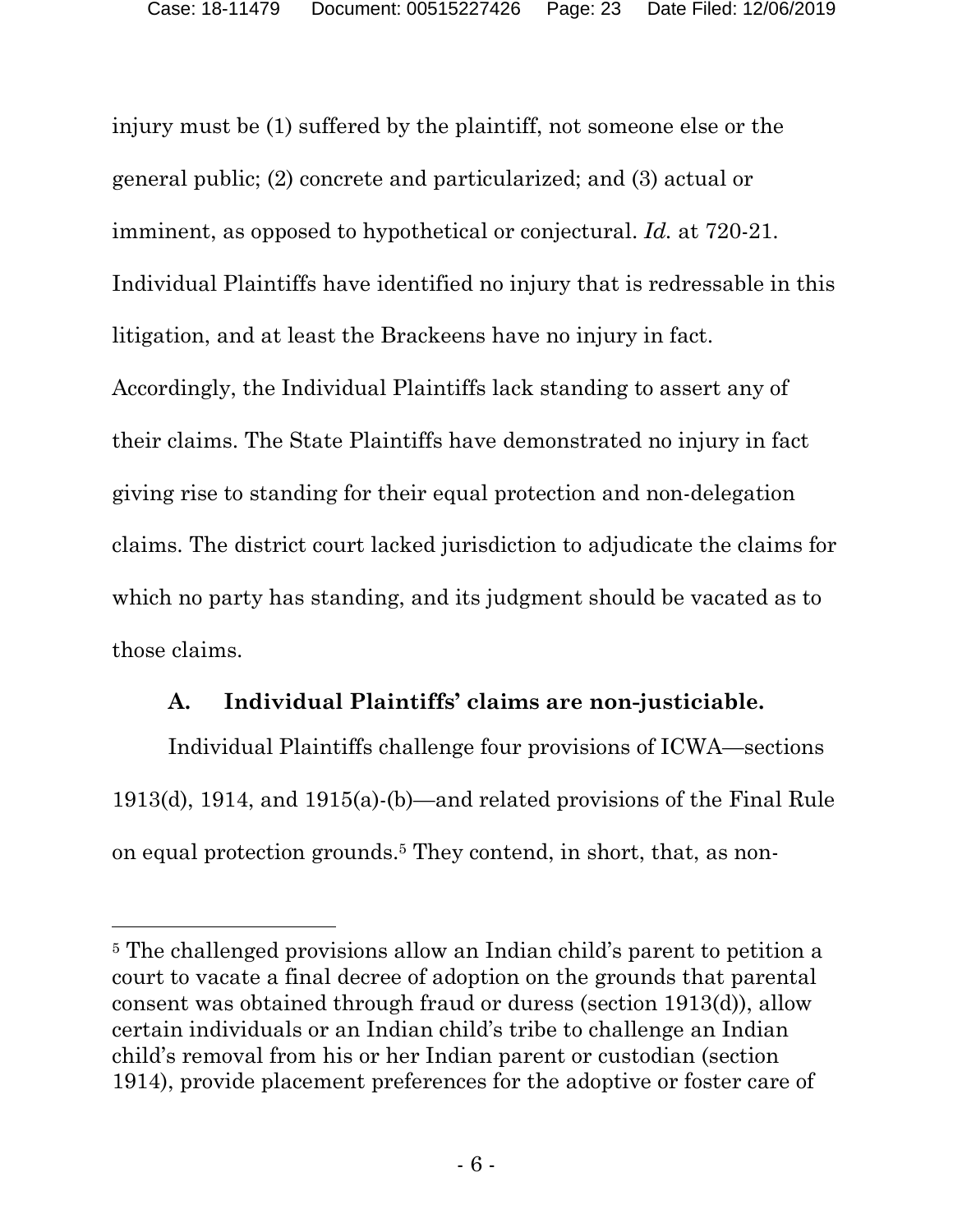Indians, their attempts to adopt Indian children face obstacles and burdens not faced by Indians, and that this constitutes racial discrimination that violates equal protection. As set forth in detail in the panel briefing, none of the Individual Plaintiffs has standing to assert these claims through this lawsuit, owing to lack of injury, lack of redressability, or both. (Tribes' Br. 15-23; Tribes' Reply 3-7; Fed. Br. 20- 24.) And even assuming, *arguendo*, that they had standing at some point, the Brackeens' and Librettis' claims are now moot.

## <span id="page-23-0"></span>**1. The Brackeens, at least, present no injury in fact or live controversy.**

The Brackeens, at least, have no injury in fact justifying their requested relief nor any live controversy allowing their case to proceed. [6](#page-23-1) (*See* Tribes' Br. 16-19; Tribes' Reply 2-7.) A.L.M., the Indian child whom the Brackeens have now adopted, was placed in foster care with the Brackeens in 2016. (ROA.2684.) A.L.M.'s biological parents agreed to have their rights terminated by a Texas court in May 2017, and the

Indian children (sections 1915(a)-(b)), and explain and clarify those placement preferences (Final Rule sections 23.129-32).

<span id="page-23-1"></span><sup>6</sup> The Federal Defendants correctly note additional injury in fact problems that extend beyond the Brackeens' equal protection claims. (Fed. Br. 21-24.)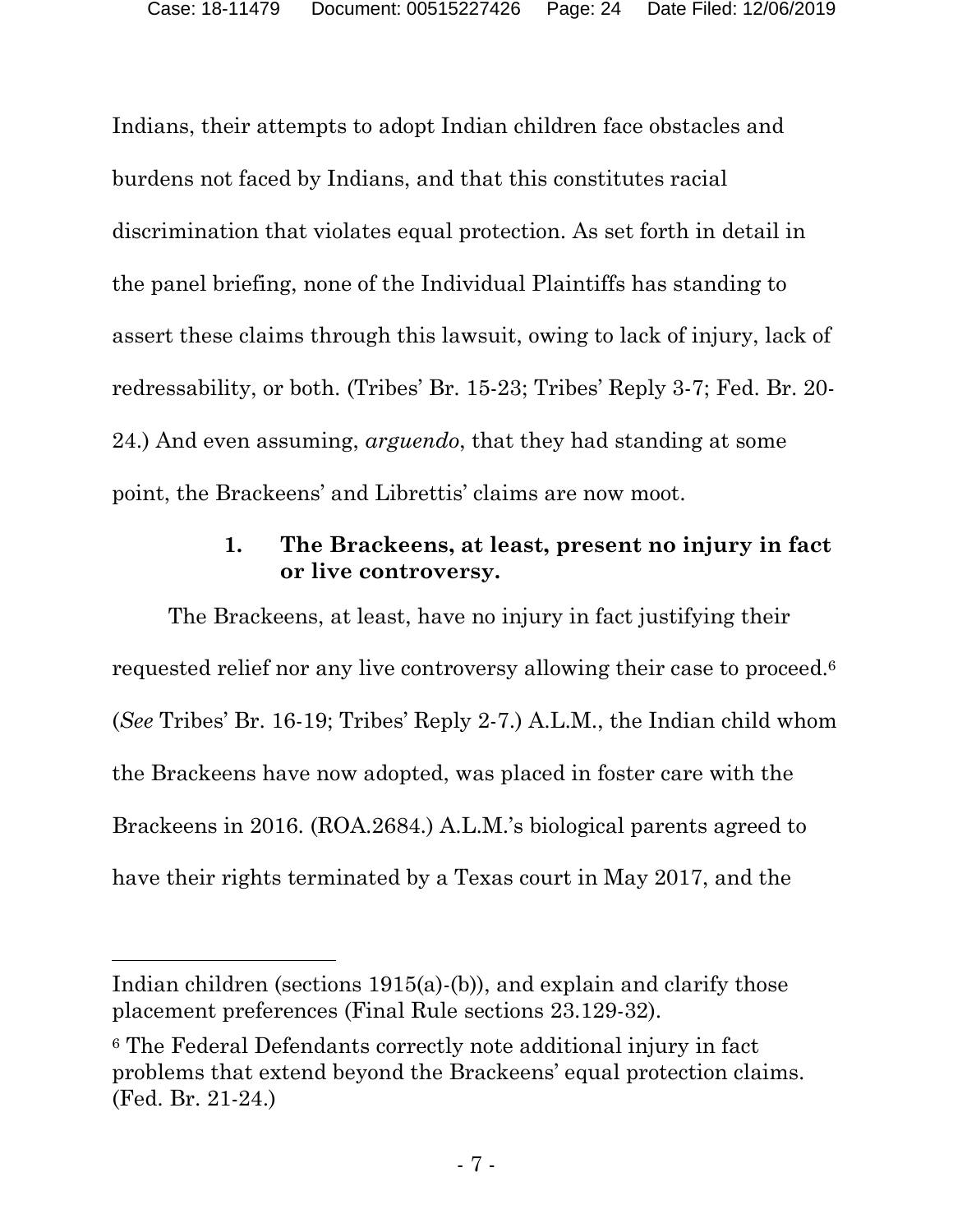Brackeens subsequently petitioned to adopt him. (ROA.2684-85.) While the Brackeens' adoption of A.L.M. was pending when they filed their initial complaint, it was finalized in January 2018, nearly two years ago and prior to the filing of the operative second amended complaint. (ROA.2687.) The adoption is now final under state law. (*Id.*) The Brackeens do not allege that any attempt to challenge or reopen their adoption of A.L.M. has been filed or even threatened. (*See* ROA.2683- 87.)

The timing of the Brackeens' adoption of A.L.M. prevents them from establishing an injury in fact. Standing is assessed as of the time of filing of the operative complaint. *See Rockwell Int'l Corp. v. United States*, 549 U.S. 457, 473-74 (2007) ("[W]hen a plaintiff … voluntarily amends the complaint, courts look to the amended complaint to determine jurisdiction."); *Cty. of Riverside v. McLaughlin*, 500 U.S. 44, 51 (1991) (assessing plaintiffs' standing "at the time the second amended complaint was filed"); *Prasco, LLC v. Medicis Pharm. Corp.*, 537 F.3d 1329, 1337 (Fed. Cir. 2008); *Mink v. Suthers*, 482 F.3d 1244, 1255 (10th Cir. 2007). When the Brackeens filed the second amended complaint, their adoption of A.L.M. was final and not subject to any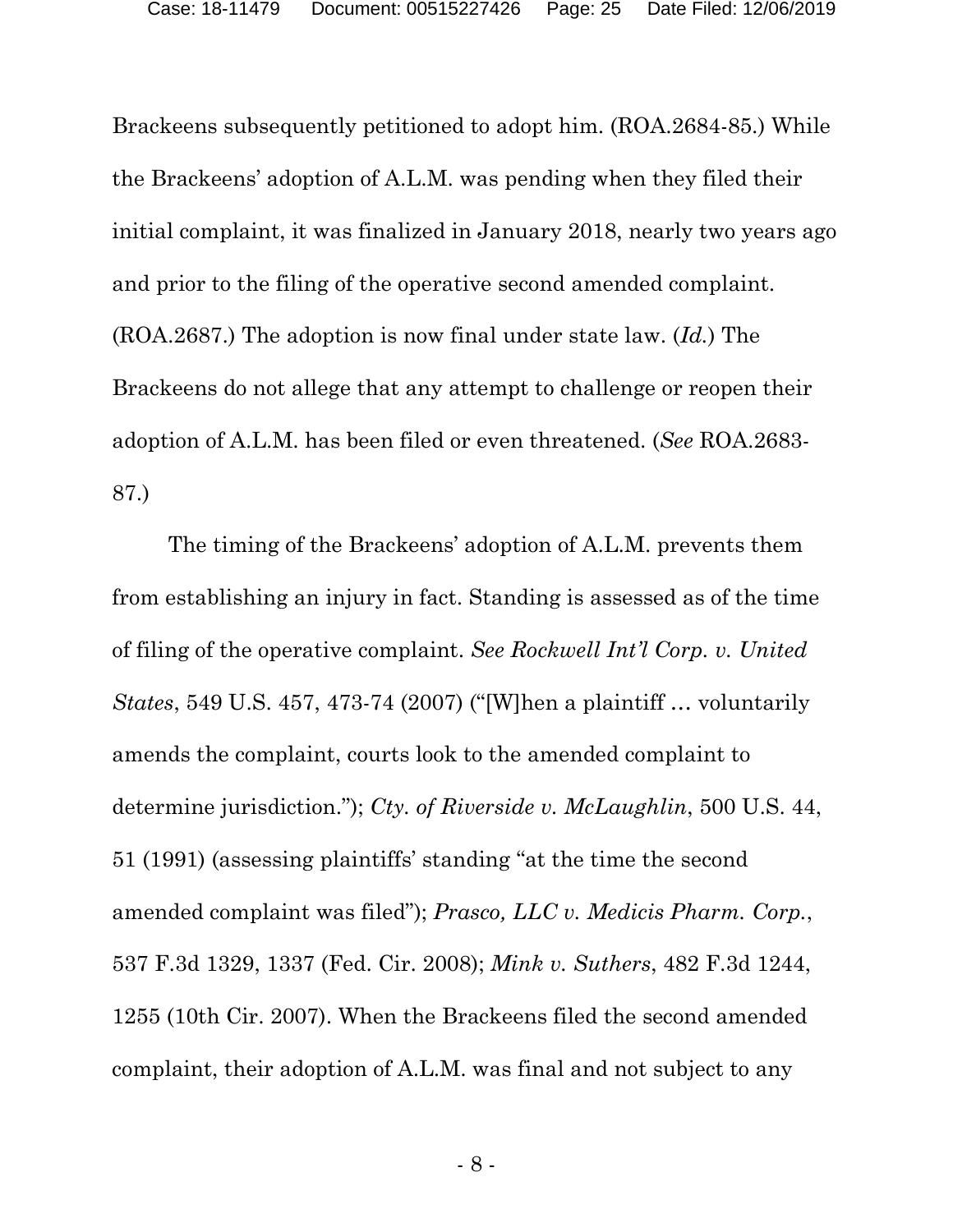pending or threatened challenge. In short, the Brackeens faced neither an ongoing injury nor a substantial risk of any immediately threatened injury from the application of ICWA or the Final Rule. They thus lacked standing to bring suit.[7](#page-25-0)

The Individual Plaintiffs attempt to avoid the effects of the Brackeens' failure to present a live controversy or imminently threatened injury by arguing that: (1) ICWA creates an ongoing risk of collateral challenge to their adoption of A.L.M. that would not exist under state law; and (2) ICWA impedes their ongoing effort to adopt A.L.M.'s sister, Y.R.J. (Individual Pls.' Br. 24-28.) Neither argument has merit.

The Individual Plaintiffs' first argument, that ICWA subjects the Brackeens' adoption of A.L.M. to collateral attack not otherwise available under state law, is based on a flawed understanding of ICWA. Section 1913(d)'s two-year limitations period, upon which the Individual

<span id="page-25-0"></span><sup>7</sup> The same result would follow even if the Brackeens' standing were assessed as of the filing of the initial complaint, before the finalization of A.L.M.'s adoption. In that scenario, while the Brackeens might have alleged a live, ongoing injury at the outset of the case, the completion of the adoption would have rendered their claim moot. *See Campbell-Ewald Co. v. Gomez*, 136 S. Ct. 663, 669 (2016).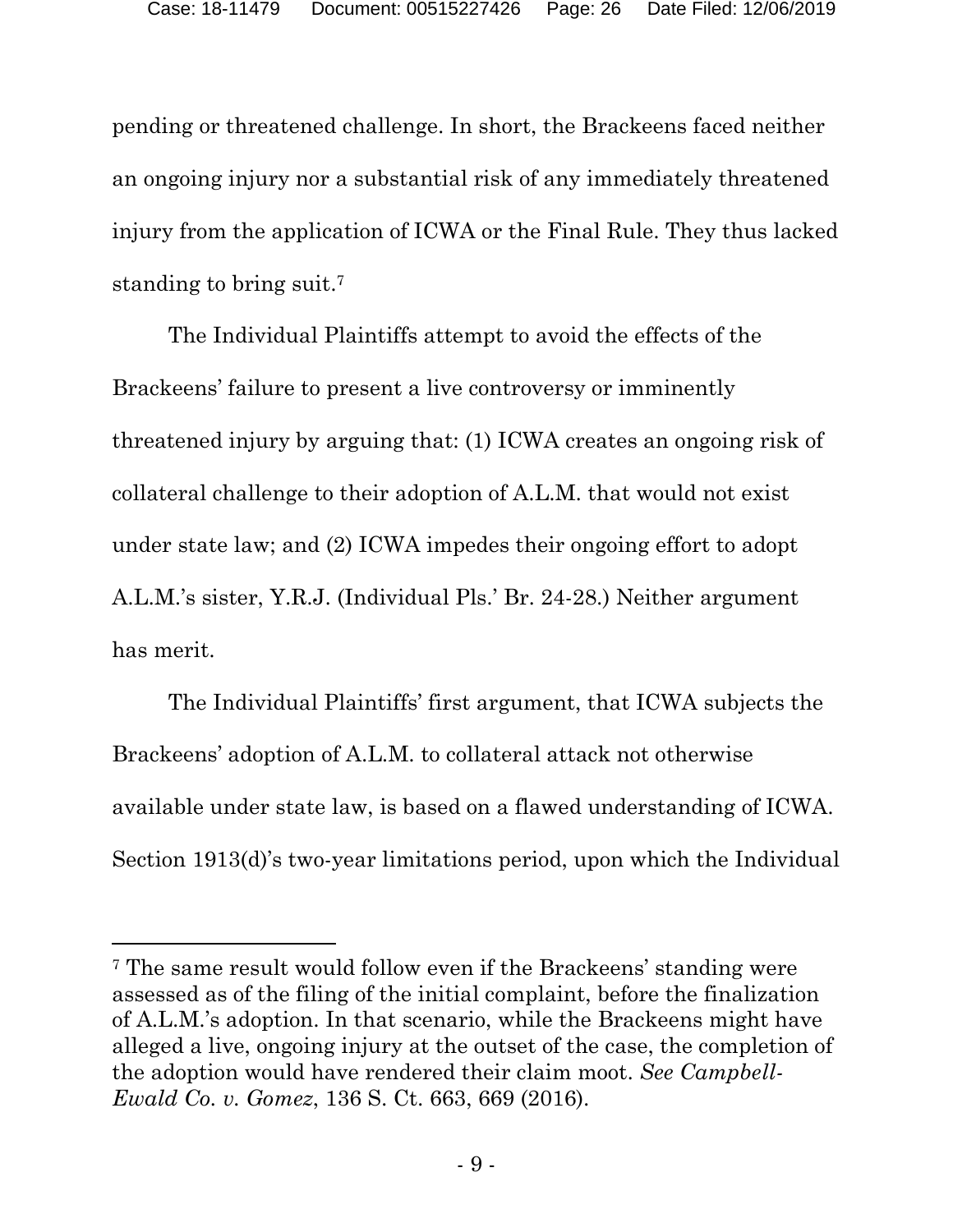Plaintiffs base their argument, applies only to a biological parents' withdrawal of consent to an adoption under limited circumstances*.* It has no application where, as here, the Indian child's biological parents did *not* consent to the adoption, but instead had their parental rights terminated before the adoption took place. (ROA.610, 2684.) To the extent that the Individual Plaintiffs rely on section 1914, which does apply to termination proceedings, that provision makes no reference to an extended limitations period and has been held to incorporate whatever limitations period applies under state law.[8](#page-26-0) *In re Adoption of Erin G.*, 140 P.3d 886, 889-93 (Alaska 2006); *see also* Indian Child Welfare Act Proceedings, 81 Fed. Reg. 38,778, 38,847 (June 14, 2016) (codified at 25 C.F.R. pt. 23) (explaining that section 1913(d)'s extended, two-year limitations period does not apply to "actions to invalidate … terminations of parental rights"). Because Texas's (expired) limitations period applies to any potential challenge to the termination of the rights of A.L.M.'s biological parents' rights under state law or ICWA, the

<span id="page-26-0"></span><sup>8</sup> Even if section 1914 incorporated a two-year limitations period—and there is no indication whatsoever that it does—A.L.M.'s biological parents' rights were terminated in May 2017, (ROA.2684), more than two years ago, making any claim that the Brackeens seek to ground on section 1914 moot.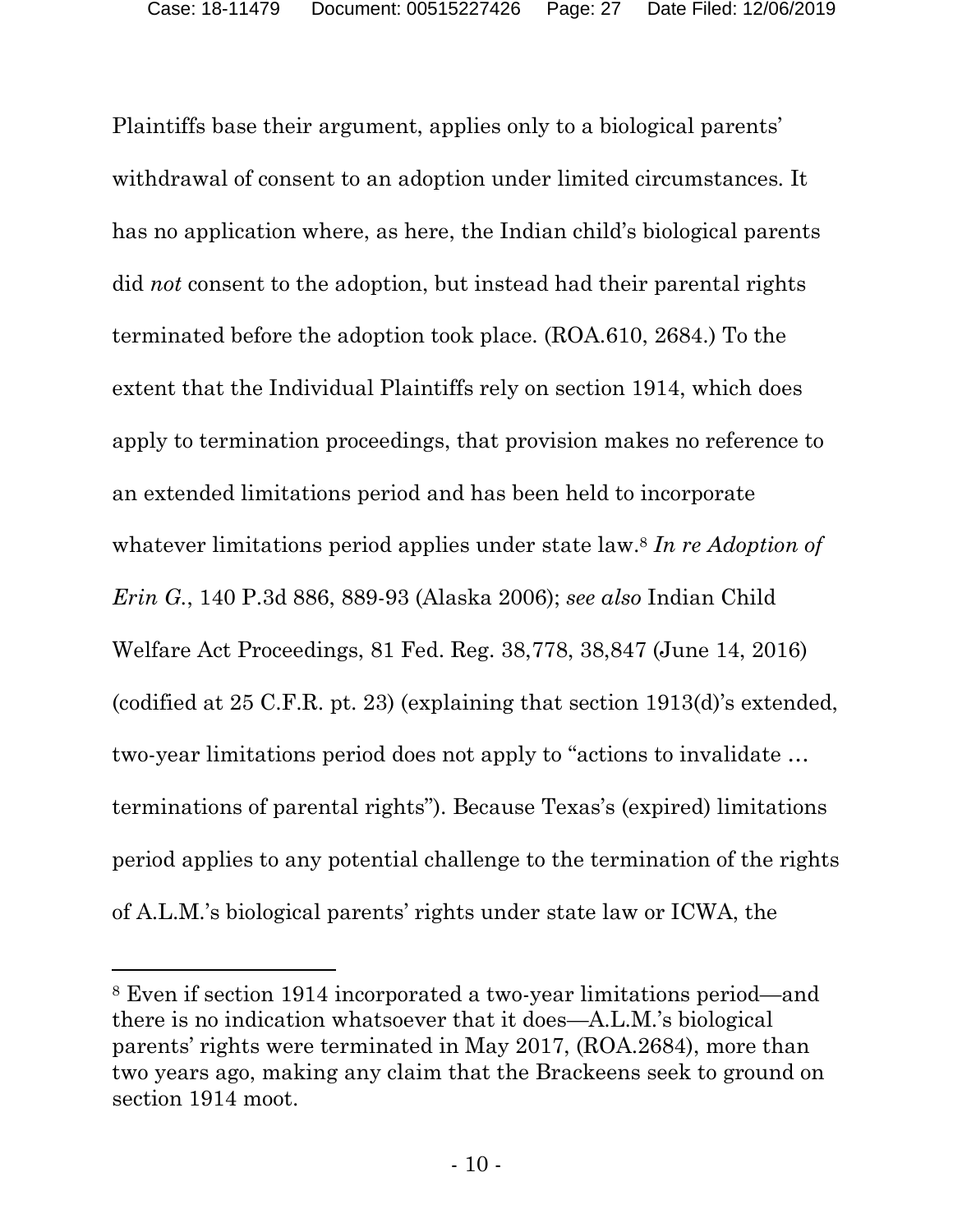Brackeens face no prospect of injury from ICWA's application to A.L.M.'s adoption.

Even if ICWA did give rise to a hypothetical possibility of a collateral attack on the Brackeens' adoption of A.L.M. that would not exist under state law, the Brackeens have not alleged that such an attack has occurred or even been threatened. (ROA.2683-87.) An ostensibly increased risk of hypothetical future harm does not constitute an injury in fact supporting standing; instead, the "threatened injury must be certainly impending to constitute injury in fact." *Clapper v. Amnesty Int'l USA*, 568 U.S. 398, 409 (2013); *see also City of Los Angeles v. Lyons*, 461 U.S. 95, 108 (1983); *In re Gee*, 941 F.3d 153, 164 (5th Cir. 2019) (per curiam) ("Article III requires more than theoretical possibilities."). The panel unanimously and correctly held that any harm resulting from a potential future collateral challenge to A.L.M.'s adoption was too speculative to establish standing for the Brackeens—or any other Individual Plaintiffs—to challenge sections 1913-14. (Op. 13-14.)

The Individual Plaintiffs try to sidestep this problem by arguing that they are injured by the mere fact that ICWA creates different

- 11 -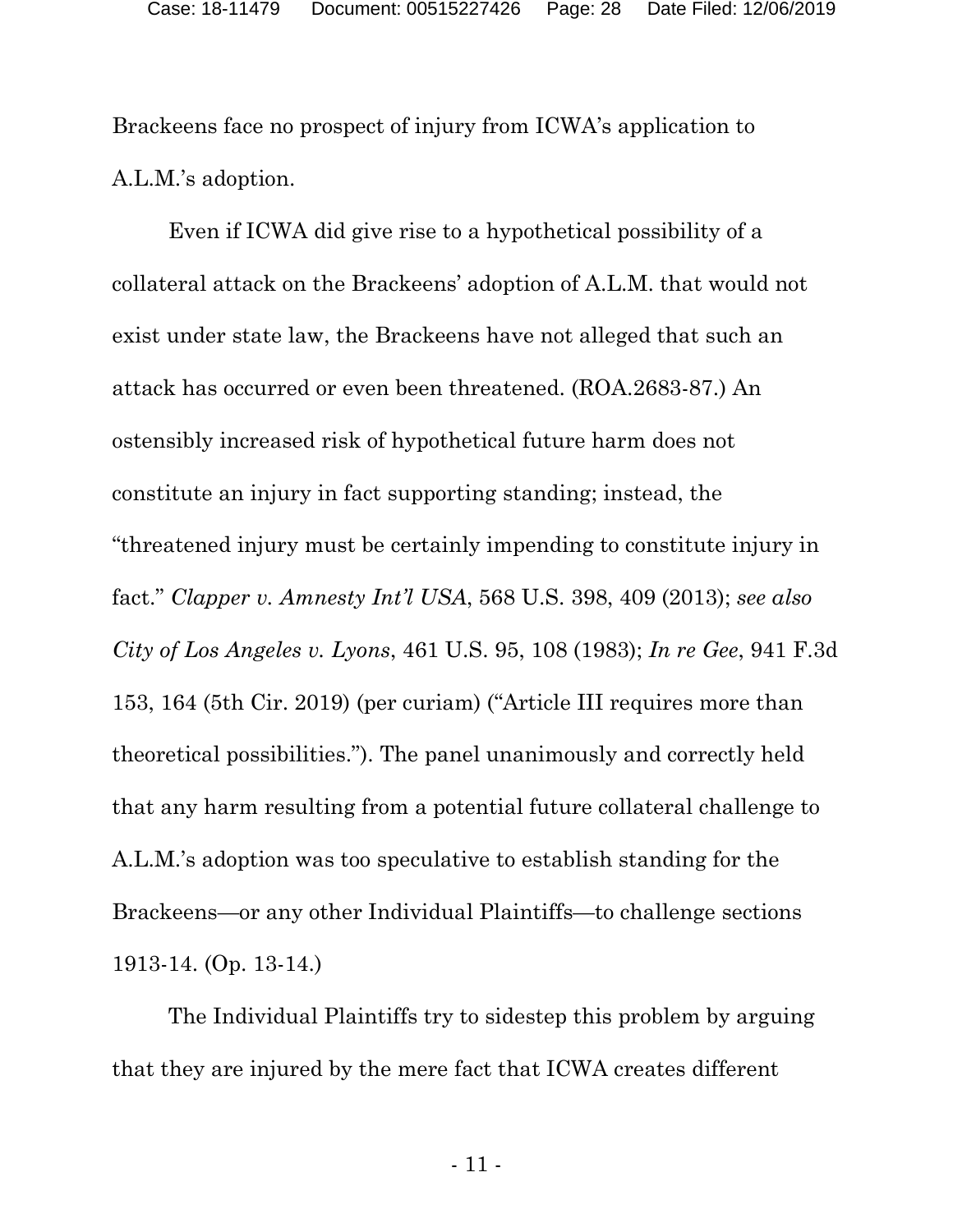standards for the adoption of Indian children and non-Indian children. (Individual Pls.' Br. 25.) But the mere (alleged) existence of a racial classification, as opposed to the application of such a standard to a particular plaintiff, does not give rise to a concrete and particularized injury that is a necessary precondition of standing. *See Moore v. Bryant*, 853 F.3d 245, 249 (5th Cir. 2017); *Carroll v. Nakatani*, 342 F.3d 934, 946 (9th Cir. 2003). Because there is no present or future risk of ICWA being applied to the Brackeens' adoption of A.L.M., its alleged creation of a racial classification does not cause them an injury in fact.

Individual Plaintiffs' second argument, that ICWA will impermissibly complicate the Brackeens' efforts to adopt Y.R.J., fares no better. Y.R.J. is not mentioned anywhere in the Complaint (or any of its prior iterations); evidence pertaining to the Brackeens' intent to adopt her was first introduced *after* final judgment. (ROA.4085-4109.) Standing is assessed as of the filing of the operative complaint, *see supra* p. 8, making the Brackeens' post-complaint efforts to adopt Y.R.J. irrelevant. Moreover, *any* evidence first tendered after the entry of final judgment is irrelevant on appeal. *Summers v. Earth Island Inst.*, 555 U.S. 488, 495 n.\* (2009) (declining to consider evidence of standing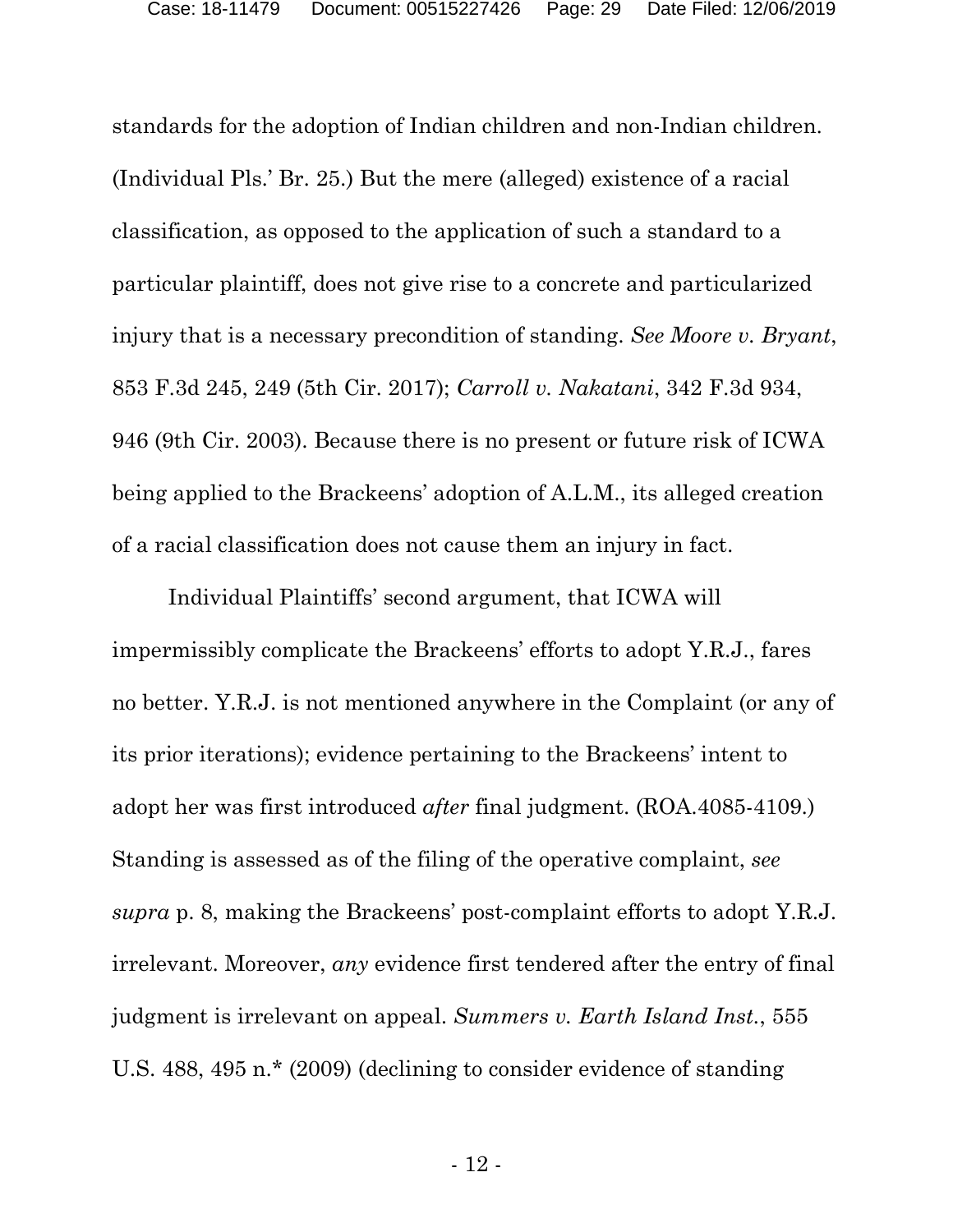tendered after the entry of final judgment). That the district court allowed the Individual Plaintiffs to supplement the record with information regarding their efforts to adopt Y.R.J. and that the panel took judicial notice of these proceedings (Joint Reply ISO Reh'g 4) are irrelevant to the question at hand; the fact remains that those proceedings were not ongoing at the time of the operative complaint, when standing must be assessed. The Individual Plaintiffs present no evidence of a concrete and particularized injury to the Brackeens, nor have they established a substantial risk of any imminent injury. The Brackeens thus lack standing.

## <span id="page-29-0"></span>**2. The Individual Plaintiffs' alleged injuries are not redressable.**

The Individual Plaintiffs also suffer a redressability problem. Standing exists only where it is "likely … that the injury will be redressed by a favorable decision." *Morgan v. Huntington Ingalls, Inc.*, 879 F.3d 602, 606 (5th Cir. 2018) (internal quotations omitted). Redressability exists when a plaintiff "shows that a favorable decision will relieve a discrete injury to himself." *Dep't of Tex., Veterans of Foreign Wars of U.S. v. Tex. Lottery Comm'n*, 760 F.3d 427, 432 (5th Cir. 2014) (*en banc*). No Individual Plaintiff meets this standard.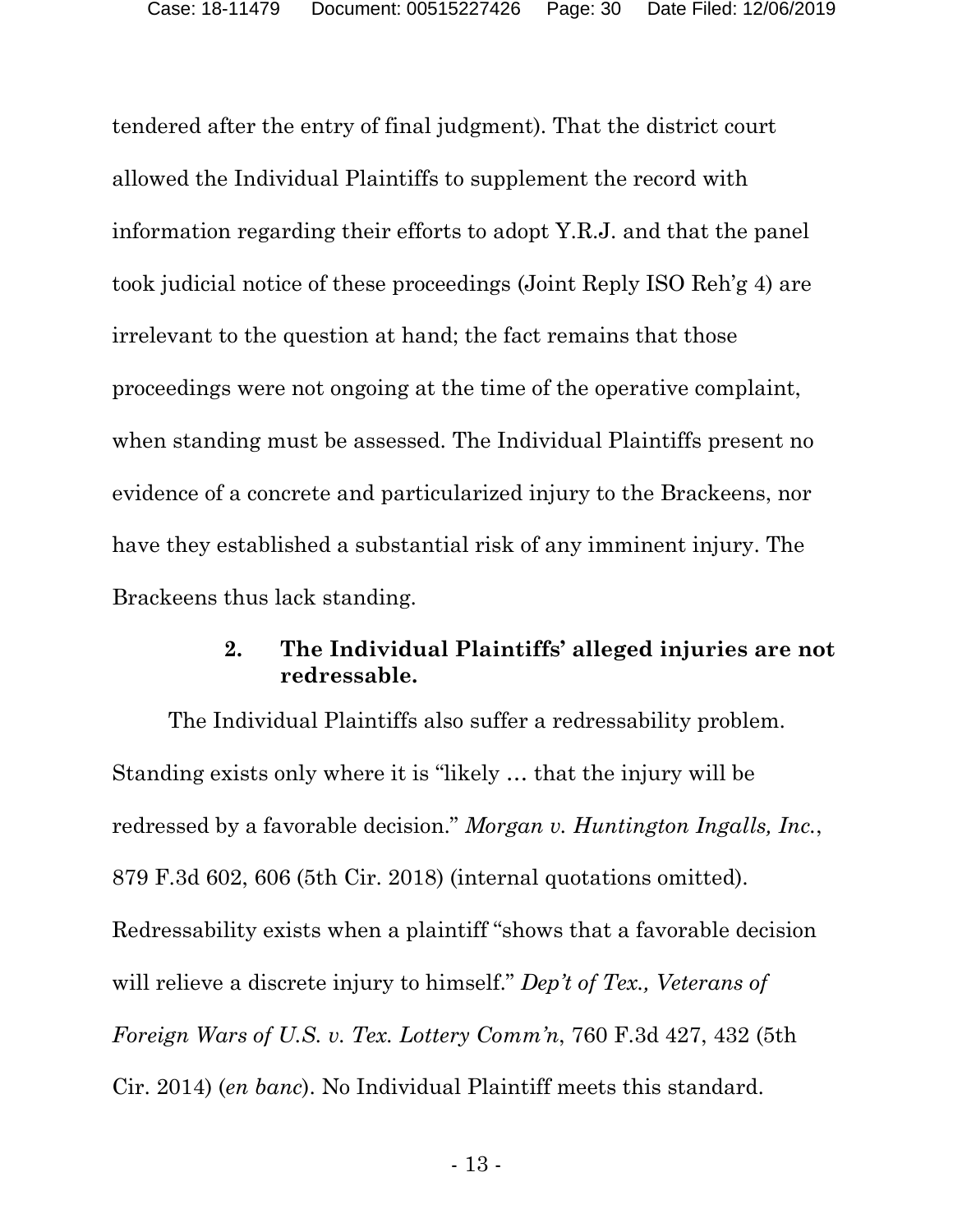The Individual Plaintiffs' alleged injuries arise from the application of ICWA and the Final Rule in state court adoption proceedings to which they are or were parties. (ROA.579-84.) But a judgment from any federal court other than the Supreme Court is not binding on state courts. *See, e.g.*, *Arizonans for Official English v. Arizona*, 520 U.S. 43, 58 n.11 (1997) (criticizing "a remarkable passage" in which a panel of the Ninth Circuit suggested that its ruling on a question of federal law was binding in state court proceedings); *Penrod Drilling Corp. v. Williams*, 868 S.W.2d 294, 296 (Tex. 1993) ("While Texas courts may certainly draw upon the precedents of the Fifth Circuit … they are *obligated* to follow only higher Texas courts and the United States Supreme Court." (emphasis in original)). Accordingly, even if this Court were to rule in the Individual Plaintiffs' favor, its ruling would not bind the state courts that are applying (or have applied) ICWA to their adoption proceedings, and thus would not redress the alleged injuries.

This problem is particularly pronounced for the Cliffords, who live in Minnesota, and the Librettis and Ms. Hernandez, who live in Nevada. (ROA.616-19.) Neither of those states is a party to this lawsuit,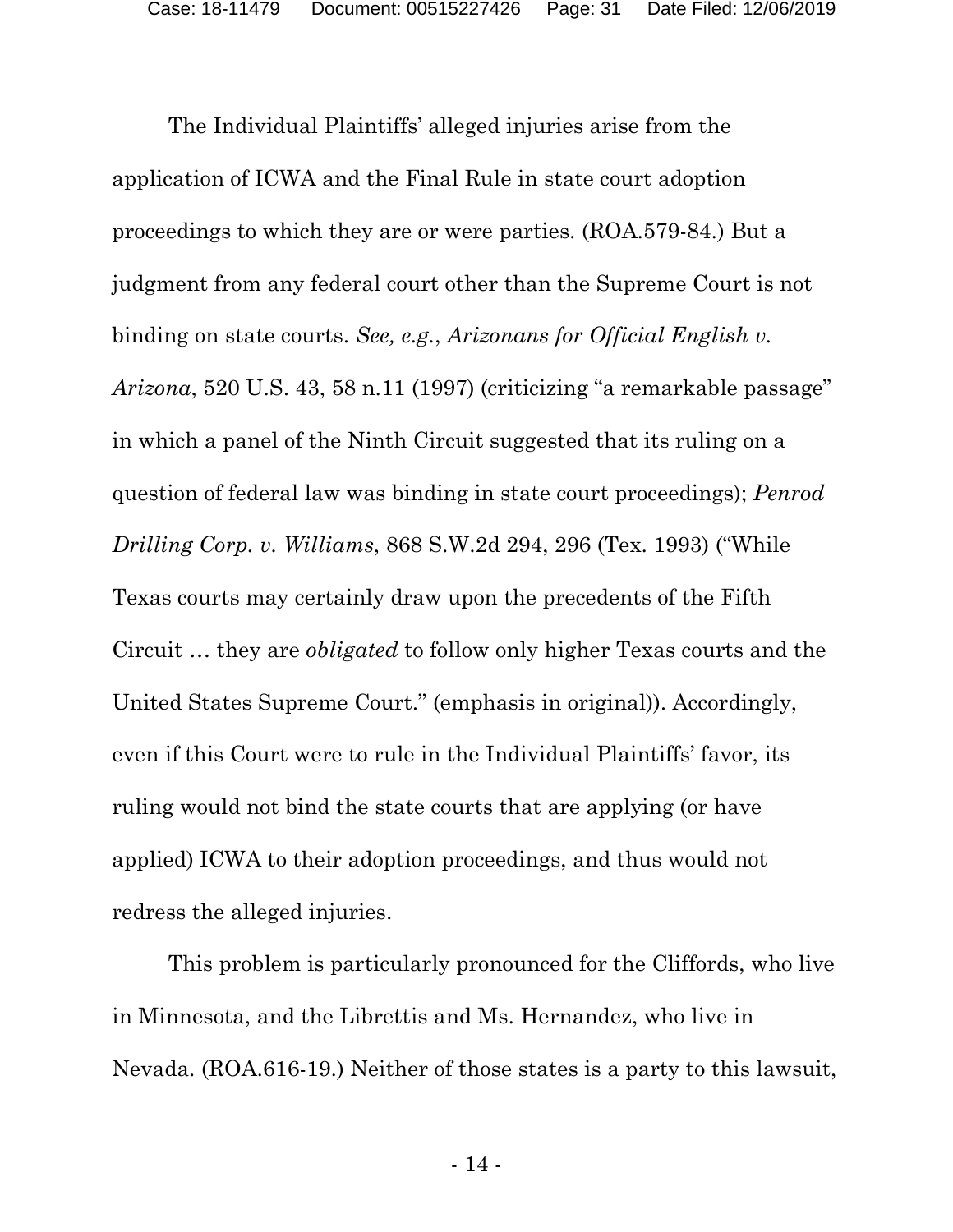so its resolution would be non-binding not only on their state courts, but also on their child welfare agencies and officials. [9](#page-31-0) *See Blanton v. N. Las Vegas Mun. Court*, 748 P.2d 494, 500 (Nev. 1987) ("Even an *en banc* decision of a federal circuit court would not bind Nevada …."), *aff'd*, 489 U.S. 538 (1989); *Citizens for a Balanced City v. Plymouth Congregational Church*, 672 N.W.2d 13, 20 (Minn. Ct. App. 2003) (similar); Tribes' Br. 19-23; Fed. Br. 18-19.

To the extent that the Individual Plaintiffs contend that a ruling of this Court likely would persuade state courts and officials to disregard any provisions of ICWA that this Court finds unlawful, the mere possibility that an advisory opinion might prove persuasive does not meet the bar of redressability. (Tribes' Br. 22-23.) As Justice Scalia explained, writing for a plurality of the Court in *Lujan*, if redress of an alleged injury requires action by non-parties who will not be bound by the court's ruling, that injury does not suffice to confer standing. 504 U.S. at 570-71; *see also Franklin v. Massachusetts*, 505 U.S. 788, 825 (1992) (Scalia, J., concurring in part) (criticizing the plurality's

<span id="page-31-0"></span><sup>9</sup> Notably, Minnesota is one of twenty-one states that joined an *amicus* brief to the Court arguing that ICWA is constitutional and seeking reversal of the district court's decision. *See* States' Amicus Br.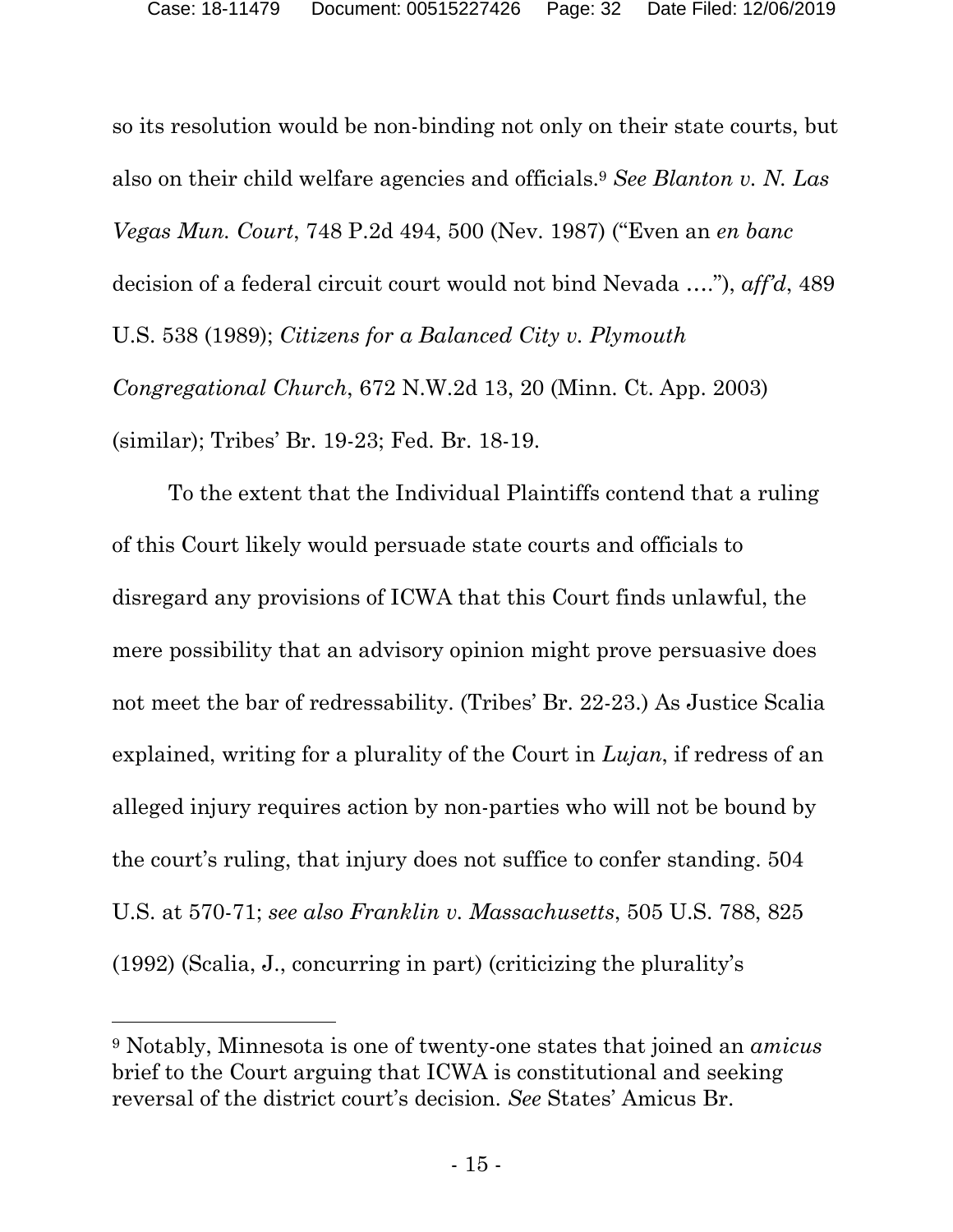redressability analysis, relied upon in *Allstate Insurance Co. v. Abbott*, 495 F.3d 151, 159 n.19 (5th Cir. 2007) (Individual Pls.' Br. 30), and explaining: "If courts may simply assume that everyone (including those who are not proper parties to an action) will honor the legal rationales that underlie their decrees, then redressability will *always* exist. Redressability requires that the court be able to afford relief *through the exercise of its power* …." (emphases in original)).

The Individual Plaintiffs' reliance (Ind. Pl. Br. 29) on *Duarte ex rel. Duarte v. City of Lewisville, Texas*, 759 F.3d 514 (5th Cir. 2014), to support the alleged redressability of their injury is misplaced. *Duarte* held that striking a city ordinance—enacted by the defendant regulating where registered sex offenders could live likely would make it easier for the Duartes to find housing in the city, so their alleged injury was redressable. *Id.* at 521. Rather than finding that its ruling would influence non-parties to treat the Duartes differently, this Court explicitly grounded its redressability holding on the fact that invalidating the ordinance by itself would redress the alleged injury. *Id.*  The Individual Plaintiffs can make no such showing here.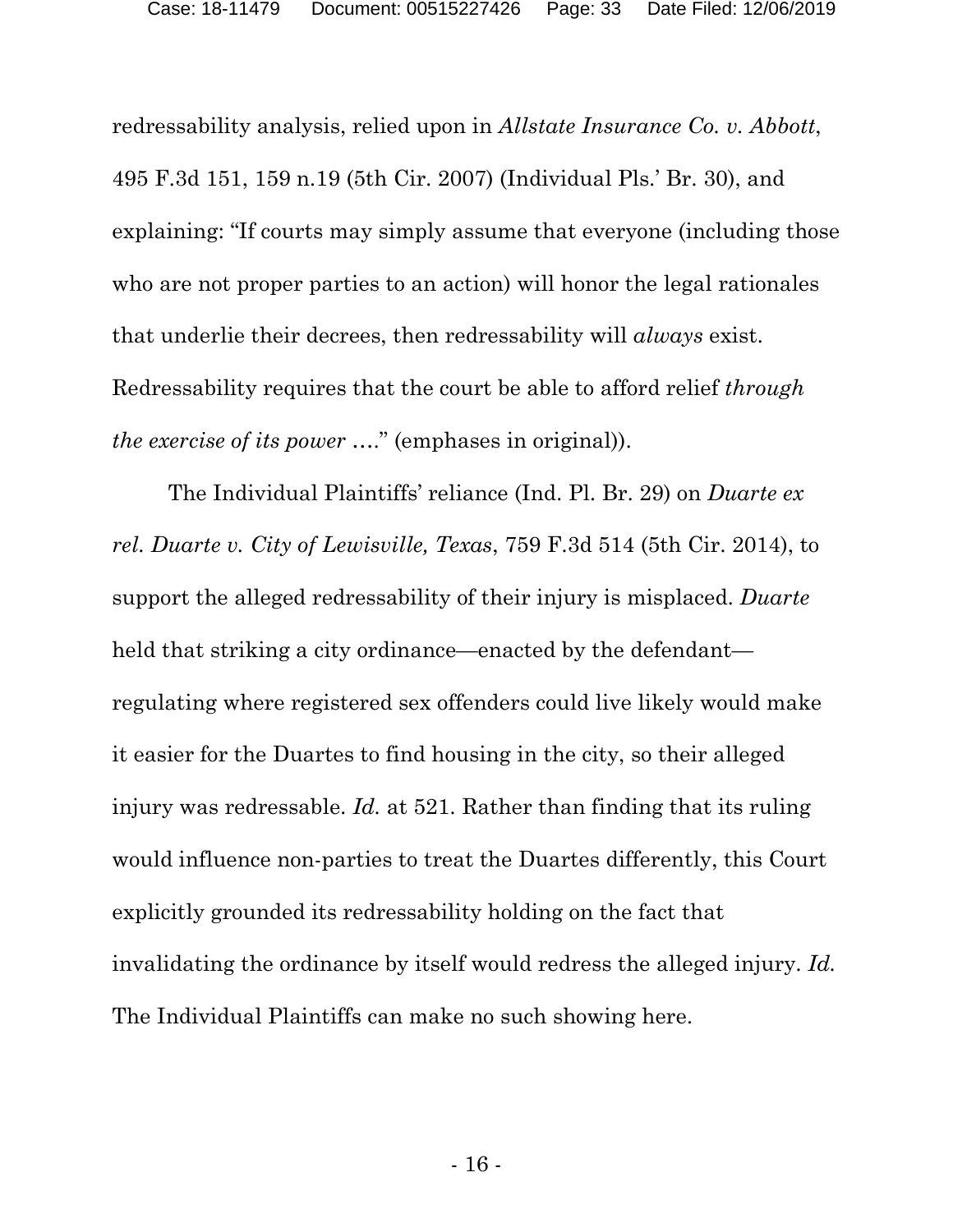A judgment in this case simply will not control the application of ICWA or the Final Rule in the state court proceedings giving rise to the injuries alleged by the Individual Plaintiffs. Those injuries thus are not redressable in this lawsuit, and the Individual Plaintiffs lack standing.

#### <span id="page-33-0"></span>**3. The Brackeens' and Librettis' claims are moot.**

Assuming*, arguendo*, that the Brackeens and Librettis could establish standing, their claims remain non-justiciable because they were mooted by the finalization of the adoptions at issue.[10](#page-33-1) The panel recognized the mootness issue, but held that the Brackeens' claim remained justiciable under the theory that their alleged injury is capable of repetition yet evading review because (1) they were unable to fully litigate their ICWA challenge before A.L.M.'s adoption became final and (2) they established a reasonable likelihood that they will again be subject to ICWA's ostensibly unlawful regulatory burdens in connection with the adoption of Y.R.J. (Op. 14-15.) Respectfully, the Brackeens' case does not fall within the purview of this narrow exception to the mootness doctrine.

<span id="page-33-1"></span><sup>10</sup> The Librettis recently completed their adoption of Baby O. (Individual Pls.' Br. 16.) There is no evidence that the Librettis are involved in the adoption of another Indian child.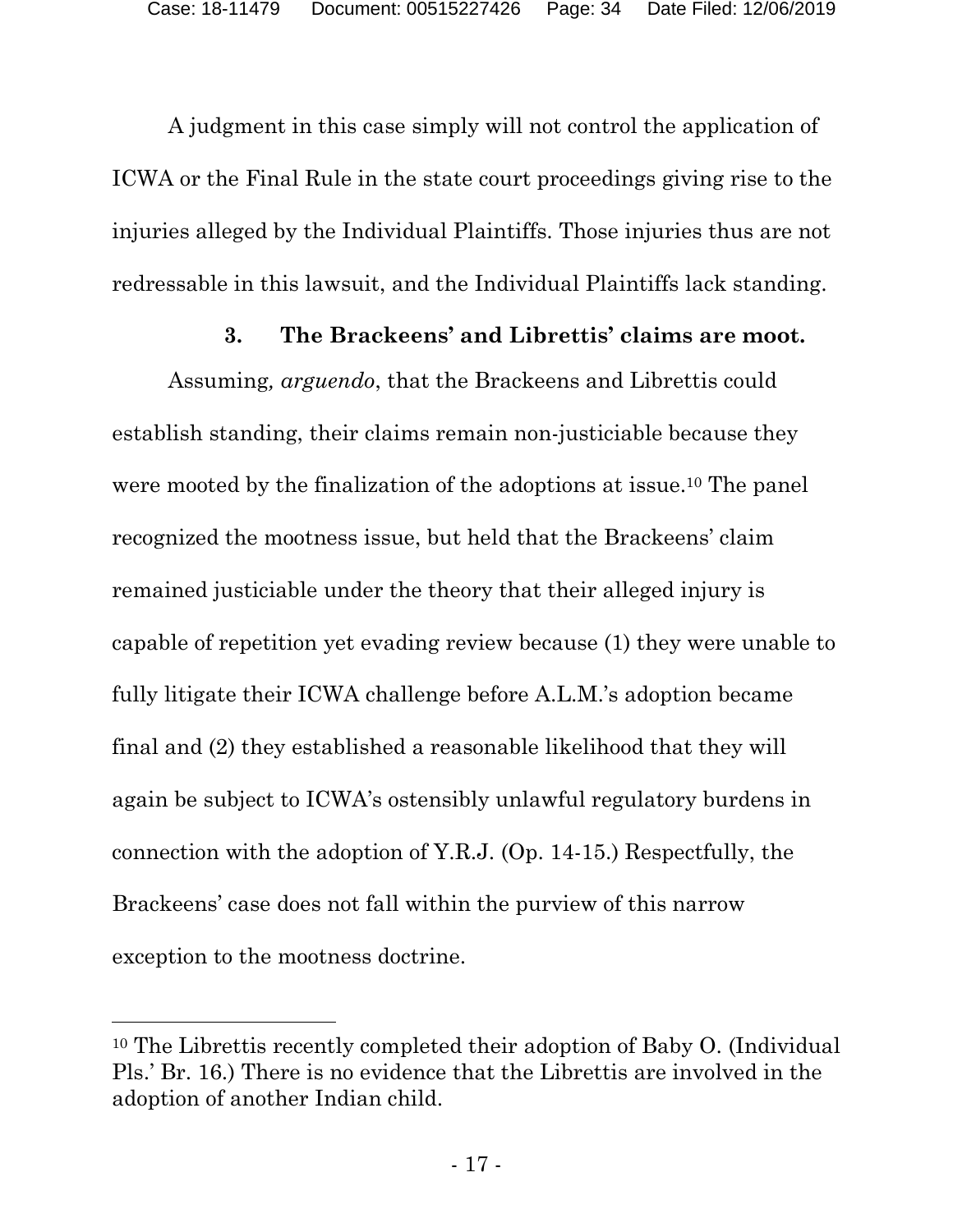The capable of repetition yet evading review exception to the mootness doctrine "applies only in exceptional situations," *Lyons*, 461 U.S. at 109, where (1) the challenged action is necessarily too short in duration to be fully litigated prior to its cessation or expiration and (2) there is a reasonable expectation that the *same* complaining party will be subjected to the same action again in the future. *Lopez v. City of Houston*, 617 F.3d 336, 340 (5th Cir. 2010). Even if the Brackeens' evidence of their efforts to adopt Y.R.J. were properly before the Court *and* satisfied the second prong of the test, the Brackeens' claim is not too short in duration to be litigated prior to its expiration.

While the Brackeens completed their adoption of A.L.J. before this case was fully litigated, they could have challenged ICWA's constitutionality in state court in the context of the adoption proceedings. Had they done so, their claim would have been fully litigated before the conclusion of those proceedings. And should the Brackeens, or anyone else, believe that ICWA is unconstitutionally burdening any future attempt to adopt an Indian child, they will have the opportunity to fully litigate their challenge to ICWA in the course of those state-court proceedings. Because the challenged action—the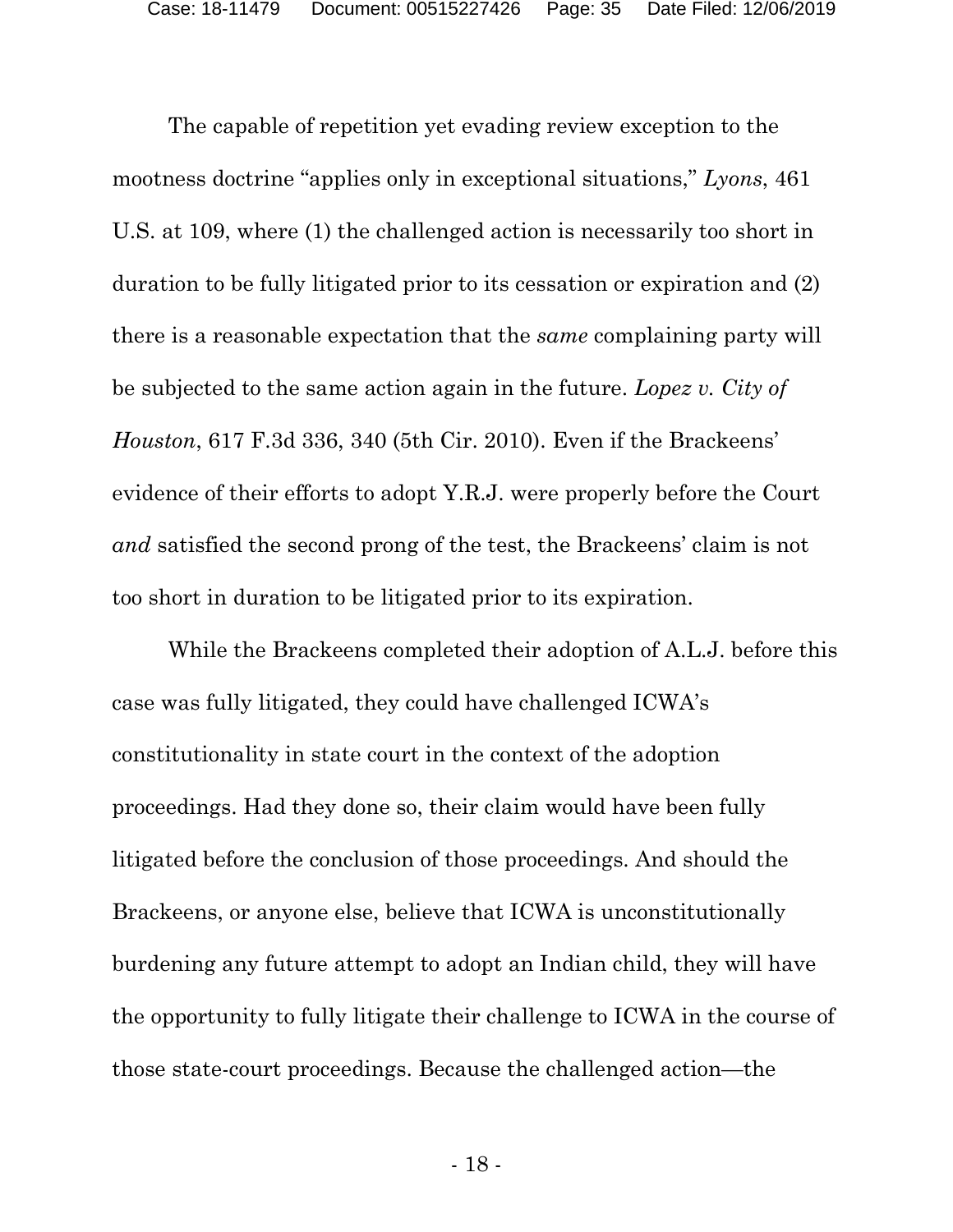applicability of certain ICWA provisions in state-court adoption proceedings—could be fully litigated in state court, the capable of repetition yet evading review doctrine does not apply.[11](#page-35-0) *See, e.g.*, *Lewis v. Cont'l Bank Corp.*, 494 U.S. 472, 481-82 (1990) (holding that the doctrine did not apply where plaintiff could challenge allegedly unconstitutional action in the future); *Bayou Liberty Ass'n, Inc. v. U.S. Army Corps of Eng'rs*, 217 F.3d 393, 398-99 (5th Cir. 2000) (holding that the doctrine did not apply because, while plaintiff's current claim was moot, "there [we]re methods available" for plaintiff to fully litigate a similar claim in future cases); *Steere Tank Lines, Inc. v. I.C.C.*, 667 F.2d 490, 491 (5th Cir. 1982) (holding that the issue was capable of repetition, but did not evade review where it could be fully litigated in other proceedings). Stated differently, while the Brackeens' claim and those of similarly situated individuals might be capable of repetition,

<span id="page-35-0"></span><sup>&</sup>lt;sup>11</sup> The panel appeared to hold that because the Brackeens were unable to fully litigate their ICWA challenge prior to the conclusion of A.L.J.'s adoption, the "evading review" portion of the test was satisfied. (Op. 15.) The panel did not appear to consider whether it might be possible for the Brackeens, or any other party, to fully litigate a challenge to ICWA in a future case, as the doctrine requires.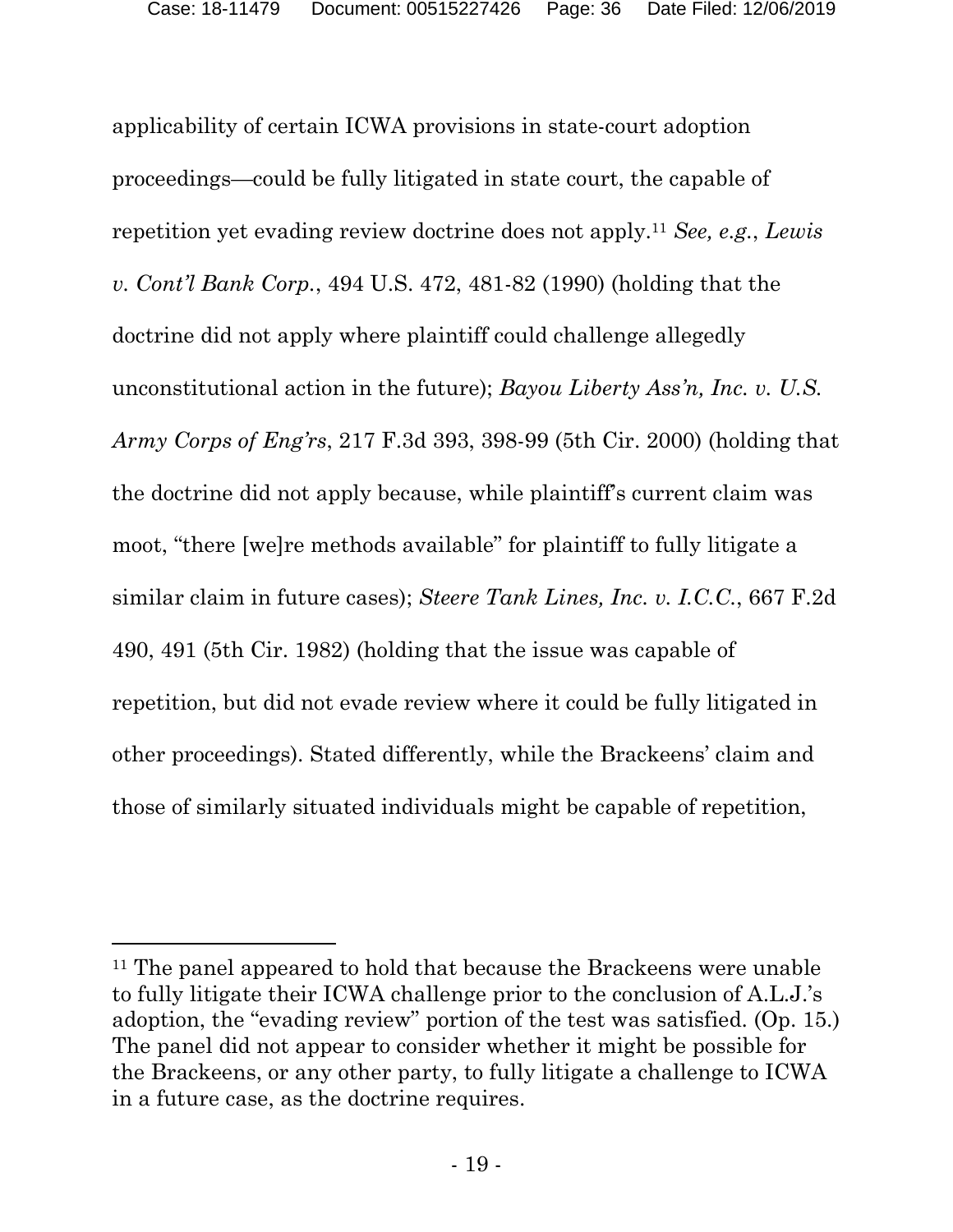they do not evade review. The Brackeens' and Librettis' claims are nonjusticiable.

## **B. The State Plaintiffs lack standing to assert equal protection and non-delegation claims.**

The State Plaintiffs' lack of standing to bring an equal protection claim is readily apparent. (Tribes' Reply 7-10; Fed Br. 20.) States, as such, have no rights under the Fifth Amendment. *South Carolina v. Katzenbach*, 383 U.S. 301, 323-24 (1966). While they may, under appropriate circumstances, represent the rights of their citizens as *parens patriae*, it is well settled that states may not bring such a suit against the United States to prevent the application of federal law to their citizens. *Id.* at 324; *Alfred L. Snapp & Son, Inc. v. Puerto Rico ex rel. Barez*, 458 U.S. 592, 610 n.16 (1982) ("A state does not have standing as *parens patriae* to bring an action against the Federal Government."); *see also Massachusetts v. EPA*, 549 U.S. 497, 520 n.17 (2007) (a state lacks standing "to protect her citizens from the operation of federal statutes"). The panel's unanimous holding that the State Plaintiffs lack standing to bring an equal protection claim was correct. (Op. 13 n.4.)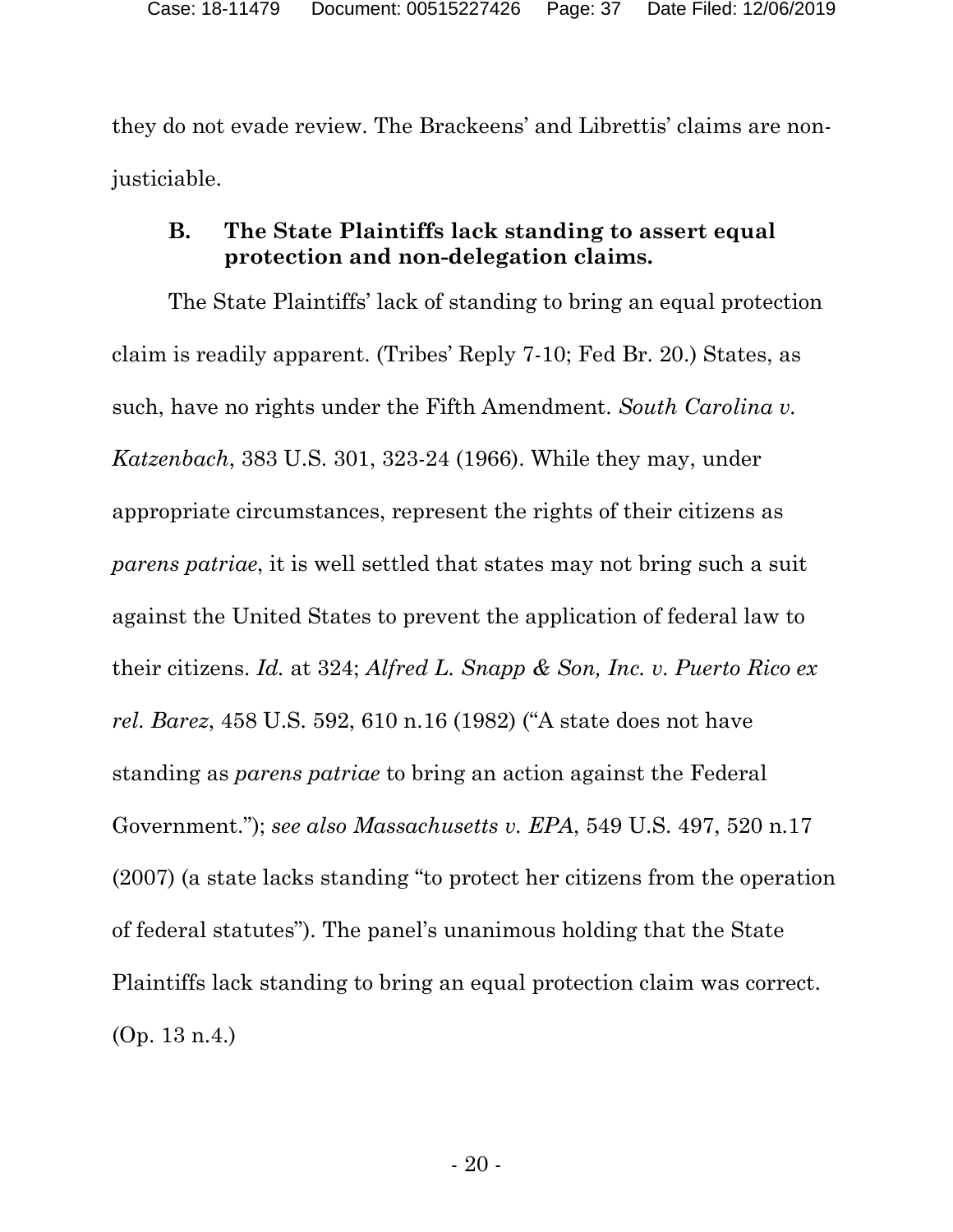The district court apparently agreed, as equal protection is

conspicuously absent from its holding that

[T]he State Plaintiffs have standing to challenge the Final Rule as not in accordance with law under the APA (Count One); the ICWA, §§ 1901-23 and 1951-52 violates the Commerce Clause and the Tenth Amendment (Counts Two and Three); and §§ 1915(c) and §23.130(b) of the Final Rule violate Article 1, §§ 1 and 8 of the Constitution (Count Seven).

(ROA.3753.) The State Plaintiffs' failure to cross-appeal the lower court's determination that they lacked standing for their equal protection claim bars this Court from considering that claim on appeal. *BNSF Ry. Co. v. Alstom Transp., Inc.*, 777 F.3d 785, 791 (5th Cir. 2015); *In re Whitaker Constr. Co.*, 288 Fed. App'x 153, 158 (5th Cir. 2008).

State Plaintiffs also lack standing to assert their claim that section 1915(c) of ICWA and section 23.130 of the Final Rule violate the non-delegation doctrine. (Tribes' Reply 10-12.) Together, these provisions allow Indian tribes to establish a different order of ICWA's child placement preferences and require state courts to follow the tribally-ordered preferences. The State Plaintiffs introduced no evidence that tribal preferences have affected any child placement in any of the Plaintiff States, (*see* Tribes' Br. 53), nor is there evidence of a "certainly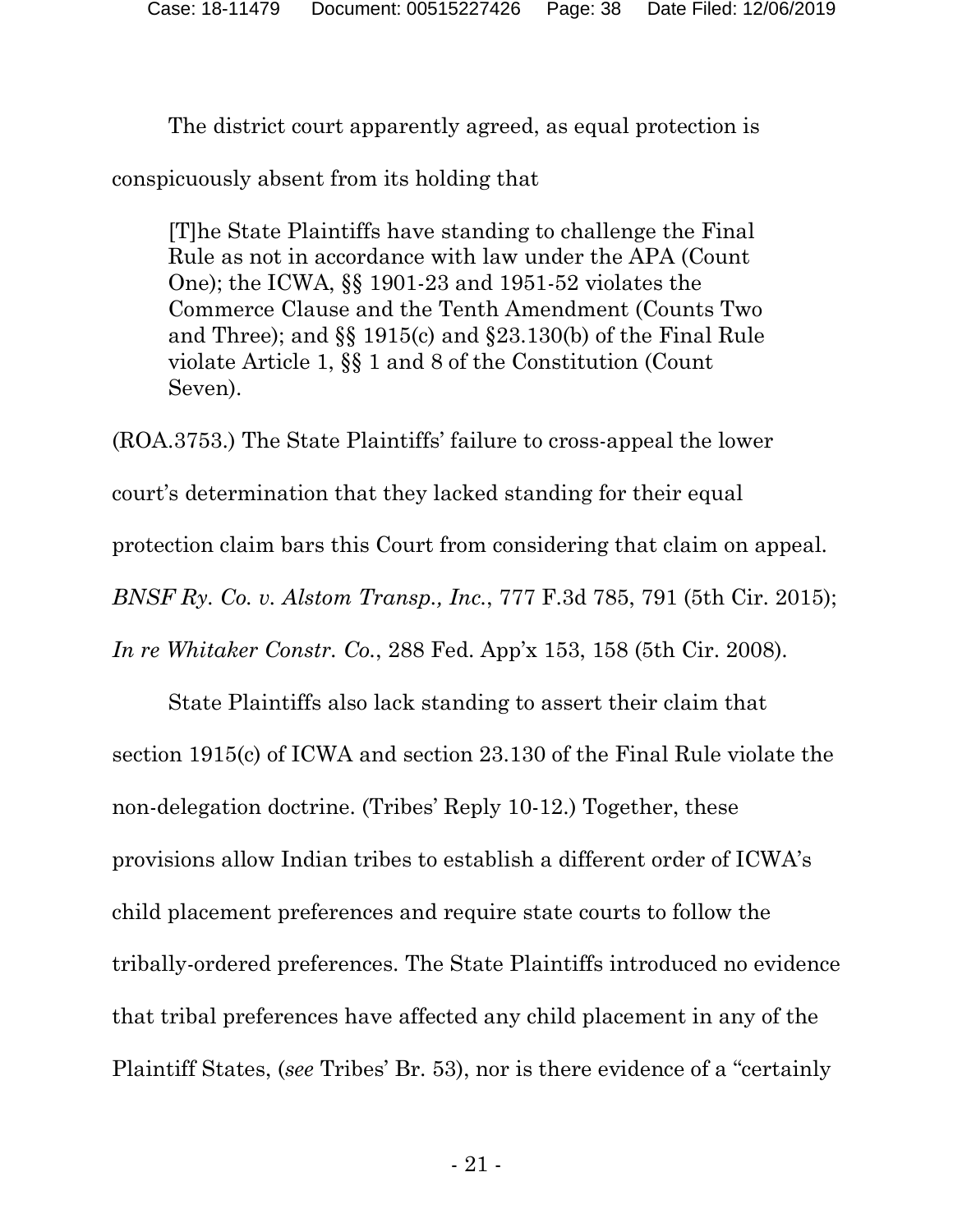impending" effect on any child placement decision. *Clapper*, 568 U.S. at 409. Accordingly, the State Plaintiffs have failed to establish any existing or ongoing injury.

Instead of submitting evidence of injury incurred, the State Plaintiffs contend that they face a threat of injury because (1) tribes can change their ICWA placement preferences at any time and (2) one tribe, the Alabama-Coushatta Tribe of Texas, has already done so, and ICWA may eventually require the State Plaintiffs to give effect to that tribe's decision. (States' Br. 21.) These factual averments simply do not establish, as Article III requires, that the State Plaintiffs "'ha[ve] sustained or [are] immediately in danger of sustaining some direct injury' as the result of" section 1915(c) or the Final Rule. *Lyons*, 461 U.S. at 101-02.

The State Plaintiffs have not shown, for example, that the Alabama-Coushatta Tribe's preferences have been applied to change the placement of any child, nor do they cite any pending case where it is possible that such a change might occur. They simply posit the possibility that a case might someday arise where the Alabama-Coushatta Tribe's preferences—or the yet-to-be-adopted preferences of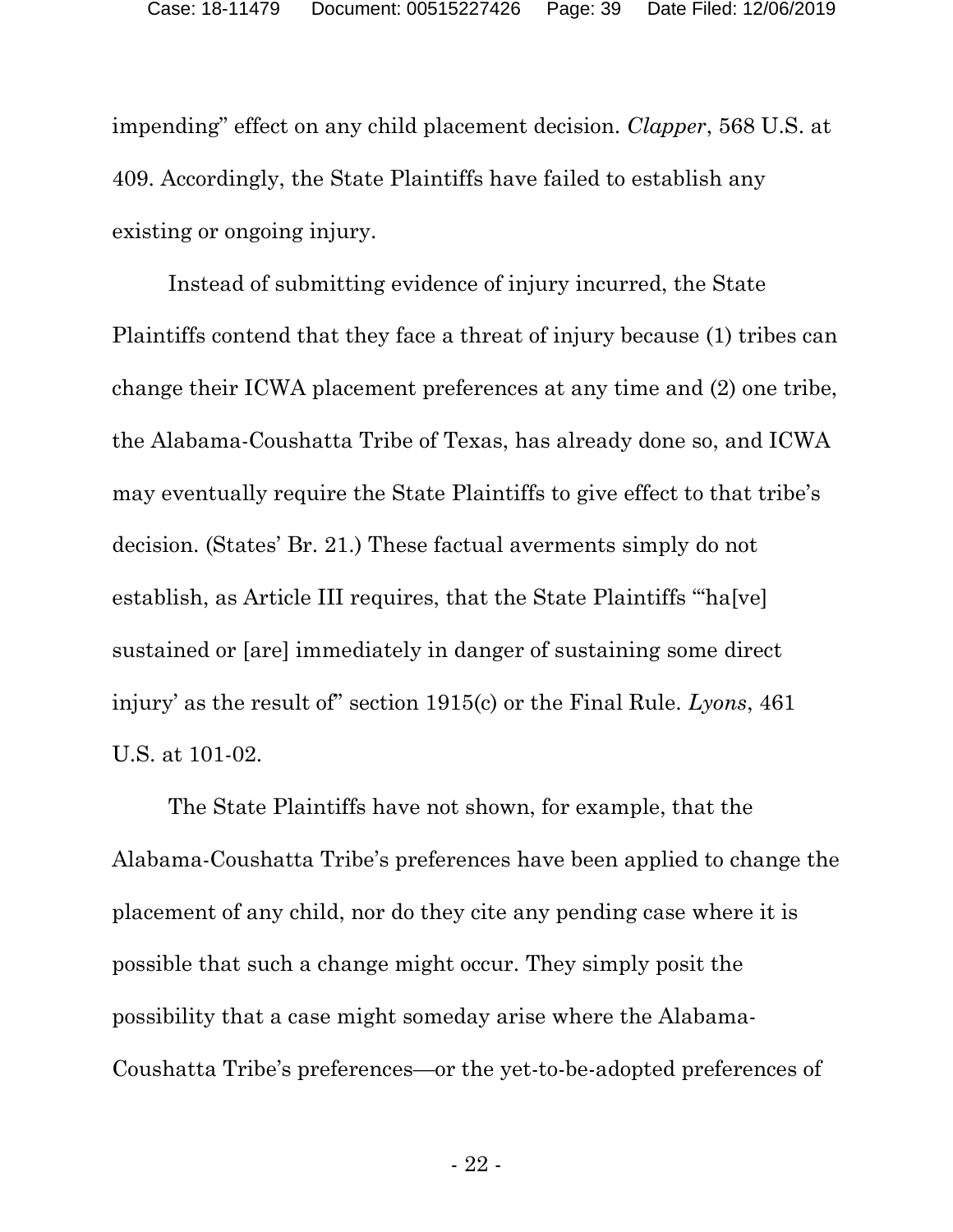some other tribe—might possibly affect a child's placement. Such conjecture falls far short of meeting the State Plaintiffs' burden of establishing a "real and immediate threat" that an allegedly threatened injury will occur. *Lyons*, 461 U.S. at 105; *see Stringer*, 942 F.3d at 720- 21. If a case ever arises in which a tribe's placement preferences are likely to affect a child's placement in Texas, Louisiana, or Indiana, the state in which that proceeding takes place may have standing to bring a non-delegation challenge at that time. The State Plaintiffs have identified no such case here, and they thus lack standing to bring this claim.

## **II. ICWA and the Final Rule Do Not Violate Equal Protection.**

Even if one or more Plaintiff(s) had standing to bring an equal protection claim, ICWA and the Final Rule do not violate equal protection. ICWA establishes rules applicable to child custody proceedings involving an "Indian child," which the statute defines as any child who is "either (a) a member of an Indian tribe or (b) is eligible for membership in an Indian tribe and is the biological child of a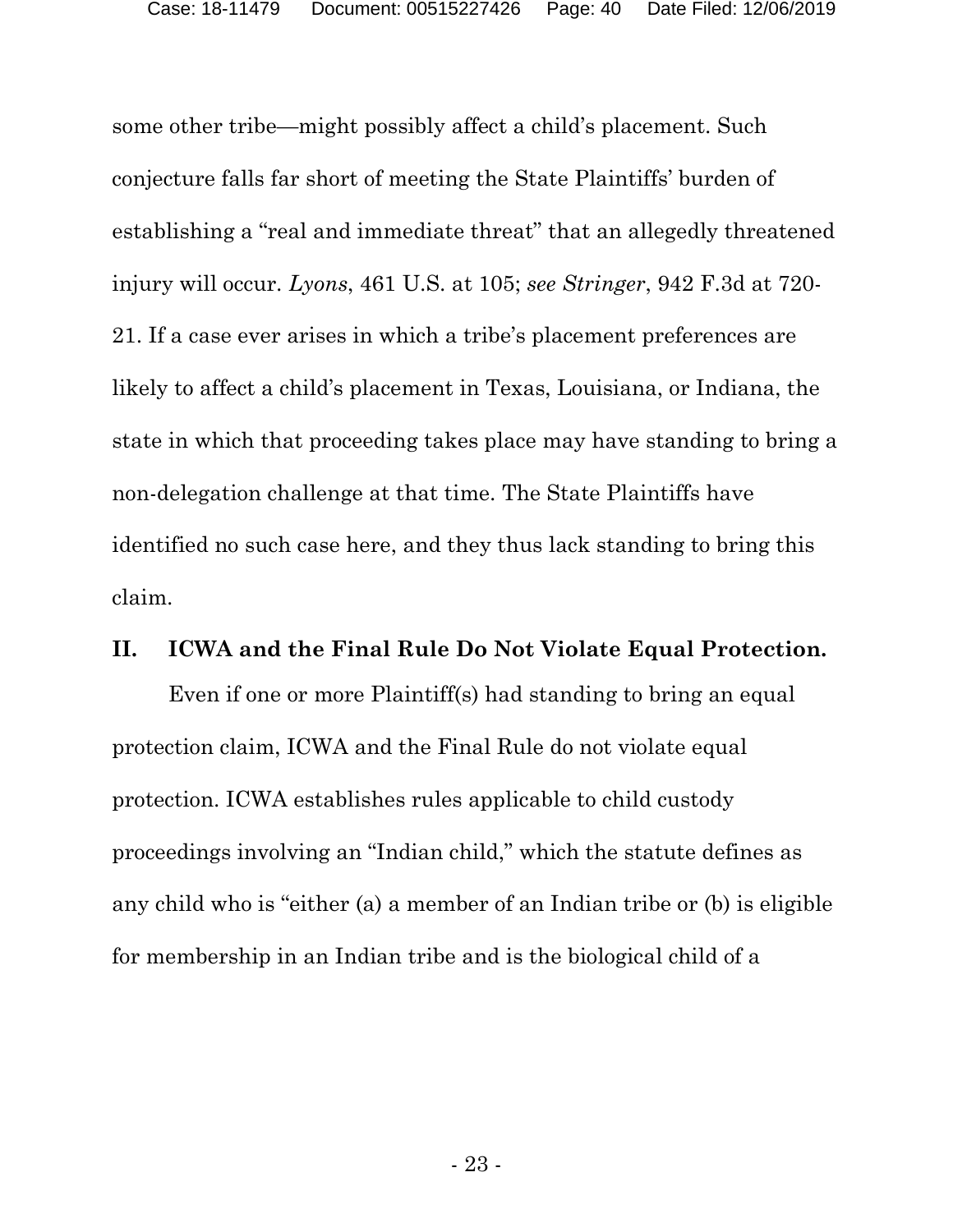member of an Indian tribe."<sup>[12](#page-40-0)</sup> § 1903(4). The district court held that this definition establishes a racial classification and that ICWA and the Final Rule cannot withstand the resulting strict scrutiny. (ROA.4028- 36.) Both holdings are incorrect.

The panel correctly held that the district court erred on the first point, unanimously agreeing that ICWA employs a political rather than racial classification and easily survives the resultant rational basis review. (Op. 19-26.) And even if ICWA were race-based, it would survive strict scrutiny.[13](#page-40-1)

# **A. ICWA makes a political, not racial, classification.**

The panel rightly concluded that ICWA's definition of "Indian child" is a political classification. (Op. 22-26.) The Supreme Court has consistently held, for more than a century, that congressional exercises of power over the United States' relations with Indian tribes are political in nature, *see Lone Wolf v. Hitchcock*, 187 U.S. 553, 556 (1903), and its decisions "leave no doubt that federal legislation with respect to

<span id="page-40-0"></span><sup>12</sup> The statute limits its definition of "Indian tribe" to federally recognized tribes. § 1903(8).

<span id="page-40-1"></span><sup>13</sup> Having unanimously held that ICWA is subject to rational basis review (Op. 20-26), the panel did not reach this issue.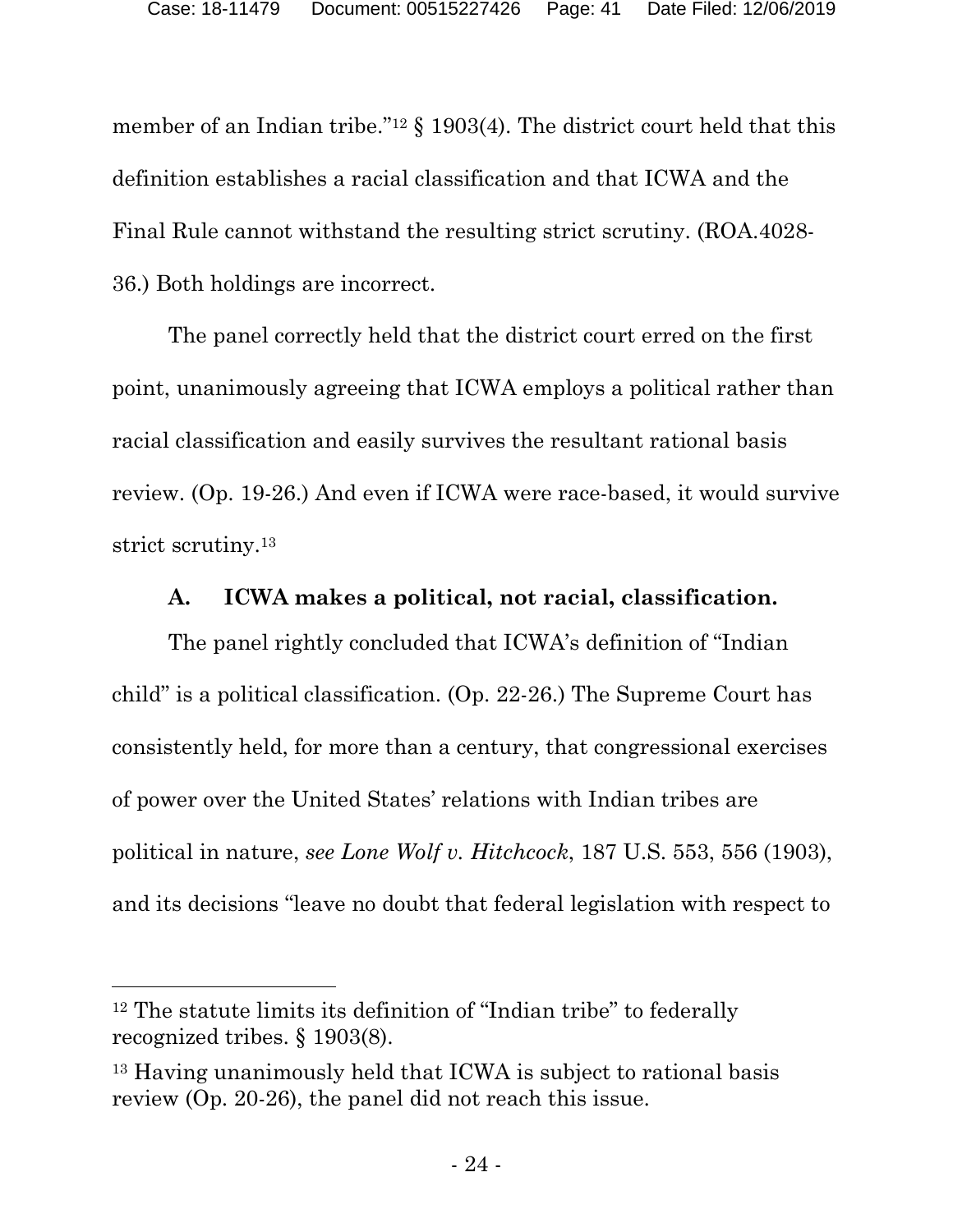Indian tribes, although relating to Indians as such, is not based upon impermissible racial classifications." *United States v. Antelope*, 430 U.S. 641, 645 (1977). As the Court explained in the leading case of *Morton v. Mancari*, 417 U.S. 535 (1974), if legislation singling out Indian tribes for special treatment were "deemed invidious racial discrimination, an entire Title of the United States Code (25 U.S.C.) would be effectively erased and the solemn commitment of the Government toward the Indians would be jeopardized." *Id.* at 552.

As the Tribes and Federal Defendants explained in their panel briefing (Tribes' Br. 25-36; Fed. Br. 25-37; Tribes' Reply 12-20; Fed. Reply 6-15), and as the panel unanimously held (Op. 20-22), *Mancari* controls this case. Emphasizing "the unique legal status of Indian tribes under federal law and … the plenary power of Congress … to legislate on behalf of federally recognized Indian tribes," 417 U.S. at 551, *Mancari* rejected an equal protection challenge to hiring preferences for members of federally recognized tribes at the Bureau of Indian Affairs (BIA). The Court determined that the preference, which was "granted to Indians not as a discrete racial group, but, rather, as members of quasisovereign tribal entities," was "political rather than racial in nature."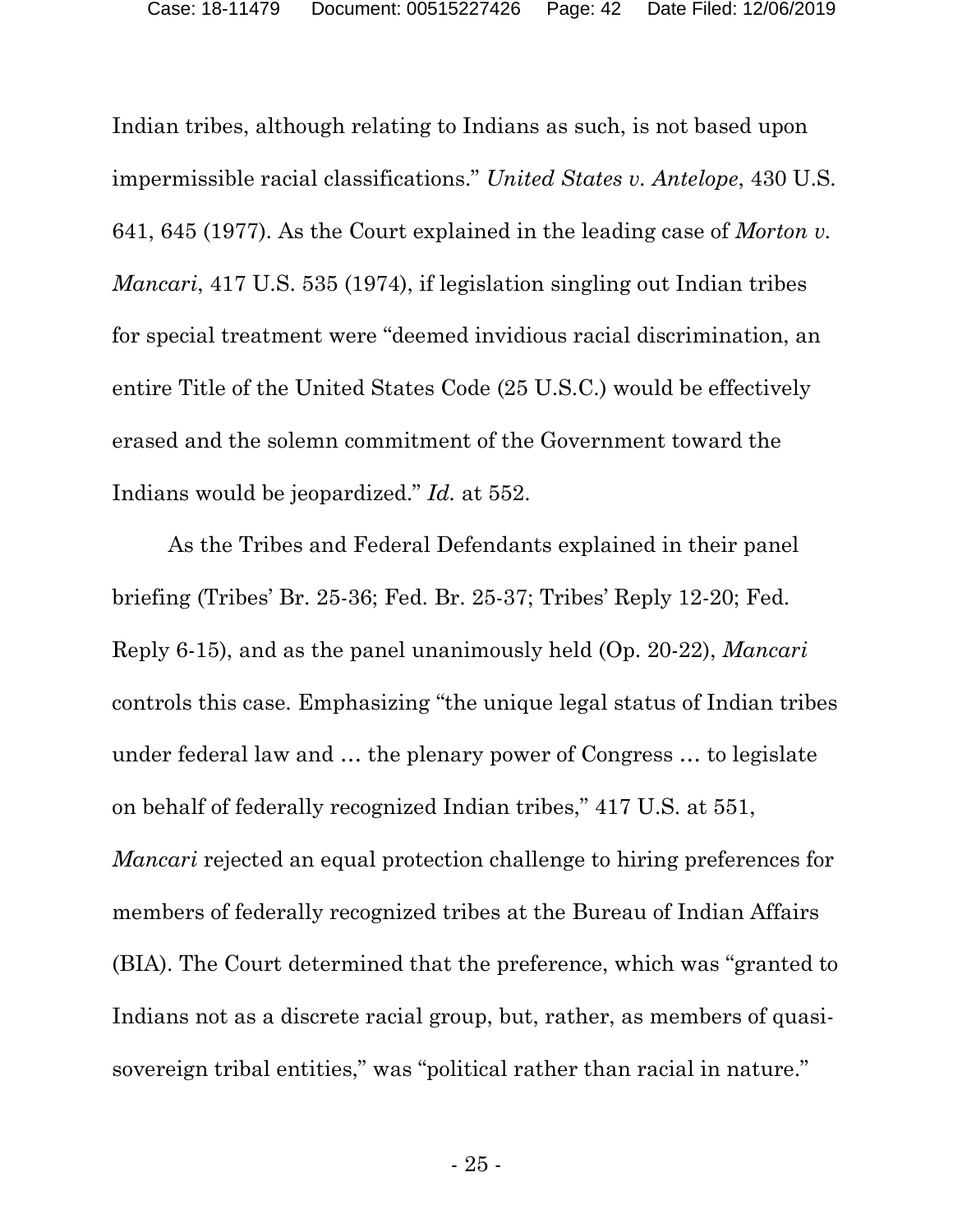*Id.* at 553-54 & n.24. In fact, because it applied only to members of federally recognized Indian tribes—and thus necessarily excluded "many individuals who are racially to be classified as 'Indians"—the preference was "not even a 'racial' preference." *Id.* at 553 & n.24. As a political classification, the hiring preference was not subject to strict scrutiny and did not violate equal protection so long as it "can be tied rationally to the fulfillment of Congress's unique obligation toward the Indians." *Id.* at 555.

ICWA's definition of Indian child, like the hiring preference in *Mancari*, rests on a political, not racial, classification. ICWA applies only to children who themselves are members of a federally recognized Indian tribe or who are eligible for such membership *and* the biological child of an enrolled member of such a tribe. § 1903(4). It does not apply to all children who are racially Indian, and not all children to whom it applies are racially Indian. (Tribes' Br. 29-31.) It thus "operates to exclude many individuals who are racially to be classified as 'Indians,'" *Mancari*, 417 U.S. at 553 n.24, while including many individuals who are not. Its applicability hinges on a child's political affiliation with a sovereign tribal nation and is "political rather than racial in nature." *Id.*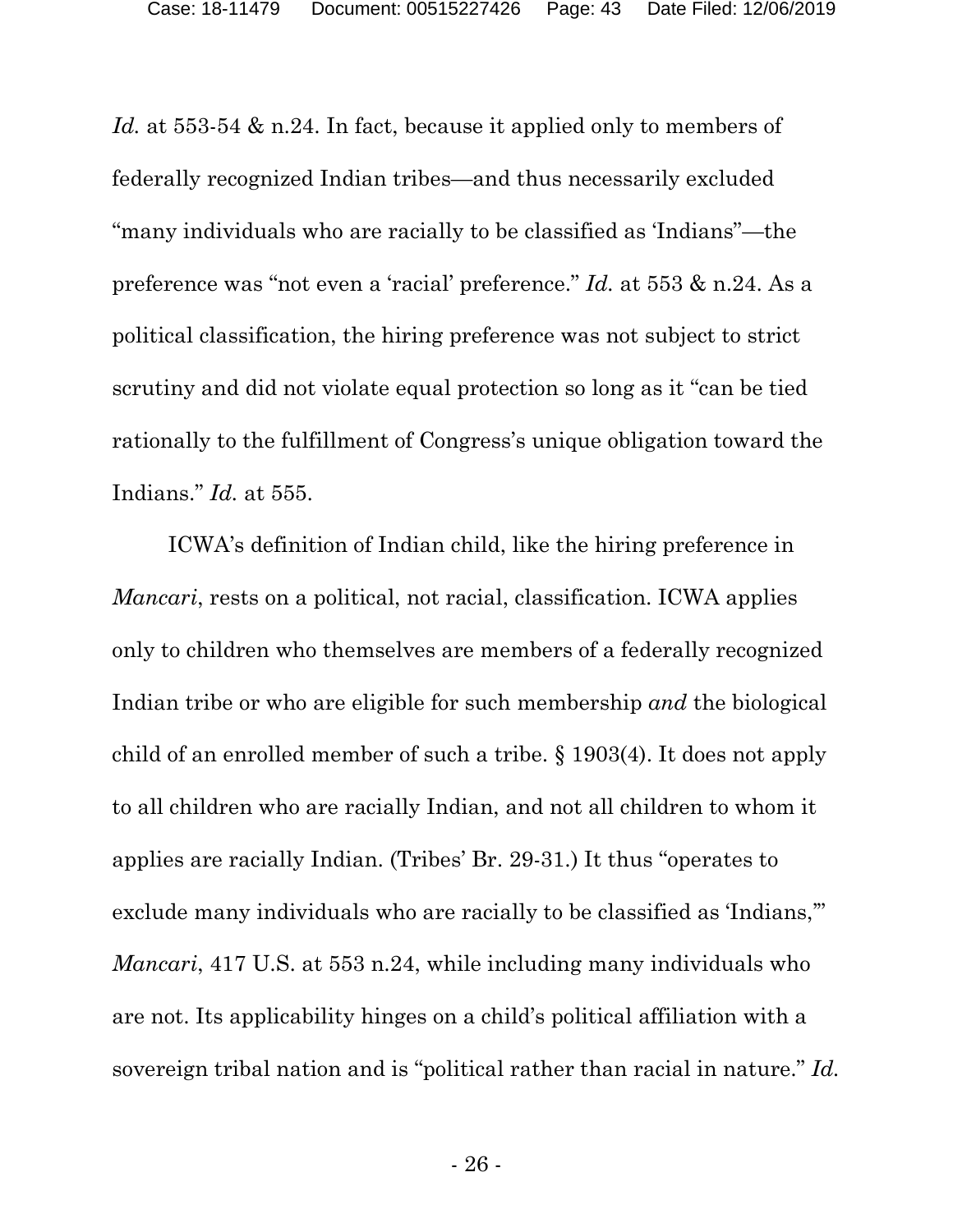Any argument that ICWA's definition of Indian child is an impermissible racial classification is irreconcilable with *Mancari* and its progeny, and simply wrong.

Plaintiffs make several such arguments, however. The Individual Plaintiffs assert, for example, that *Mancari* was overruled by *Adarand Constructors, Inc. v. Pena*, 515 U.S. 200 (1995), and is no longer good law. (Individual Pls.' Br. 41-42.) But *Adarand* never refers to *Mancari*, much less overrules it, and numerous post-*Adarand* decisions of the Supreme Court and lower federal appellate courts have continued to refer to and apply *Mancari* as good law. *See, e.g.*, *Rice v. Cayetano*, 528 U.S. 495 (2000) (extensively discussing and distinguishing *Mancari* in the context of holding unconstitutional a law that only allowed native Hawaiians to vote for certain state offices); *United States v. Zepeda*, 792 F.3d 1103, 1112-13 (9th Cir. 2015) (*en banc*) (extensively discussing and relying on *Mancari* in a case involving application of the Indian Major Crimes Act); *United States v. Wilgus*, 638 F.3d 1274, 1286-88 (10th Cir. 2011) ("[W]e remain on safe ground, based on the Supreme Court's conclusion that federally-recognized tribes are political—rather than religious or racial—in nature." (citing *Mancari*)); *Am. Fed'n of Gov't*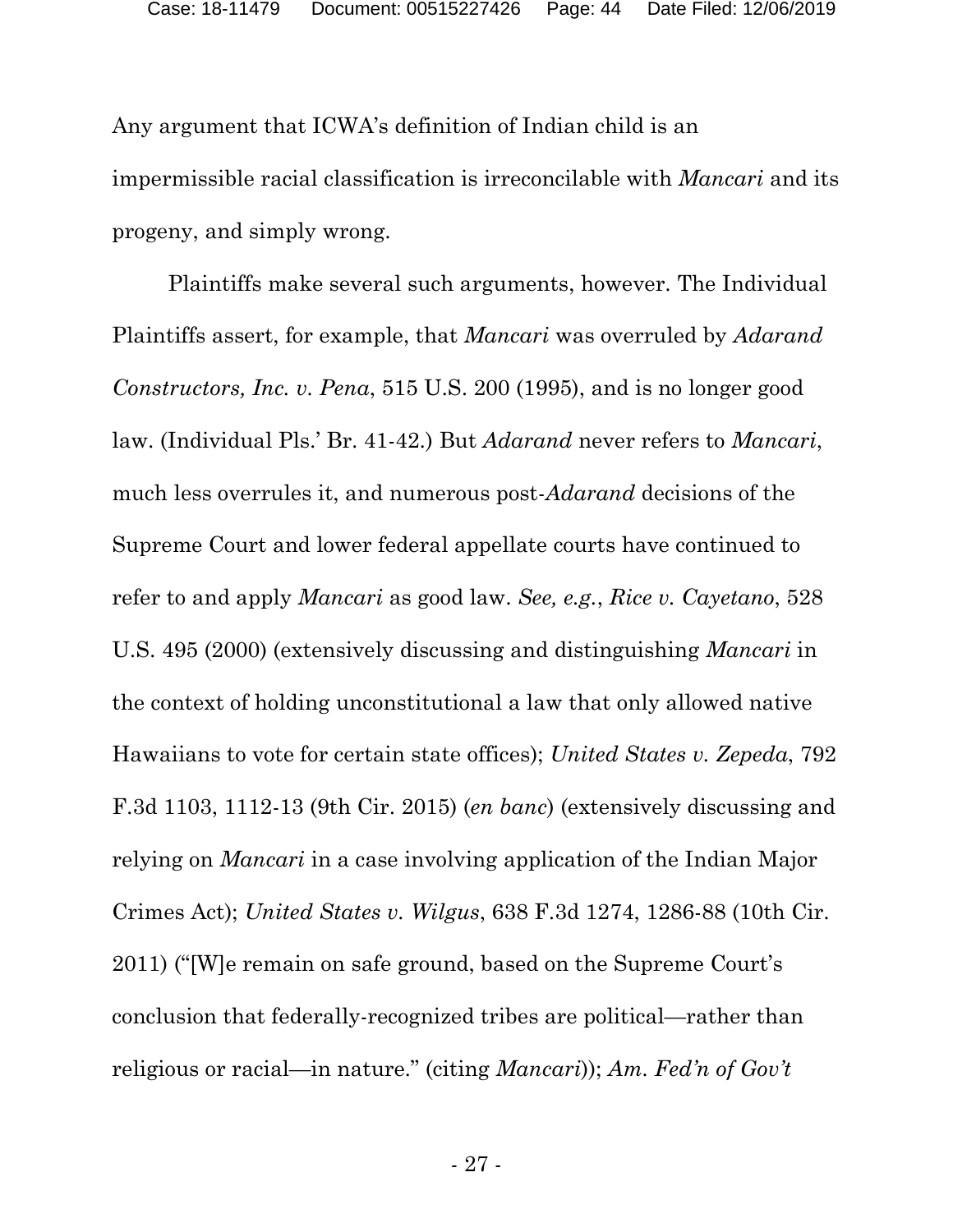*Emps., AFL-CIO v. United States*, 330 F.3d 513, 520-21 (D.C. Cir. 2003) (recognizing *Mancari*'s post-*Adarand* vitality). *Mancari* remains good law, and binding on this Court.

Plaintiffs also argue that *Mancari*'s holding is exceedingly narrow, applying only to statutes involving tribal self-government or the regulation of Indians on or near Indian lands. (States' Br. 36-39; Individual Pls.' Br. 42-45.) Neither *Mancari* nor any subsequent authority imposes such limitations. While one purpose of the hiring preference in *Mancari* was related to Indian self-government, the Court found the preference justified by other governmental interests similar to those animating ICWA—"to further the Government's trust obligation toward the Indian tribes" and "to reduce the negative effect of having non-Indians administer matters that affect Indian tribal life." 417 U.S. at 541-42. Although the hiring preference applied to *individual* Indians, the Court found it justified by "the unique legal status of Indian tribes under federal law and upon the plenary power of Congress … to legislate on behalf of federally recognized Indian tribes." Id. at 551. ICWA is likewise justified as a way of "recognizing the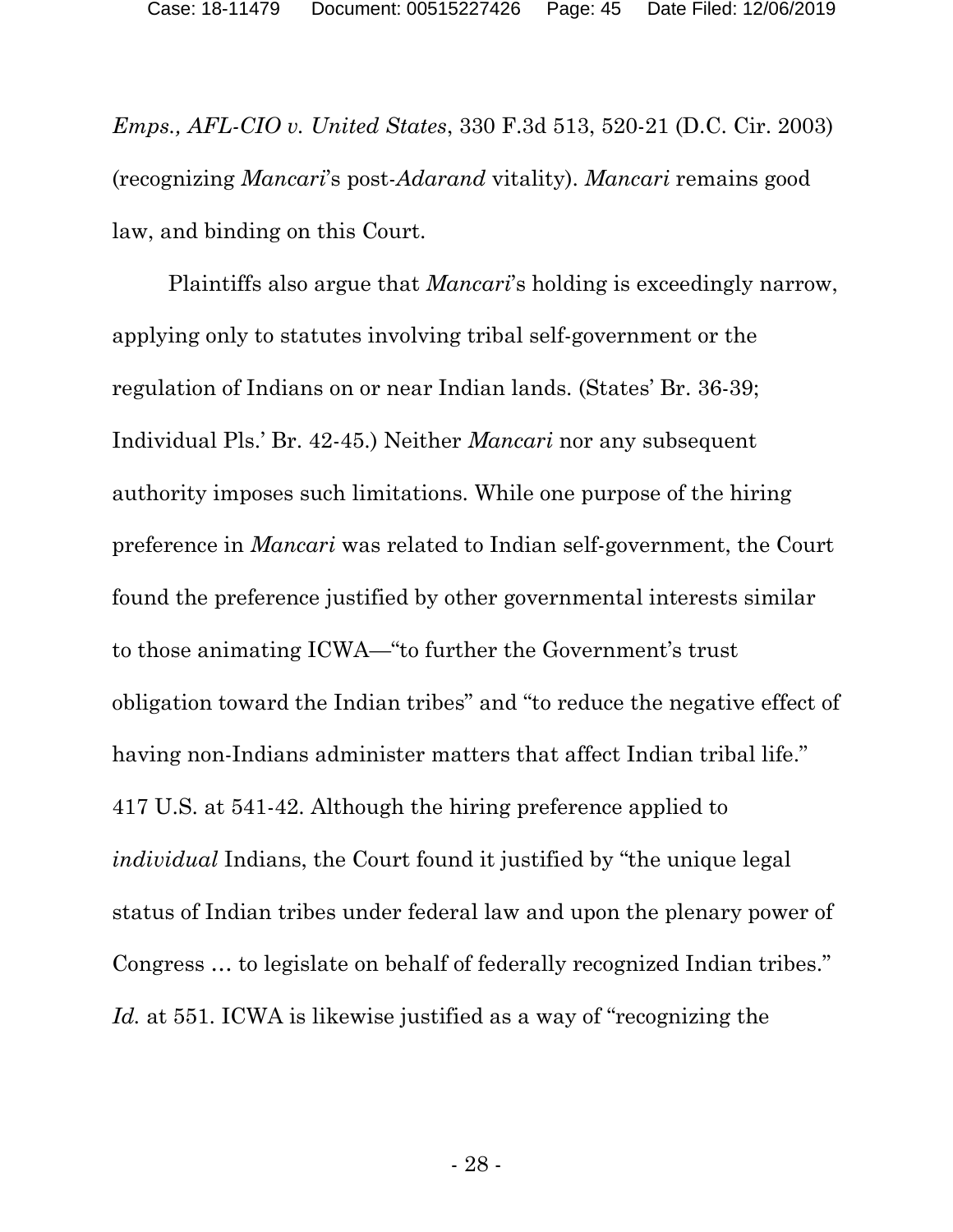special relationship between the United States and Indian tribes and their members and the Federal responsibility to Indian people." § 1901.

Nor did *Mancari* limit its holding to laws regulating Indian affairs on or near reservations. Indeed, the very hiring preference at issue there applied to positions at BIA offices in Washington, D.C., and Nashville, Tennessee—cities far from the nearest Indian reservation just as it did to those on or near reservations.[14](#page-45-0) In fact, *Mancari*'s own summation of its holding, which includes neither of the limitations urged by Plaintiffs, refutes Plaintiffs' narrow reading: "[a]s long as the special treatment can be tied rationally to the fulfillment of Congress' unique obligation toward the Indians, such legislative judgments will not be disturbed." 417 U.S. at 555.

Numerous post-ICWA decisions read and apply *Mancari* broadly. This Court, in *Peyote Way Church of God, Inc. v. Thornburgh*, 922 F.2d 1210 (5th Cir. 1991), applied *Mancari* to uphold legislation that allowed peyote use by Indians, and only Indians. *Id.* at 1216. The laws at issue in *Peyote Way* were not tied to Indian self-government; they were

<span id="page-45-0"></span><sup>14</sup> The district court's unsupported statement that the hiring preference in *Mancari* "provided special treatment only to Indians living on or near reservations" (ROA.4031) is simply wrong.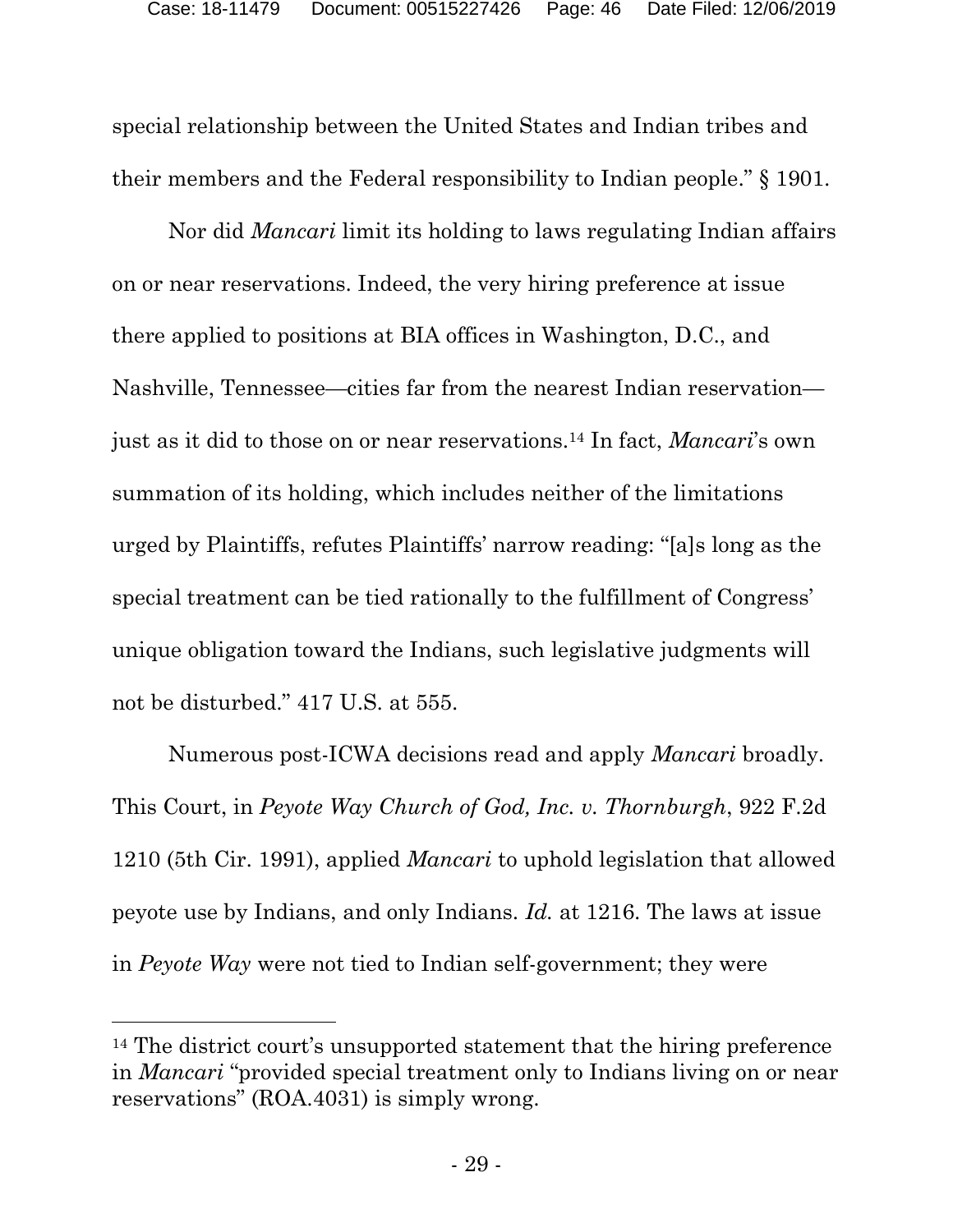"rationally related to the legitimate governmental objective of preserving Native American culture." *Id.* And the holding in *Peyote Way* did not turn on geographical considerations; the regulation it upheld applied equally in every locale, permitting the religious use of peyote by a member of the Native American Church (NAC) residing in Manhattan just as surely as it did members residing in Texas or California. *See* 21 C.F.R. § 1307.31. Plaintiffs' assertion to the contrary, based on this Court's passing observation that "most" of the NAC's 250,000 members lived on reservations (Joint Reply ISO Reh'g 5-6 (quoting the word "most" from *Peyote Way*, 922 F.2d at 1212)), is entirely unfounded.

More recently, the D.C. Circuit upheld a provision of an appropriations act that granted a nationwide defense contracting preference to firms with at least 51% Native American ownership. *Am. Fed'n*, 330 F.3d at 516. Rejecting the plaintiffs' request to apply strict scrutiny, the D.C. Circuit explained that "the Supreme Court has made it clear enough that legislation for the benefit of recognized Indian tribes is not to be examined in terms applicable to suspect racial classifications." *Id.* at 521 (citing *Mancari* and other cases). Applying the appropriate rational basis standard, the court held that the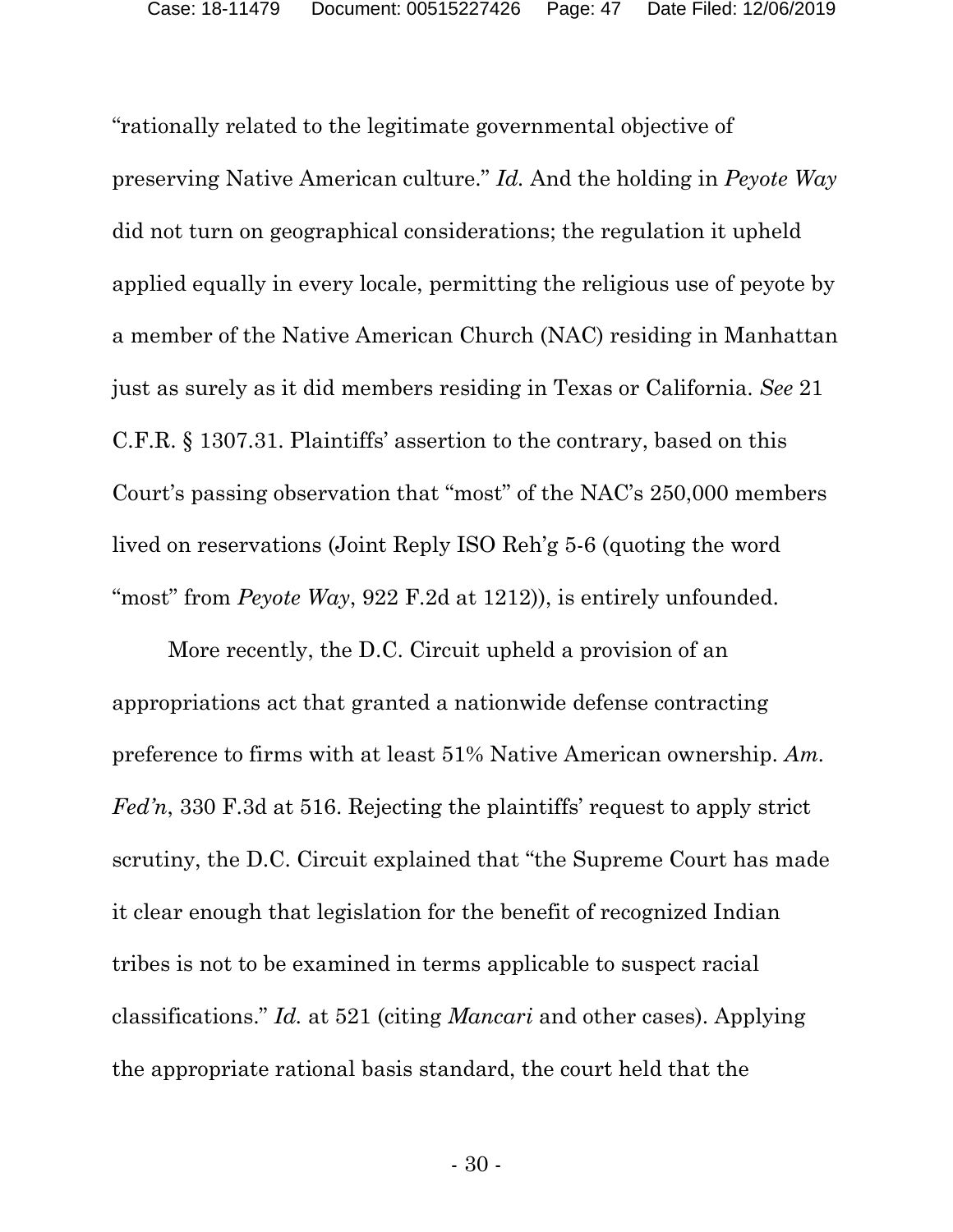contracting preference was lawful because it was related to the legitimate federal purpose of "promoting the economic development of federally recognized Indian tribes (and thus their members)." *Id.* at 522- 23. Like this Court in *Peyote Way*, the D.C. Circuit made no mention of geographic limitations or a need to find that the statute in question was tied to the promotion of Indian self-government. Other courts have reached similar results. *See, e.g.*, *Rupert v. Dir., U.S. Fish & Wildlife Serv.*, 957 F.2d 32, 34-36 (1st Cir. 1992) (rejecting equal protection challenge to geographically unrestricted statute allowing Indians, and only Indians, to possess eagle feathers for religious purposes); *United States v. Decker*, 600 F.2d 733, 740 (9th Cir. 1979) (rejecting equal protection challenge to laws allowing Indians to fish for salmon on days where non-Indian fishing was restricted and citing *Mancari* for the proposition that "[t]he propriety of preferential treatment for Indians … is rooted in the constitution").

The Supreme Court, too, has applied *Mancari* in areas unrelated to tribal self-government, including state taxes, *Moe v. Confederated Salish & Kootenai Tribes of Flathead Reservation*, 425 U.S. 463, 479-81 (1976), and federal criminal law, *Antelope*, 430 U.S. at 645-47. In short,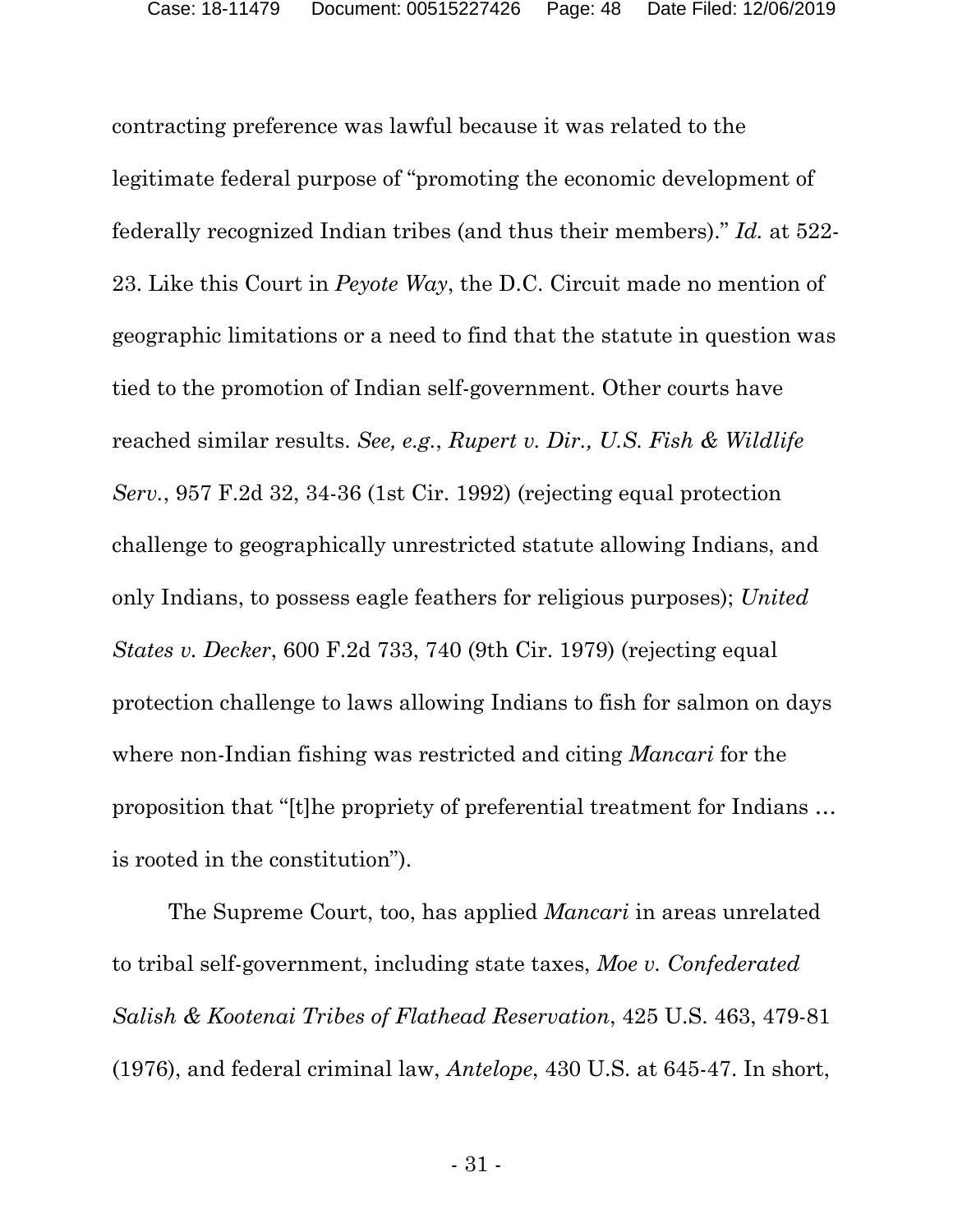far from adopting the narrow view urged by Plaintiffs, courts have repeatedly affirmed *Mancari*'s broad applicability.

Plaintiffs also contend that the Tribes' reading of *Mancari*, which the panel unanimously shared, conflicts with *Rice* and with the Supreme Court's more recent opinion in *Adoptive Couple v. Baby Girl*, 570 U.S. 637 (2013). (Individual Pls.' Br. 42-43; States' Br. 39-40.) Plaintiffs are again wrong.

*Rice* in no way undercuts the panel's reading of *Mancari*. The state statute in *Rice* allowed only native Hawaiians—defined as "those persons who are descendants of people inhabiting the Hawaiian Islands in 1778"—to vote for certain state offices. 528 U.S. at 499. It relied exclusively on ancestry, requiring no current tie to a modern day political entity such as a federally recognized Indian tribe—indeed, the very purpose of the statute was to use ancestry as a proxy for race to ensure that only members of a particular race would be able to vote for the relevant offices. *Id.* at 515. Extending *Mancari* to such a situation, the Supreme Court noted, would allow a state "by racial classification, to fence out whole classes of its citizens from decisionmaking in critical state affairs." *Id.* at 522.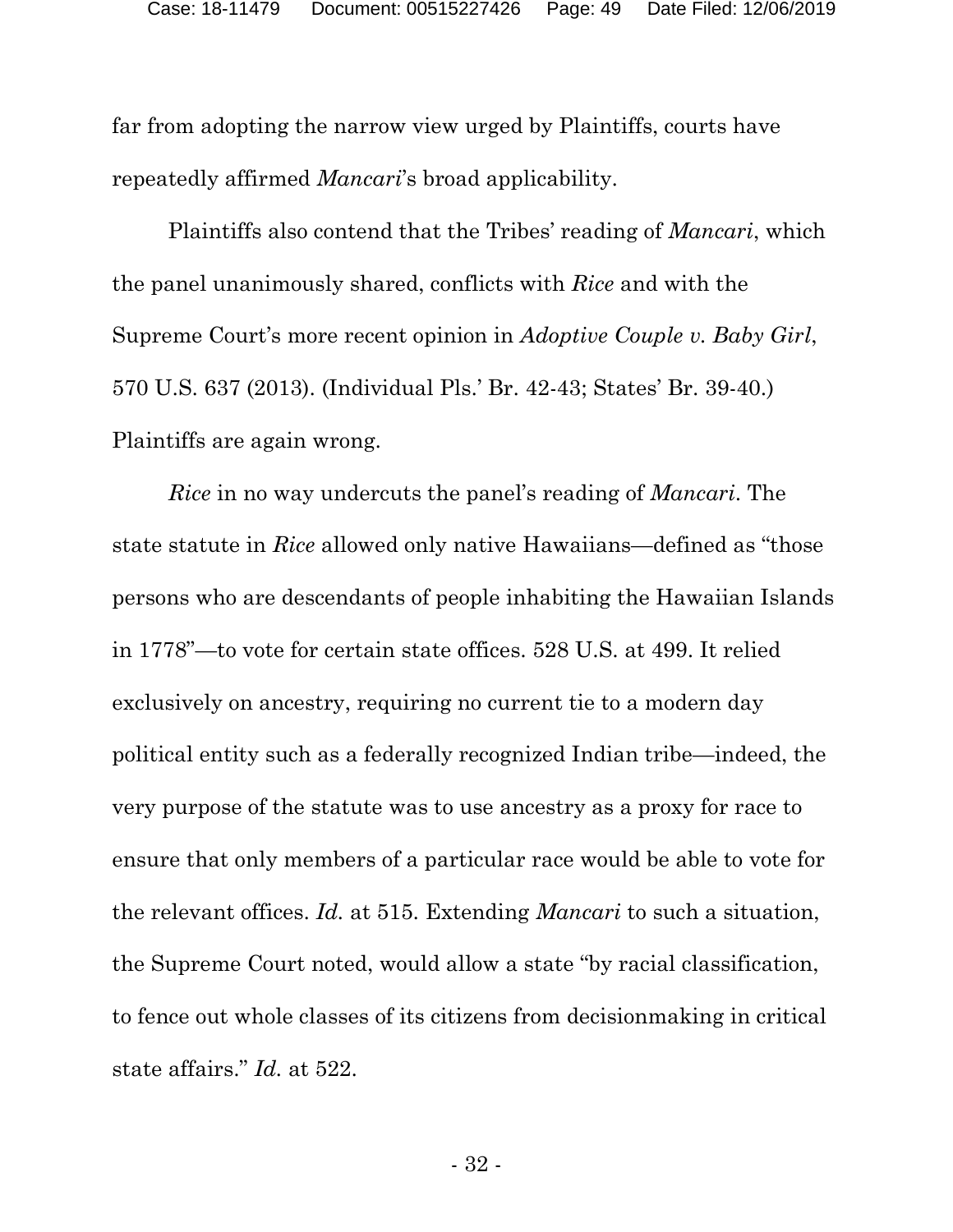ICWA presents nothing remotely comparable to the 15th Amendment violation rejected in *Rice*. It does not, as the panel noted, threaten to exclude classes of individuals from critical state affairs such as elections to statewide office. [15](#page-49-0) (Op. 24-26.) Nor does ICWA use ancestry as a proxy for race; rather, as explained *supra* p. 26, ICWA hinges on an Indian child's political affiliation (or eligibility for such affiliation combined with a parent's affiliation) with a federally recognized Indian tribe, and the classes of children covered by ICWA and racially Indian children vary considerably. And ICWA, unlike the state statute in *Rice*, is a federal law enacted pursuant to Congress's plenary power over Indian affairs and in fulfillment of Congress's special and unique trust obligations concerning "the protection and preservation of Indian tribes and their resources," one of the most basic of which is their "continued existence and integrity." § 1901(1)-(3). In the context of such laws, *Rice* neither rejects nor displaces *Mancari*.

<span id="page-49-0"></span><sup>15</sup> The *Rice* Court emphasized this point, distinguishing a law preventing a portion of the state's citizenry from voting for a statewide office from permissible laws preventing non-Indians from voting in tribal elections on the grounds that "such elections are the internal affairs of a quasi sovereign." 528 U.S. at 520. So too are questions regarding "the best interests of Indian children and ... the stability and security of Indian tribes and families ...." § 1902.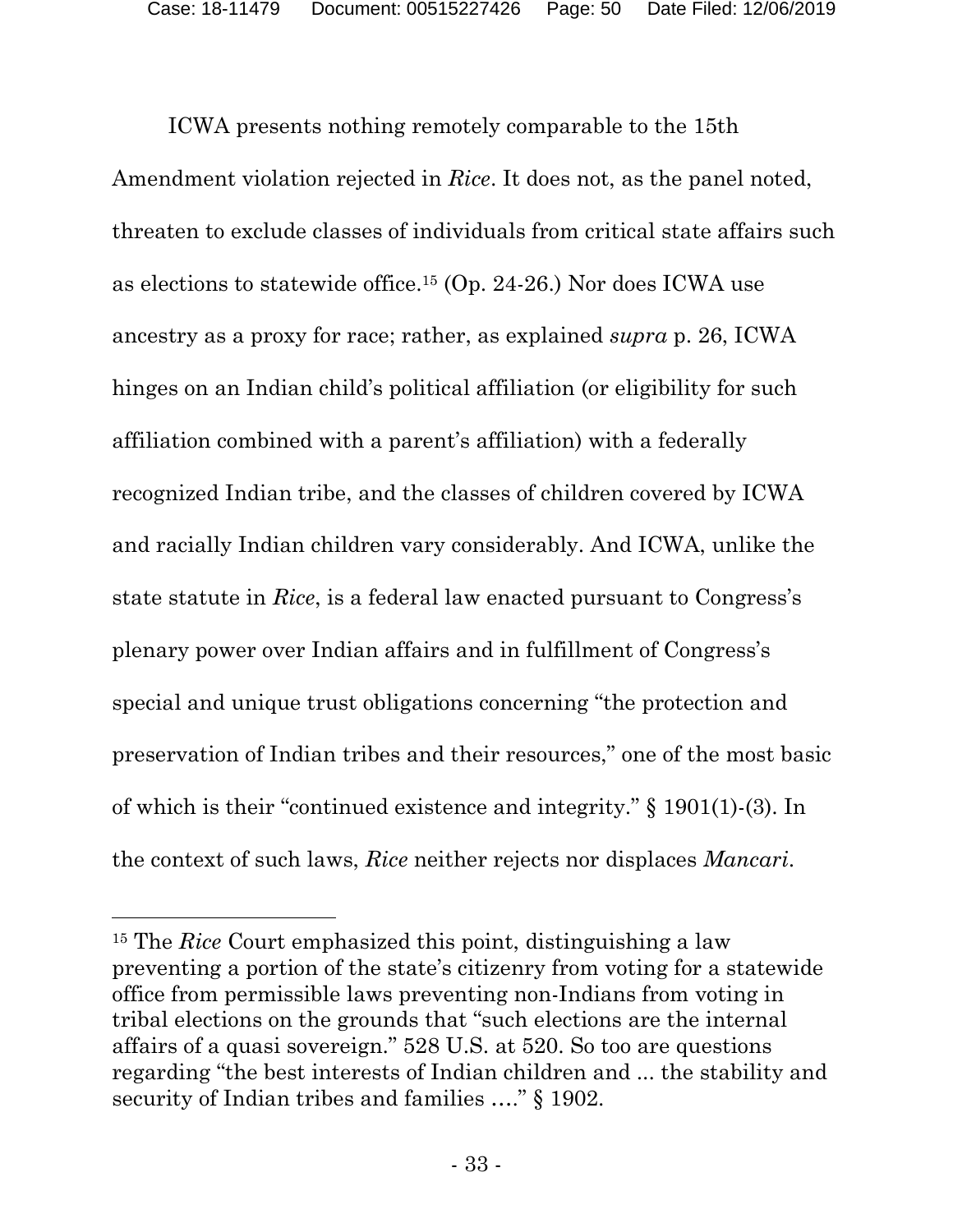The Ninth Circuit recently rejected an argument analogous to the one Plaintiffs advance, explaining that *Rice* "rested on the historical and legislative context of the particular classification at issue, not on the categorical principle that all ancestral classifications are racial classifications." *Davis v. Guam*, 932 F.3d 822, 834 (9th Cir. 2019). The Ninth Circuit cited *Mancari* as *rejecting* a "categorical equivalence between ancestry and racial categorization" *Id.* at 837. Indeed, the court observed that, "[s]ince *Mancari*, the Supreme Court and our court have reaffirmed ancestral classifications related to American Indians without suggesting that they constitute racial classifications." *Id*. The panel was correct to do the same.

The Plaintiffs nevertheless argue that *Rice*, not *Mancari*, governs, because ICWA allegedly applies "even if the child has *no* connection to a reservation or tribe" and thus is necessarily race-based rather than a political classification. (Joint Reply ISO Reh'g 6 (emphasis in original).) This is patently wrong. ICWA on its face applies only to children who are members of a tribe or who are eligible for membership *and* have a parent who is an enrolled member. § 1903(4). Only children with significant connections to tribes—members and membership-eligible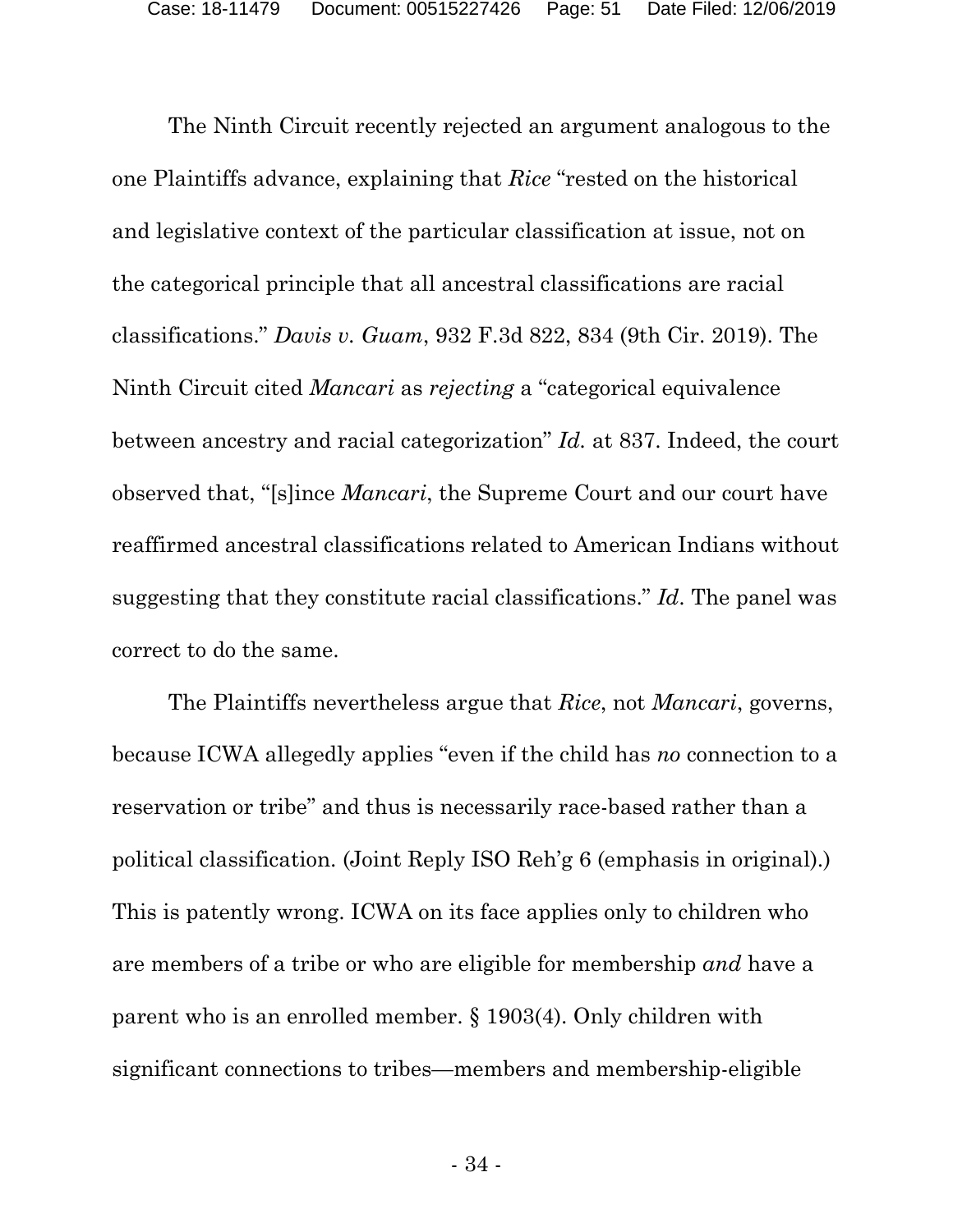children of members—are Indian children under ICWA. Plaintiffs nevertheless contend that "many tribes," including the Navajo Nation and Cherokee Nation, dilute this requirement by automatically deeming certain newborns to be tribal members even if their parents are not. (Joint Reply ISO Reh'g 6-7.) Plaintiffs are again wrong. While the Tribes cannot speak for all tribes, no one "automatically" becomes a member of the Navajo or Cherokee Nation within the meaning of ICWA without applying to do so. *See* Navajo Nation Reply Br. 19-20 (explaining that applications may automatically be approved under certain circumstances, but still are required); *Nielson v. Ketchum*, 640 F.3d 1117, 1123-24 (10th Cir. 2011) (explaining that a provision of Cherokee law conferring temporary citizenship on certain newborns for 240 days following their birth does not make those newborns tribal members for purposes of ICWA). ICWA's definition of Indian child fits comfortably within the rule of *Mancari*.

Plaintiffs' reliance on a passing reference to equal protection in *Adoptive Couple* dicta is a red herring. (States' Br. 34; Individual Pls.' Br. 54-55.) The Supreme Court did not hold, as Plaintiffs imply, that ICWA violates equal protection. If it had, the instant case would not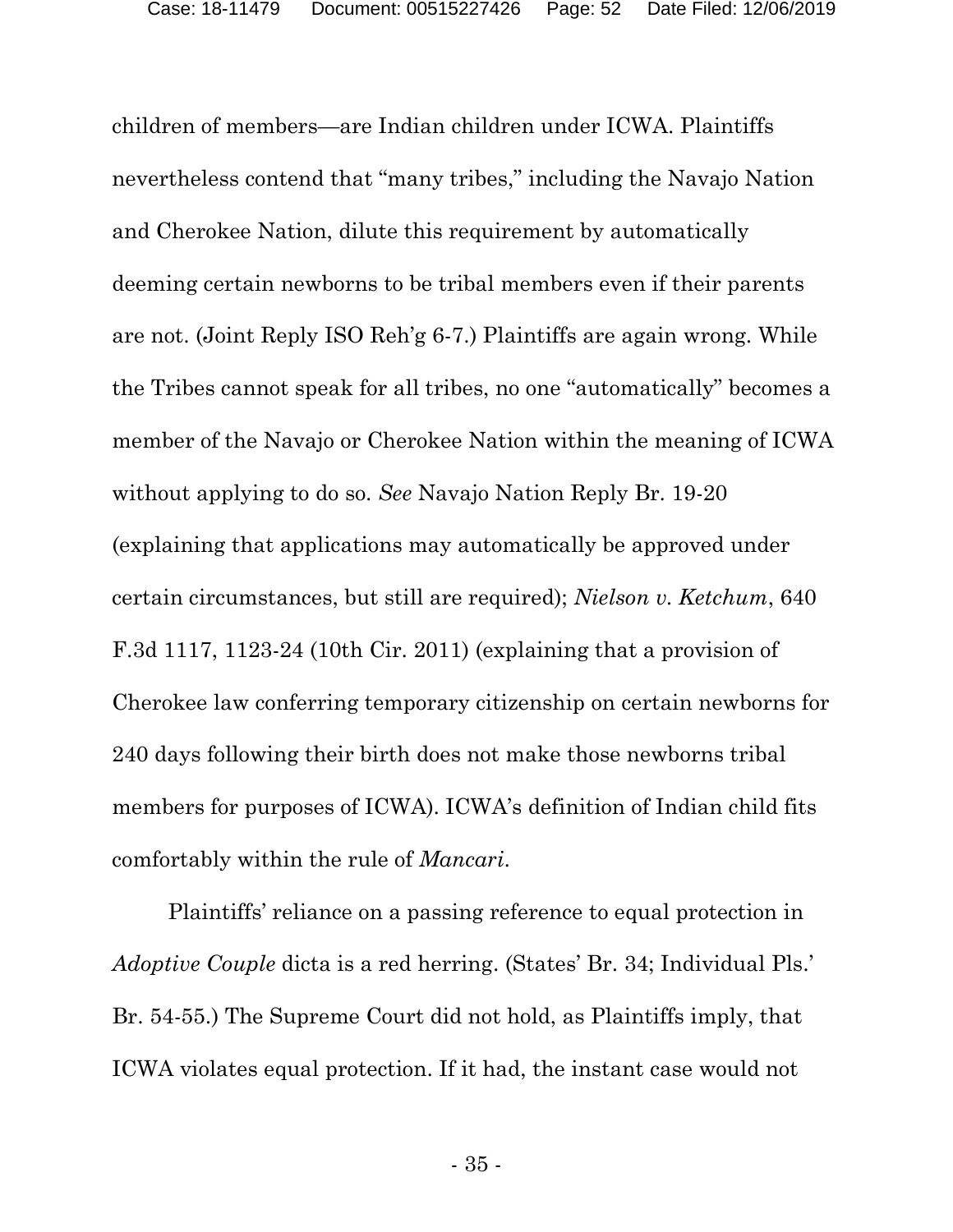exist. The Court made no equal protection holdings in *Adoptive Couple*, and it certainly did not overrule or limit *Mancari*. *Adoptive Couple* has no applicability to this lawsuit. This Court should reverse the district court's equal protection holding, apply rational basis review, and uphold ICWA and the Final Rule.

#### **B. Even if strict scrutiny applied, ICWA survives it.**

The unanimous panel properly applied rational basis review in holding that ICWA's definition of Indian child does not violate equal protection, (Op. 26), so it did not consider whether ICWA would survive the strict scrutiny applicable to a purely racial classification. It would. (Tribes' Br. 37-38; Tribes' Reply 20-21; Fed. Br. 38-43; Fed. Reply 15- 17.)

In brief, the compelling interests served by ICWA are set forth in the statute itself: fulfilling the United States' solemn trust obligations to "protect the best interests of Indian children and to promote the stability and security of Indian tribes and families." § 1902; *see also United States v. Jicarilla Apache Nation*, 564 U.S. 162, 176 (2011); *United States v. Mitchell*, 463 U.S. 206, 225 (1983). And ICWA is narrowly tailored to accomplish these goals by recognizing a tribe's role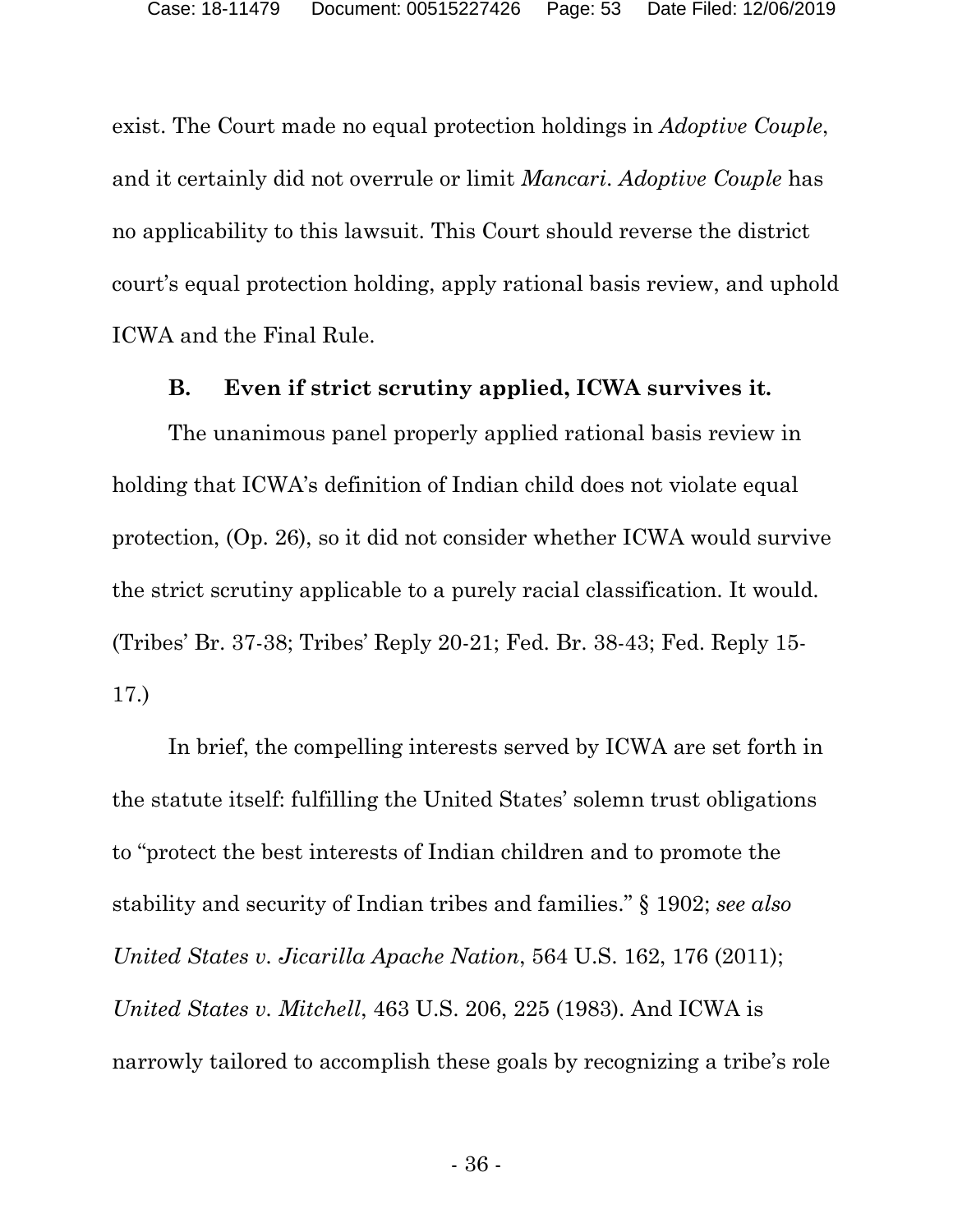in the foster and adoptive placement of Indian children and establishing preferences for making those placements with Indian families while still allowing state courts to override or deviate from those preferences in individual cases where there is good cause to do so. § 1915(a). Plaintiffs have not identified any viable, less restrictive measure by which Congress could have accomplished the important goals of ICWA. Accordingly, while they need not, ICWA and the Final Rule would survive strict scrutiny.<sup>[16](#page-53-0)</sup>

## **III. ICWA Does Not Violate the Anti-Commandeering Doctrine.**

This Court should reverse the district court's anti-commandeering holding. The anti-commandeering doctrine provides that "the Federal" Government may not compel the States to implement, by legislation or executive action, federal regulatory programs." *Printz v. United States*, 521 U.S. 898, 925 (1997). The district court held that ICWA violates this doctrine by "directly requir[ing] states to adopt and administer comprehensive federal standards in state created causes of action."

<span id="page-53-0"></span><sup>16</sup> To the extent that the Court determines that strict scrutiny applies and that any specific provisions of ICWA are insufficiently tailored, the appropriate remedy is to sever and strike only those provisions pursuant to section 1963. (Tribes' Br. 38-39.) The district court's failure to do so was error.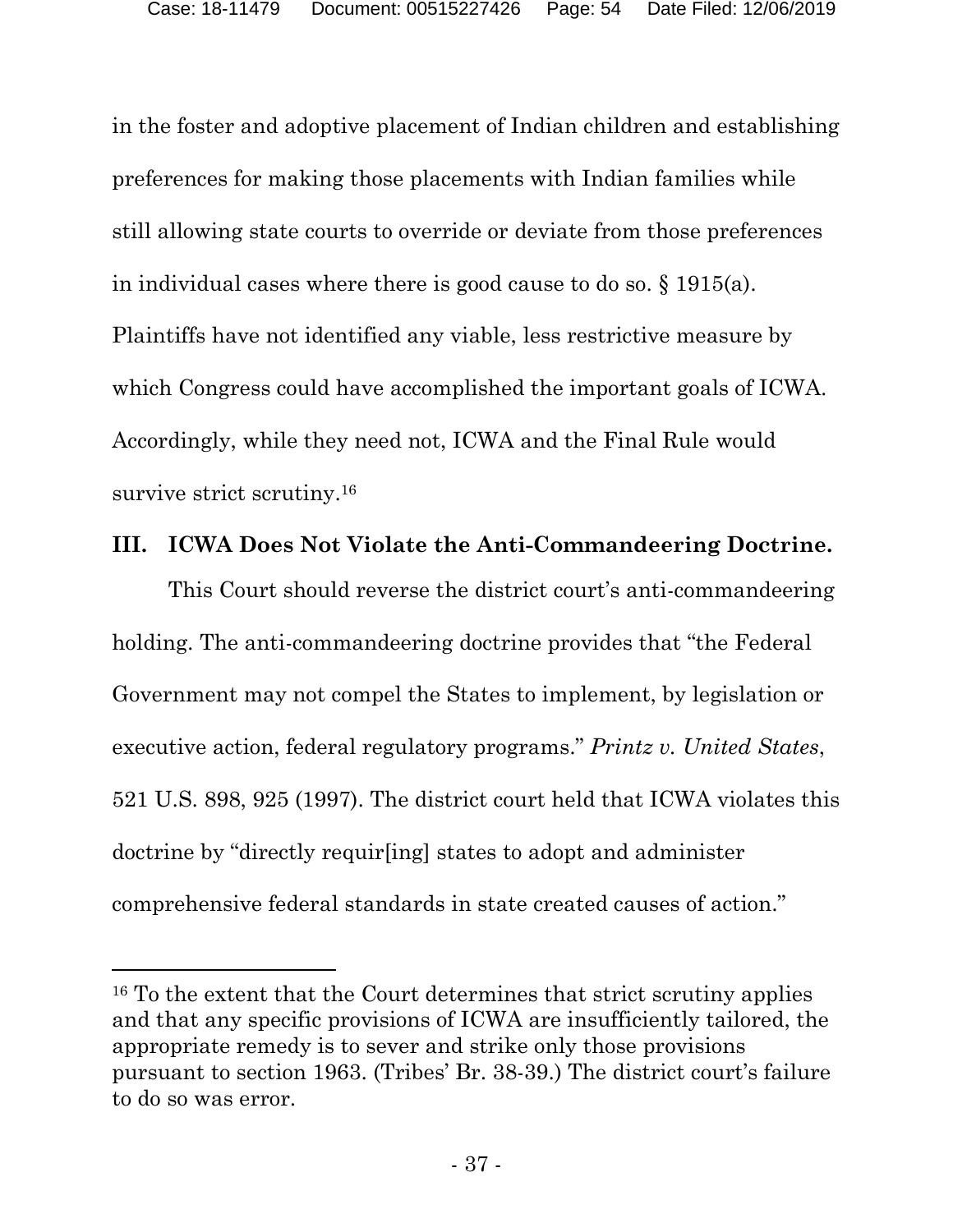(ROA.4045.) The panel disagreed, holding that ICWA does not improperly commandeer the states because: (1) ICWA applies to *state courts*, and the Supremacy Clause allows Congress to issue commands to state judges; (2) ICWA applies equally to both state agencies and private parties; and (3) ICWA preempts inconsistent state laws. (Op. 28-35.) In dissent, Judge Owen agreed that most of ICWA does not violate the anti-commandeering doctrine. But she found that three provisions (and a related regulation) do violate the doctrine: section 1912(d) (requiring a party seeking to effect foster care placements of an Indian child to satisfy the court that efforts were made to prevent the breakup of the Indian family); section 1912(e) (prohibiting foster care placement without evidence from a qualified expert that continued custody of the Indian child by the parents or custodian would result in emotional or physical harm to the child); and section 1915(e) (requiring state courts to keep records showing compliance with certain provisions of ICWA). (Op. 47.)

## **A. The anti-commandeering doctrine is inapplicable to state courts.**

As the panel correctly held, the anti-commandeering principle does not apply to congressional commands to state courts. (Op. 28-29.)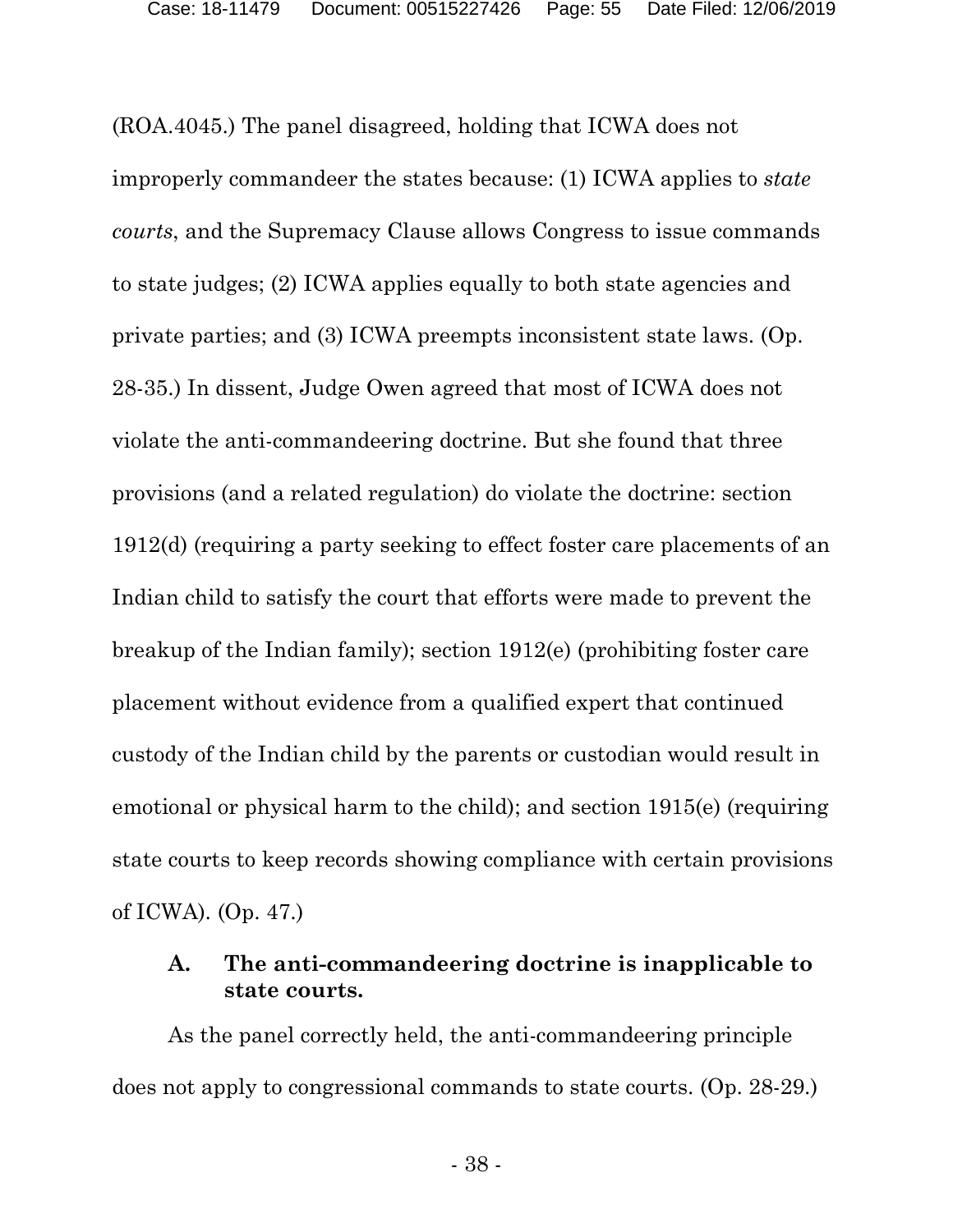In *Printz*, the Supreme Court invalidated a requirement that state law enforcement officials conduct background checks on prospective handgun purchasers, reasoning that the Constitution does not permit Congress to "conscript[] the State's officers." *Printz*, 521 U.S. at 935. In *Murphy v. NCAA*, 138 S. Ct. 1461 (2018), the Supreme Court applied the anti-commandeering doctrine to invalidate a federal law that forbade state legislatures from passing laws authorizing sports betting, explaining that Congress may not "dictate[] what a state legislature may and may not do." *Id.* at 1478. The Supreme Court has never, however, applied the anti-commandeering doctrine to prevent Congress from issuing mandates to state courts. As *Printz* explained, "the Constitution was originally understood to permit imposition of an obligation on state judges to enforce federal prescriptions, insofar as those prescriptions related to matters appropriate for the judicial power." 521 U.S. at 907. So, while "[f]ederal statutes enforceable in state courts do, in a sense, direct state judges to enforce them," "this sort of federal 'direction' of state judges is mandated by the text of the Supremacy Clause." *New York v. United States*, 505 U.S. 144, 178-79 (1992). Based on these holdings, the panel unanimously and correctly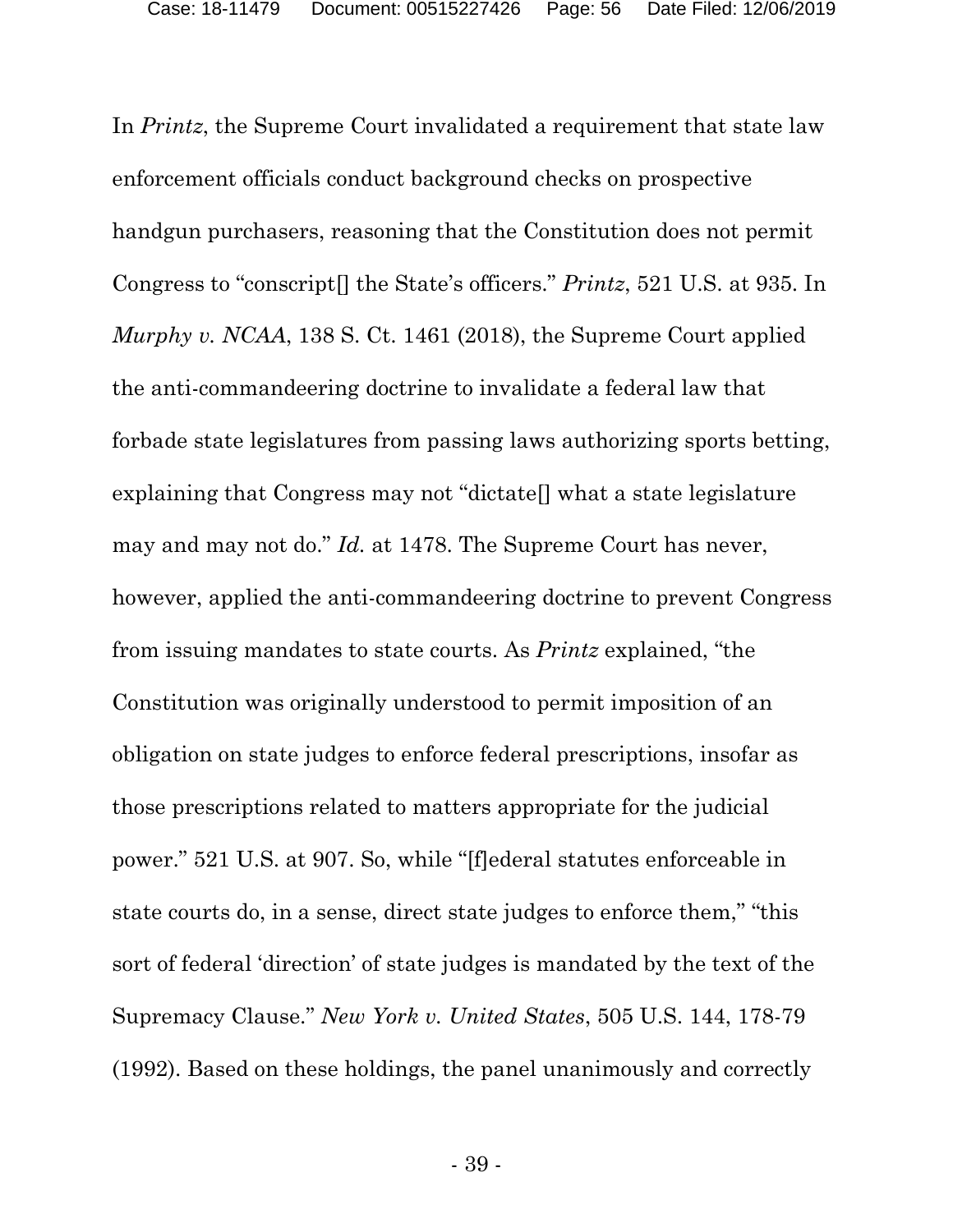held that "to the extent provisions of ICWA and the Final Rule require state courts to enforce federal law, the anticommandeering doctrine does not apply." (Op. 29.)

The overwhelming majority of the dictates set forth in ICWA and the Final Rule apply exclusively to state courts. [17](#page-56-0) For example, the child placement preferences in section 1915, which Plaintiffs argue violate the Tenth Amendment, merely establish federal law governing the substantive adjudication decisions made by *state judges*; they are not mandates requiring that state executive branch employees enforce federal law or directing state legislatures to change their own law. Other provisions of ICWA that Plaintiffs attack—sections 1911, 1912, 1913, 1917, and 1951—are similarly directed at procedural rules followed and substantive law applied by state courts, not at state executive or legislative officials. [18](#page-56-1) (Tribes' Br. 43-44.)

<span id="page-56-0"></span><sup>&</sup>lt;sup>17</sup> Even the district court acknowledged "[t]hat this case primarily involves state courts, rather than legislative bodies or executive officers." (ROA.4043.) It simply, and erroneously, found this fact immaterial. (*Id.*)

<span id="page-56-1"></span><sup>18</sup> To the extent that the State Plaintiffs object that ICWA forces their courts to apply federal law that is inconsistent with their own state laws, the preemption of state laws by federal laws is entirely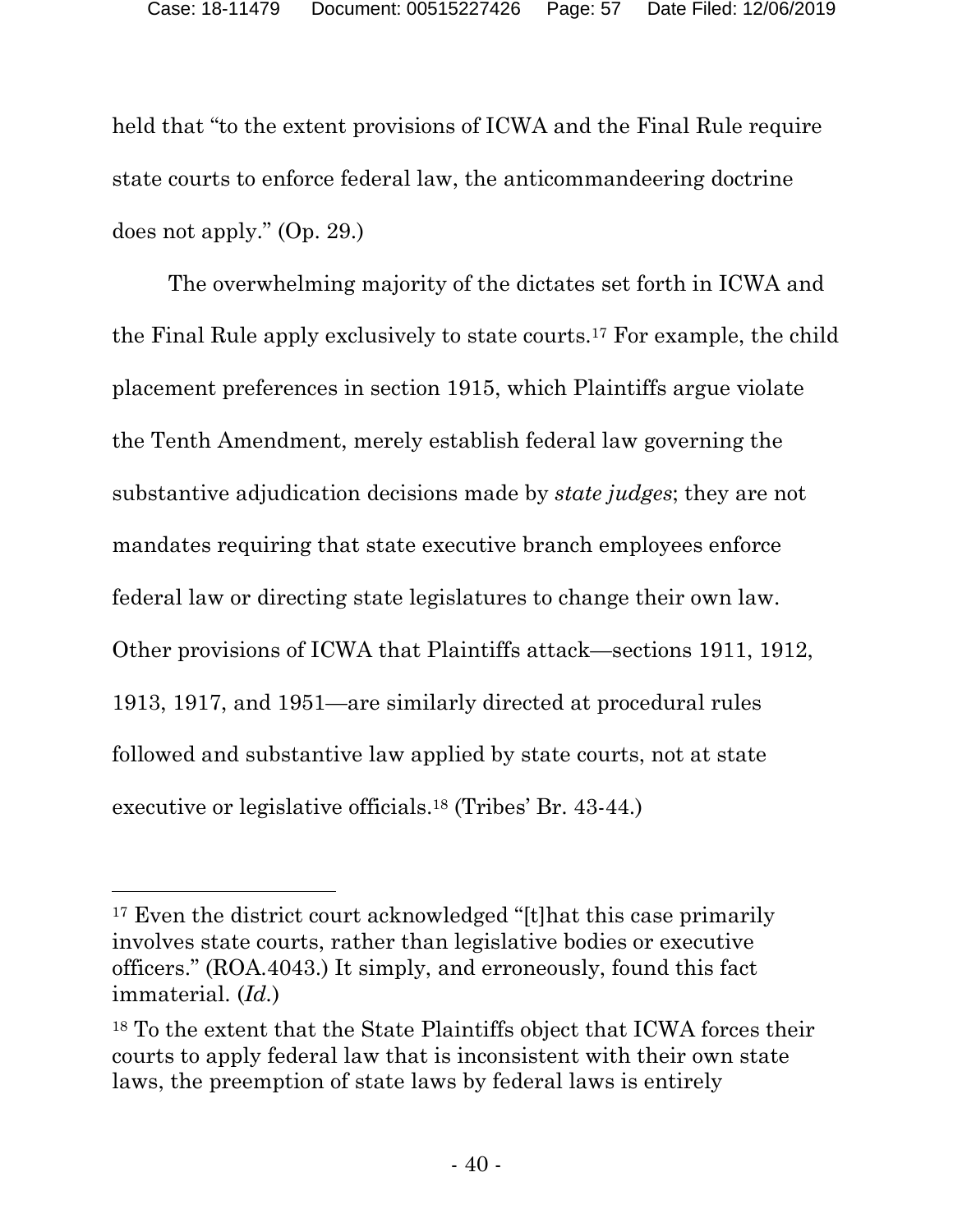Plaintiffs' only response to the Tribes' argument (and the panel's holding) that the anti-commandeering doctrine does not apply to state courts is to latch onto the district court's novel conclusion that Congress cannot compel state courts to apply federal standards to state law causes of action. (ROA.4041-44; States' Br. 27-29; Individual Pls.' Br. 63.) As the Tribes have shown, that conclusion is meritless. (Tribes' Br. 47-49; Tribes' Reply 21-24.) The district court's holding that ICWA's directives to state courts violate the anti-commandeering doctrine was error, and this Court should reverse it.

## **B. ICWA does not impermissibly commandeer state officials.**

In addition to its erroneous holding that ICWA impermissibly commandeers state courts, the district court held, without specifying any offending provisions, that "ICWA requires [state] executive agencies to carry out its provisions." (ROA.4043.) The panel correctly reversed, holding that ICWA did not impermissibly commandeer the states because the relevant provisions: (1) even-handedly regulate activities in which both states and private individuals engage, as

appropriate under the Supremacy Clause. (*See* Op. 28-29; Tribes' Br. 48-49; Fed. Reply 17-24.)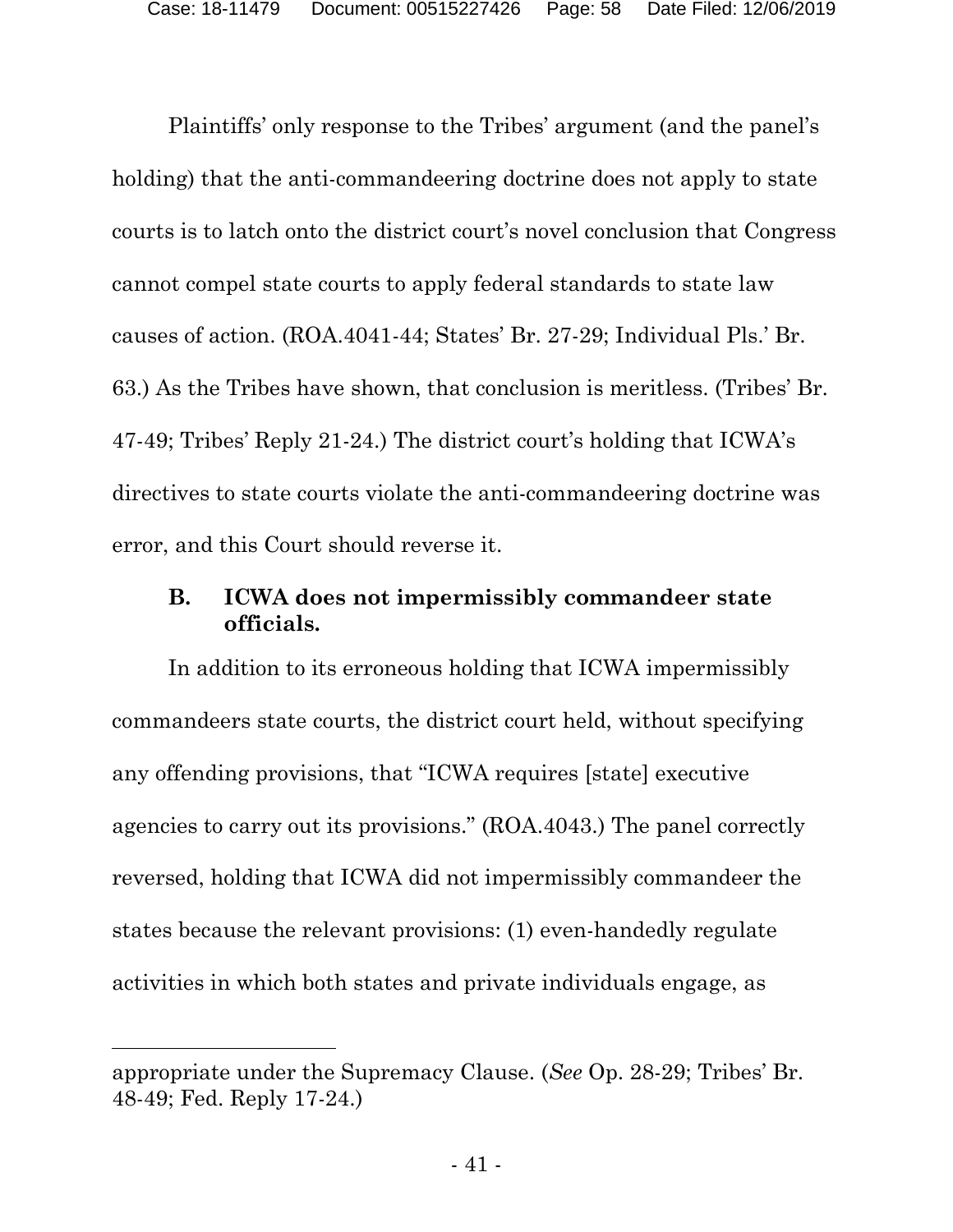permitted by *Murphy*, 138 S. Ct. at 1478; or (2) merely require states to take administrative action to comply with federal standards governing child custody proceedings involving Indian children, as permitted under *South Carolina v. Baker*, 485 U.S. 505, 514-15 (1988), and other cases. (Op. 30-32.) Although Judge Owen acknowledged these exceptions to the anti-commandeering doctrine, she concluded that a handful of ICWA's provisions and one section of the Final Rule nonetheless impermissibly commandeer state officials. (Op. 47 & 53-55.)

The panel majority correctly held that, to the minimal extent that ICWA applies to state officials rather than state courts, it does not unconstitutionally commandeer them because it applies equally to private parties and state agencies. *See Murphy*, 138 S. Ct. at 1478; *Reno v. Condon*, 528 U.S. 141, 150-51 (2000). In her dissent, Judge Owen concluded that while sections 1912(d) and 1912(e) are facially applicable to states and private parties alike, they apply only to the states in practice because "[f]oster care placement is not undertaken by private individuals or private actors."[19](#page-58-0) (Op. 49-51.) With respect, the dissent

<span id="page-58-0"></span><sup>19</sup> Judge Owen would have remanded for further fact finding to see if the requirements imposed by section 1912(d) *de facto* fall exclusively upon states, but she was clearly skeptical. (Op. 51.)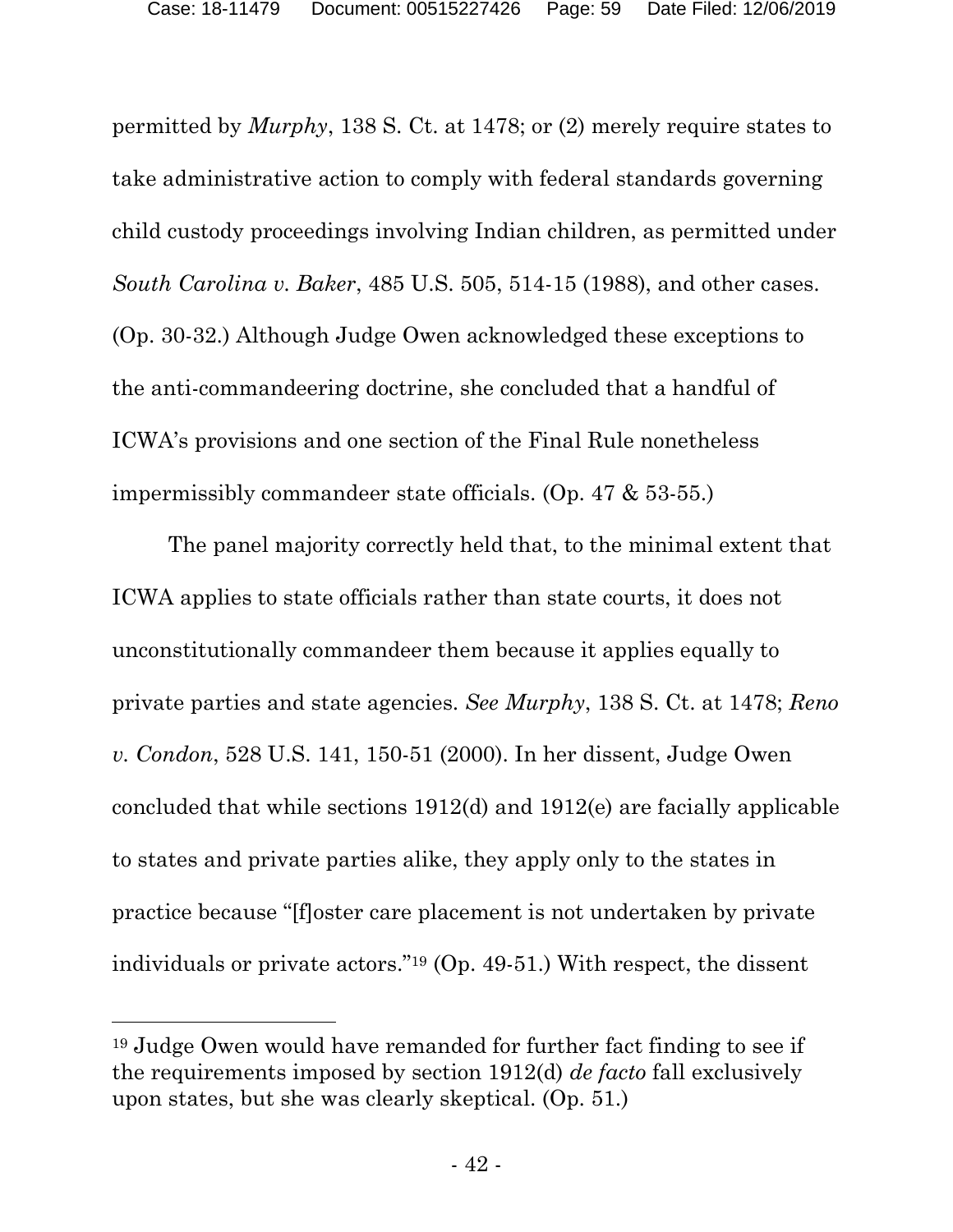was mistaken. ICWA defines "foster care placement" as "any action removing an Indian child from its parent or Indian custodian for temporary placement in a foster home or institution or *the home of a guardian or conservator* …." § 1903(1)(i) (emphasis added). Actions to appoint guardians and conservators are typically *private* actions, not involving the state as a party.[20](#page-59-0) ICWA's provisions relating to fostercare placements thus apply to private parties and state actors both facially and in practice, and, as a result, they do not violate the anticommandeering doctrine. *See Reno*, 528 U.S. at 151 (law regulating the disclosure of personal information from state DMVs did not violate anticommandeering because it regulated the handling of such information by states and private parties).

Nor do section 1915(e) and 25 C.F.R. § 23.141, which require states to provide limited information to the federal government and to maintain certain records, impermissibly commandeer the states. As the

<span id="page-59-0"></span><sup>20</sup> *See, e.g.*, *J.W. v. R.J*., 951 P.2d 1206, 1212-13 (Alaska 1998); *Empson-Laviolette v. Crago*, 760 N.W.2d 793, 799 (Mich. Ct. App. 2008); *In re Custody of A.K.H*., 502 N.W.2d 790, 793 (Minn. Ct. App. 1993); *In re Guardianship of Ashley Elizabeth R.*, 863 P.2d 451, 453 (N.M. Ct. App. 1993); *In re Guardianship of J.C.D*., 686 N.W.2d 647, 649 (S.D. 2004); *In re Custody of S.B.R.*, 719 P.2d 154, 155-56 (Wash. Ct. App. 1986).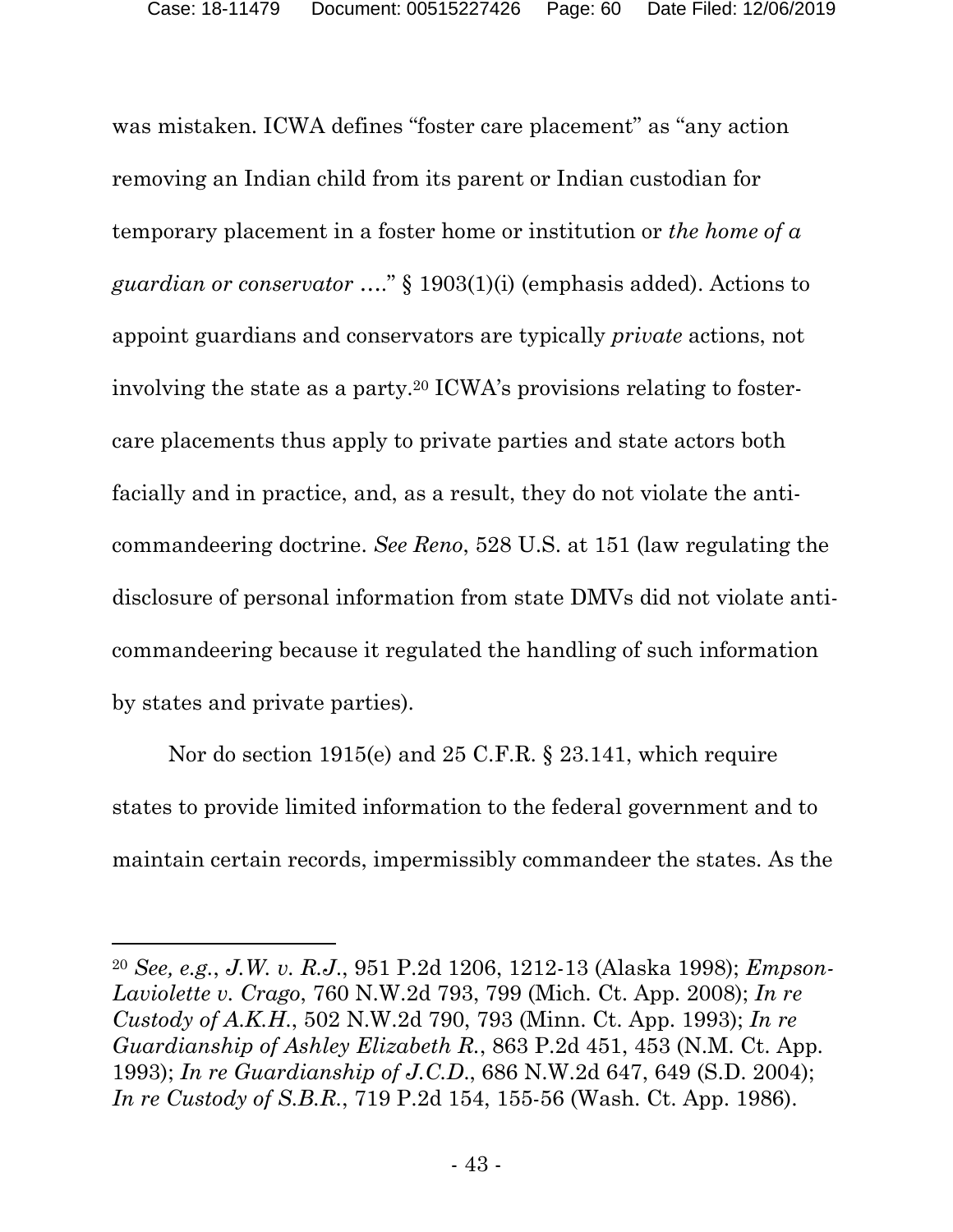panel majority explained (Op. 30-31), Congress may require states to perform certain administrative actions to comply with federal standards. *See, e.g.*, *Baker*, 485 U.S. at 514-15; *City of New York v. United States*, 179 F.3d 29, 36-37 (2d Cir. 1999) (holding the 10th Amendment does not prohibit laws requiring local and state officials to provide the federal government with information); *Freilich v. Upper Chesapeake Health, Inc.*, 313 F.3d 205, 213-14 (4th Cir. 2002); *see also Condon*, 528 U.S. at 150-51 (upholding a federal law "requir[ing] time and effort on the part of state employees"). Indeed, such laws are common.[21](#page-60-0)

*Printz* noted the existence of "a number of federal statutes ... which require only the provision of information to the Federal Government" and distinguished such statutes from laws that

<span id="page-60-0"></span><sup>21</sup> *See, e.g.*, 15 U.S.C. § 2224 (requiring states, through their governors, to submit to FEMA and periodically update a list of covered public accommodations); 20 U.S.C. § 4013 (requiring state governors to maintain records regarding the presence of asbestos in school buildings and to annually submit a list of candidates for asbestos abatement activities); 23 U.S.C. § 402(a) (requiring states to implement federally approved highway safety programs); 34 U.S.C. § 41307 (requiring state and local law enforcement agencies to report missing children to DOJ's National Crime Information Center); 42 U.S.C. 11133(b) (requiring state medical examination boards to report certain information to the federal government).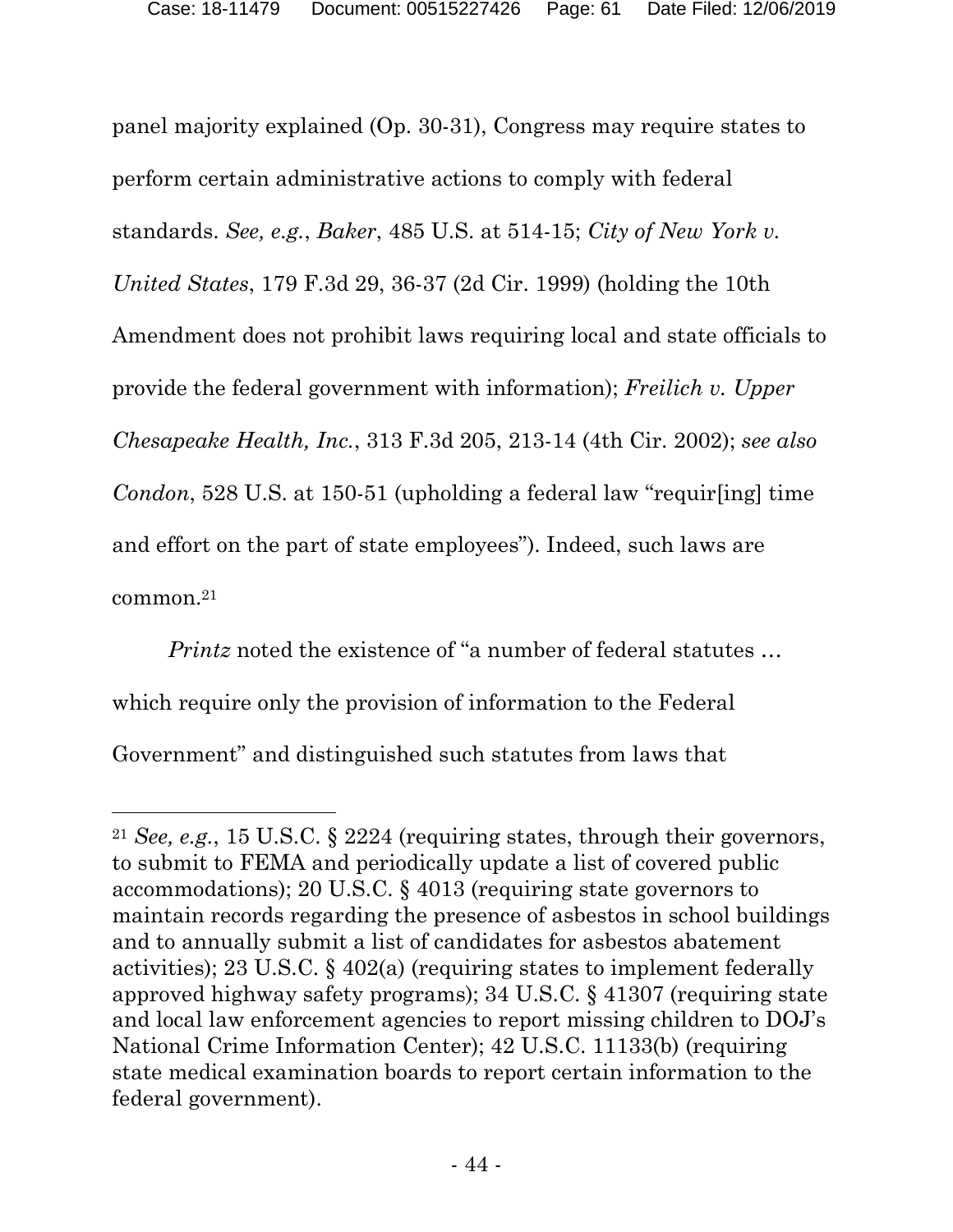impermissibly force state executives to participate in the administration of federal programs. 521 U.S. at 917-18. But, as the dissent noted, *Printz* declined to address the validity of such statutes on the grounds that none were before it. (Op. 52.) Judge Owen concluded that "the principles set forth in *Printz*" compel the conclusion that section 1915(e) and 25 C.F.R. § 23.141 unlawfully commandeer the states. (Op. 52.) Specifically, she interpreted *Printz* to indicate that where "it is the whole *object* of the law to direct the functioning of the state executive, and hence to compromise the structural framework of dual sovereignty," 521 U.S. at 932 (emphasis in original), such a law cannot stand even if the administrative burdens it imposes are minimal or temporary. (Op. 52.) With respect, directing state executives is not the "whole object" of ICWA, for reasons set forth above. And to the extent that Judge Owen would set aside the object of ICWA as a whole, and focus merely on the specific object of section 1915(e)—requiring the maintenance of records demonstrating compliance with federal laws that the panel unanimously held to be constitutional—her approach effectively would nullify any provision of federal law requiring states to provide documentation or information to the United States. The anti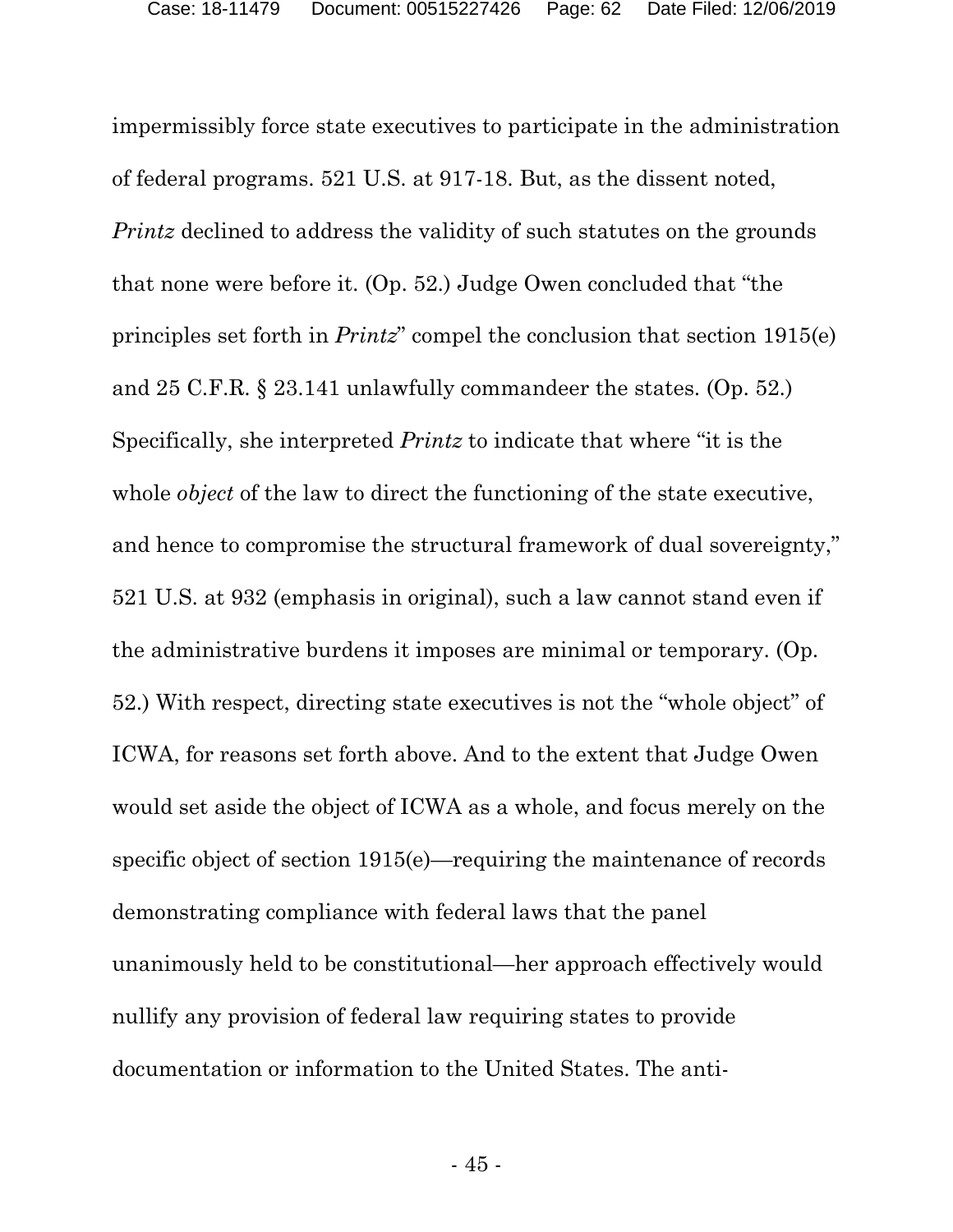commandeering doctrine, which prevents the federal government from "requiring the States to address particular problems, [or] command[ing] the States' officers … to administer or enforce a federal regulatory program," *Printz*, 521 U.S. at 935, does not reach so far. *See Freilich*, 313 F.3d at 214. The panel correctly held that section 1915(e) and section 23.141 do not violate the anti-commandeering doctrine.<sup>[22](#page-62-0)</sup>

# **C. Alternatively, the Spending Clause authorizes ICWA.**

Even if certain, limited provisions of ICWA and the Final Rule imposed obligations on the states inconsistent with anti-

commandeering principles, ICWA would nevertheless be permissible as an exercise of congressional authority under the Spending Clause, U.S. Const. art. I, § 8, cl. 1. [23](#page-62-1) It is hornbook law that Congress, under the Spending Clause, can "grant federal funds to the States, and may condition such a grant upon the States' 'taking certain actions that Congress could not require them to take.'" *Nat'l Fed'n of Indep. Bus. v.* 

<span id="page-62-0"></span><sup>22</sup> To the extent that the Court determines that the record-keeping provisions of ICWA impermissibly commandeer the states, the appropriate remedy is to sever and strike only those provisions pursuant to section 1963. (Tribes' Br. 38-39.)

<span id="page-62-1"></span><sup>23</sup> The panel majority acknowledged, but did not reach, this argument because it found that ICWA was constitutional on other grounds (Op. 27 n.13), and Judge Owen did not address it.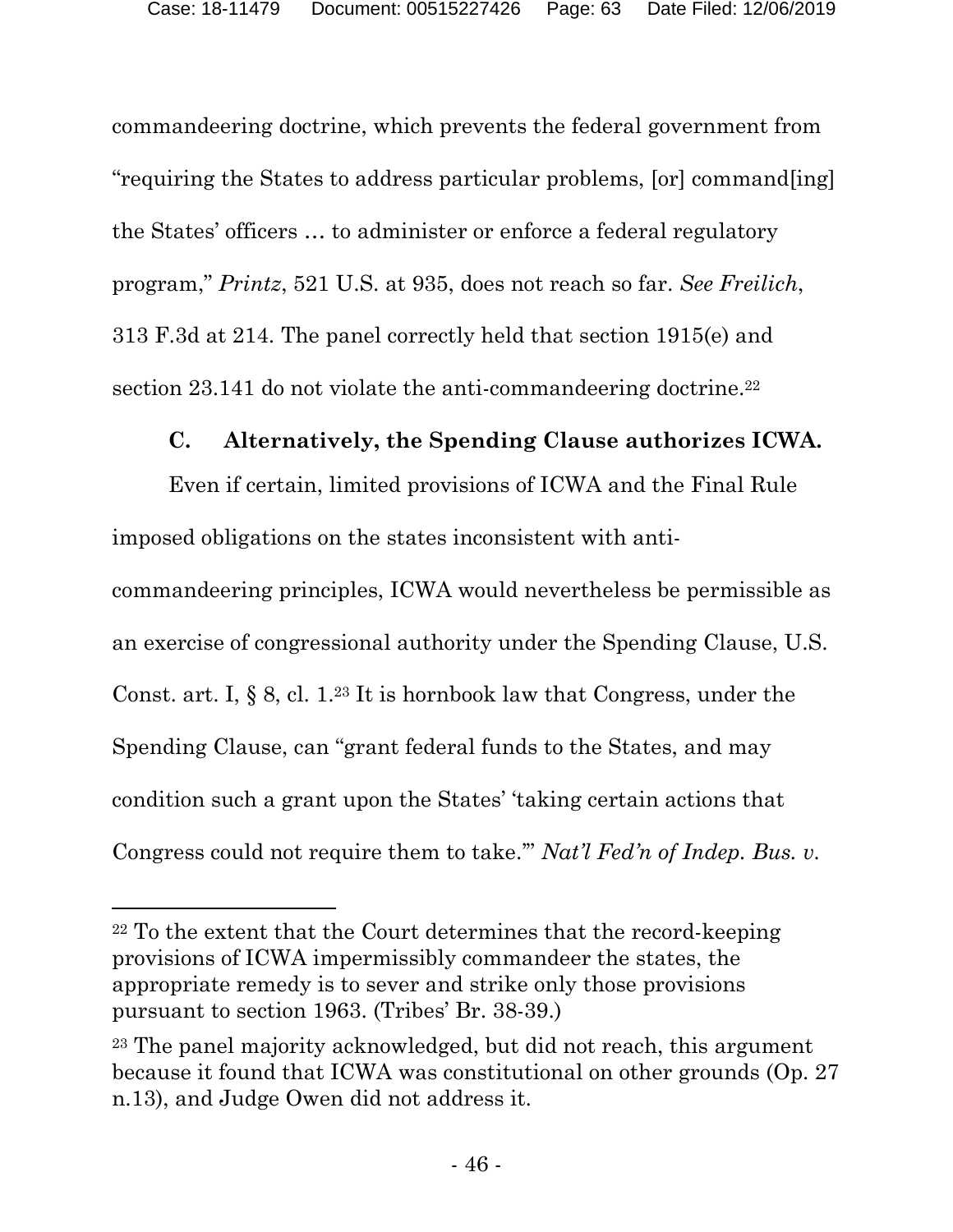*Sebelius*, 567 U.S. 519, 576 (2012) ("*NFIB*") (opinion of Roberts, C.J.) (citation omitted). Conditions placed on federal spending are constitutional when a state "voluntarily and knowingly accepts the terms of the 'contract.'" *Id.* at 577. To the extent that ICWA imposes upon the states any obligation that Congress could not independently require them to take, the Spending Clause justifies that imposition. (Tribes' Br. 49-51; Tribes' Reply 24-25.)

Federal funding under Title IV-B (grants for child welfare services) and Title IV-E (funding for foster and adoptive families and related programs) of the Social Security Act is conditioned on a state's compliance with ICWA. [24](#page-63-0) The State Plaintiffs specifically alleged that Congress appropriated, and they accepted, funds under these provisions. (ROA.598.) And they never alleged or argued that they did not "knowingly and voluntarily accept" the conditioning of funding on compliance with ICWA or that such conditioning crosses the line from ""pressure ... into compulsion."" *NFIB*, 567 U.S. at 577 (opinion of Roberts, C.J.). Plaintiffs belatedly assert that the Spending Clause is

<span id="page-63-0"></span><sup>24</sup> *See* 42 U.S.C. §§ 622(a)-(b), 677(b); 45 C.F.R. §§ 1355.34(b),  $1355.35\text{(d)}(4)$ ,  $1355.36\text{(e)}(2)\text{(i)}$ .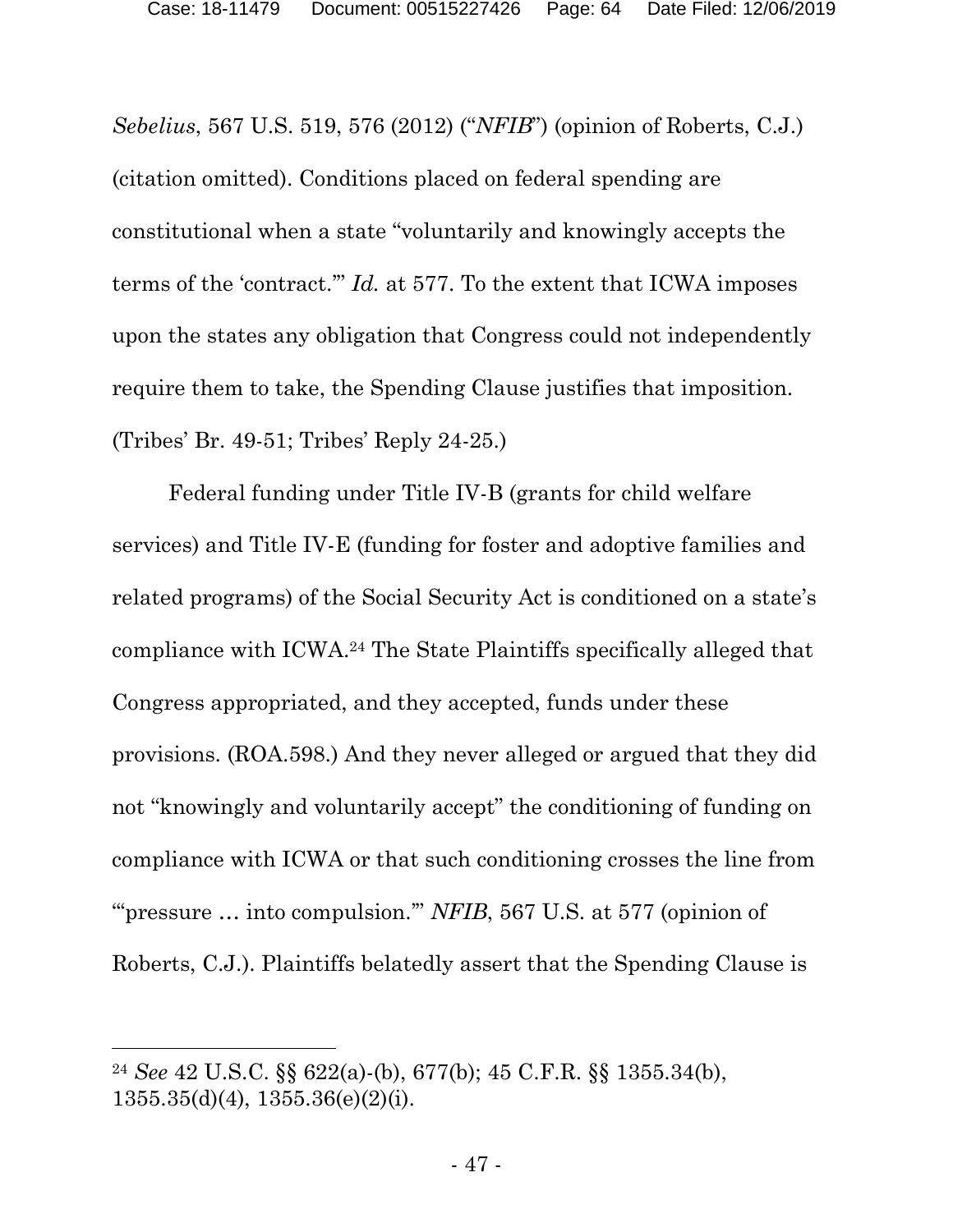irrelevant because ICWA would apply regardless of federal funding (Joint Reply ISO Reh'g 9, n.2), but this is irrelevant, even if true: the State Plaintiffs do not deny that they accepted federal funding conditioned on ICWA compliance, nor do they deny that they are bound by that condition. That arrangement categorically does not violate the Tenth Amendment.

#### **IV. Congress Has the Authority to Enact ICWA.**

Plaintiffs incorrectly assert that ICWA exceeds congressional authority because, they contend, ICWA (1) does not regulate commerce (Individual Pls.' Br. 58-61; States' Br. 30-32) and (2) improperly delegates congressional authority to Indian tribes (States' Br. 44-47). The panel unanimously rejected both arguments. (Op. 33-38.)

#### **A. ICWA does not exceed congressional authority.**

According to Plaintiffs, because ICWA does not regulate commerce, it exceeds Congress's constitutional power to legislate in the area of Indian affairs. The panel unanimously, and correctly, rejected this argument. (Op. 33-35.) More importantly, the district court declined to rule on this argument, and Plaintiffs' failure to cross-appeal that declination means that it is not properly before this Court. *BNSF*, 777 F.3d at 791; *Whitaker Constr.*, 288 Fed App'x at 158 (holding that it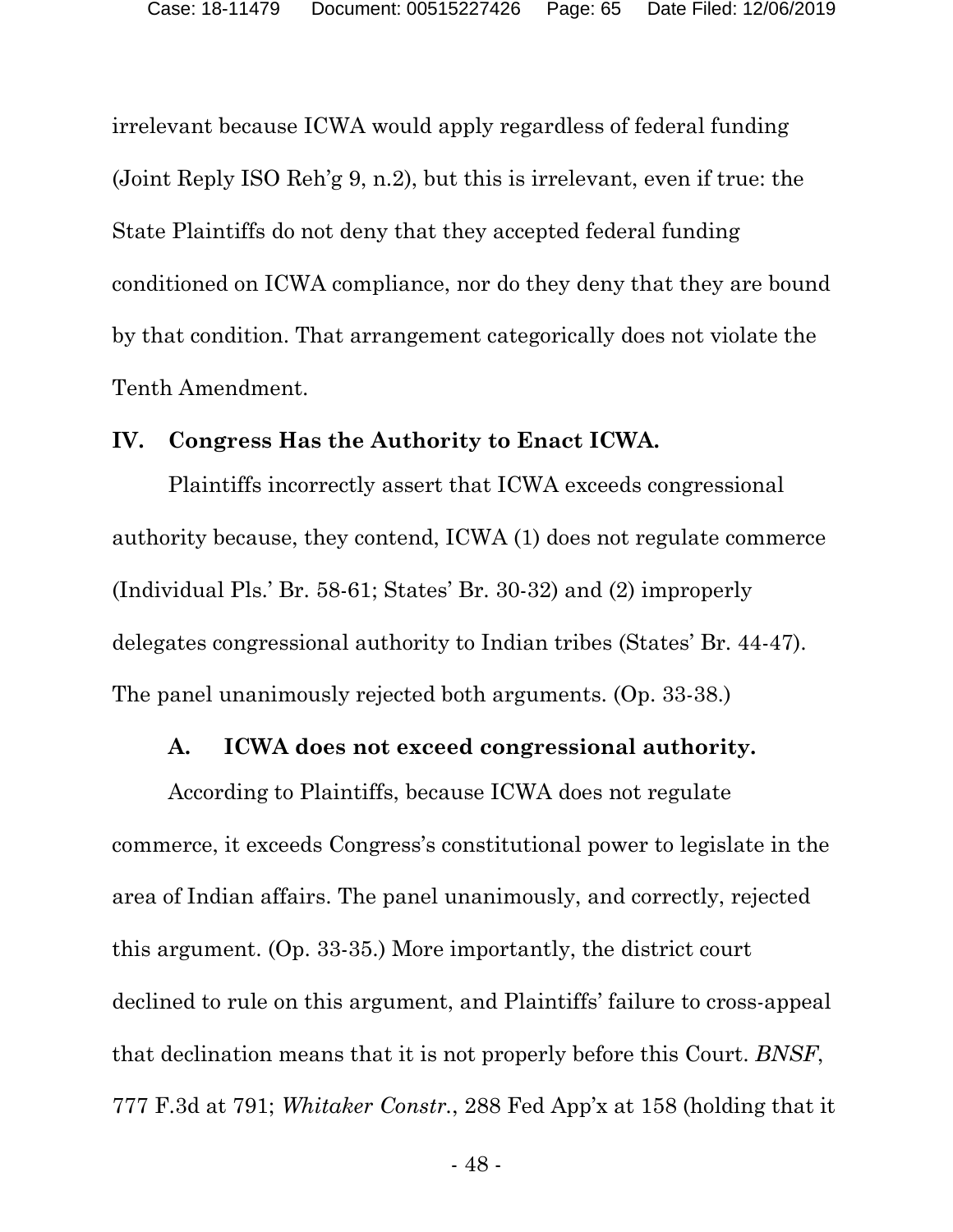lacked jurisdiction to consider issue that was not addressed by district court and not cross-appealed).

The misleading, cobbled together quotation in Plaintiffs' latest brief notwithstanding (Joint Reply ISO Reh'g 10), the district court's only holding regarding congressional authority to enact ICWA was that Congress did not have the authority to commandeer the states, regardless of the source of authority on which it relied. (ROA.4053-54.) The district court did not decide whether ICWA's ostensible lack of tie to commerce removed it from the ambit of Congress's constitutional authority to legislate with respect to Indian affairs. It simply held that the putative anti-commandeering violation rendered that question irrelevant. (*Id.*) This is an important distinction, as the ostensible unconstitutionality of ICWA under the district court's holding is necessarily limited to those provisions that impermissibly commandeer, while Plaintiffs' Article I argument challenges the validity of the entire statutory scheme. "'[A]n appellee who does not cross-appeal may not attack the decree with a view either to enlarging his own rights thereunder or of lessening the rights of his adversary.'" *BNSF*, 777 F.3d at 791 (quoting *Jennings v. Stephens*, 135 S. Ct. 793, 798 (2015)).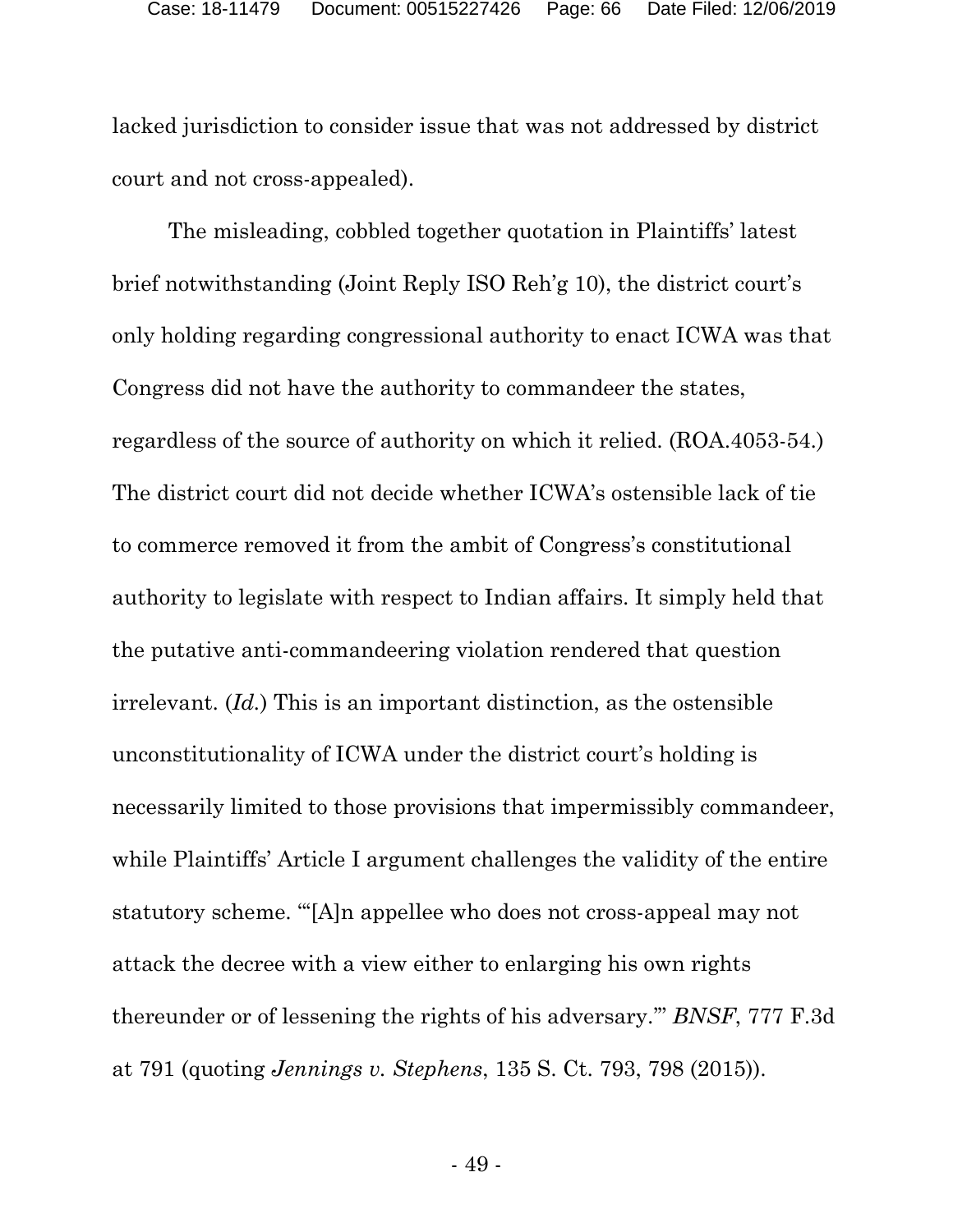Because Plaintiffs seek to do exactly that, they were required to crossappeal the district court's failure to address their constitutional authority argument in order to bring the issue before this Court.

Even if it were properly presented, Plaintiffs' argument, which relies principally on concurring opinions by Justice Thomas (Individual Pls.' Br. 59-61; States' Br. 30-32), ignores binding precedent.[25](#page-66-0) Congressional authority to legislate with respect to Indian affairs is not, and never in the nation's history has been, strictly limited to matters involving commerce.[26](#page-66-1) The Supreme Court repeatedly has held that the "Constitution grants Congress *broad general powers* to legislate in respect to Indian tribes, powers that we have consistently described as '*plenary and exclusive*.'" *United States v. Lara*, 541 U.S. 193, 200 (2004) (emphasis added); *see Worcester v. Georgia*, 31 U.S. (6 Pet.) 515, 519 (1832) ("The treaties and laws of the United States contemplate … that *all intercourse* with [Indians] shall be carried on exclusively by the

<span id="page-66-0"></span><sup>25</sup> Plaintiffs' argument is also inconsistent with the original understanding of the Constitution. (*See* Amicus Br. of Professor Gregory Ablavsky 4-21.)

<span id="page-66-1"></span><sup>26</sup> For these reasons, cases applying the Interstate Commerce Clause are inapposite.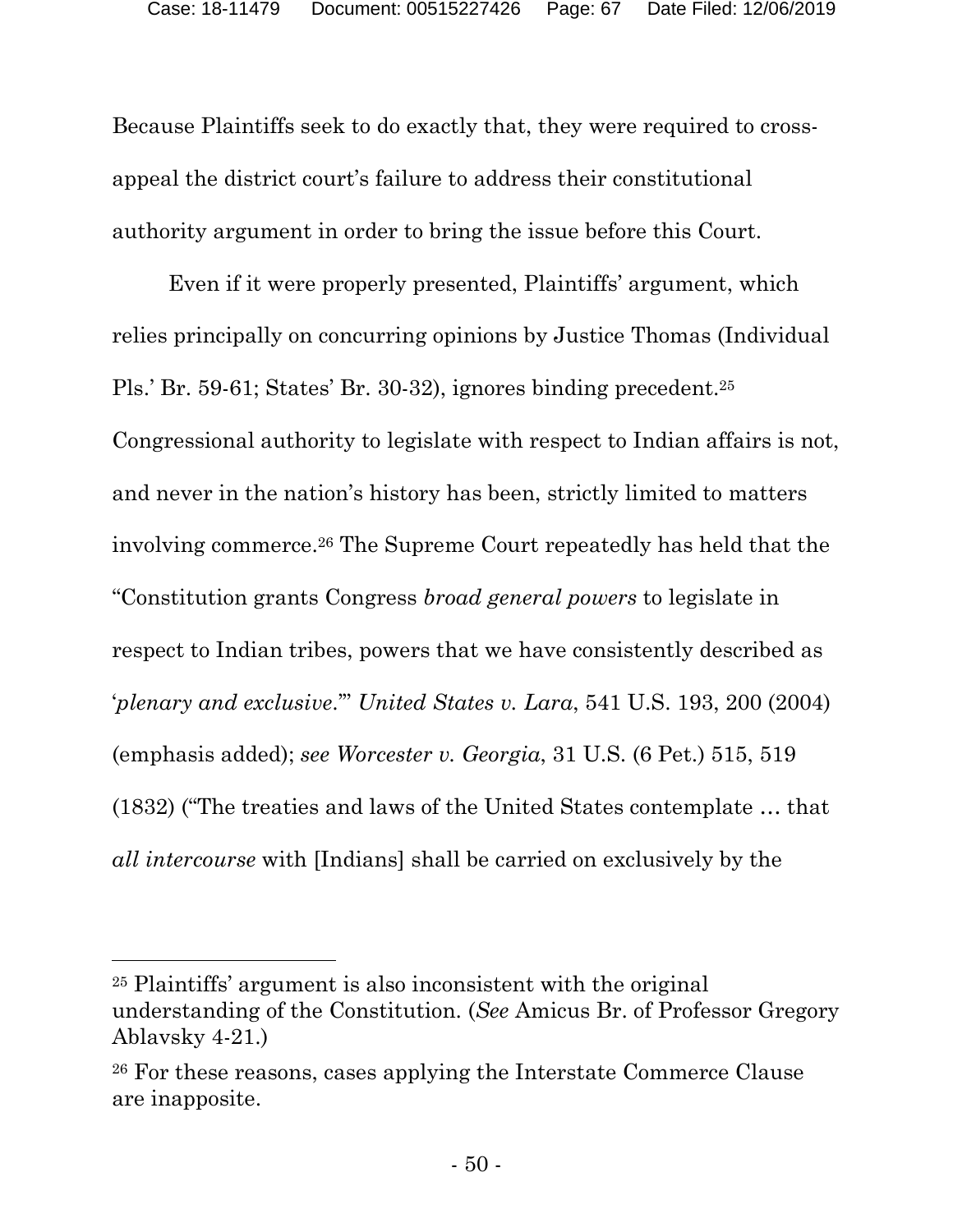government of the union." (emphasis added)). Contrary to Plaintiffs' assertions, congressional authority is not just based on the Indian Commerce Clause, but "rest[s] in part, not upon 'affirmative grants of the Constitution,' but upon the Constitution's adoption of preconstitutional powers necessarily inherent in any Federal Government, namely, powers that this Court has described as 'necessary concomitants of nationality.'" *Lara*, 541 U.S. at 201 (citations omitted); *see also United States v. Kagama*, 118 U.S. 375 (1886); *Decker*, 600 F.2d at 740 n.14 ("The plenary power of Congress to deal with the special problems of Indians is drawn both explicitly and implicitly from the Constitution itself.").

Moreover, Plaintiffs are simply incorrect that ICWA is not a "tribal matter." (Individual Pls.' Br. 61.) Congress recognized in ICWA that "[r]emoval of Indian children from their cultural setting seriously impacts a long-term *tribal survival*," and for this reason the Court concluded "[t]he protection of this *tribal interest* is at the core of the ICWA." *Miss. Band of Choctaw Indians v. Holyfield*, 490 U.S. 30, 50, 52 (1989) (emphasis added & internal quot. omitted). And, in any event, Congress's power extends beyond tribal matters such as self-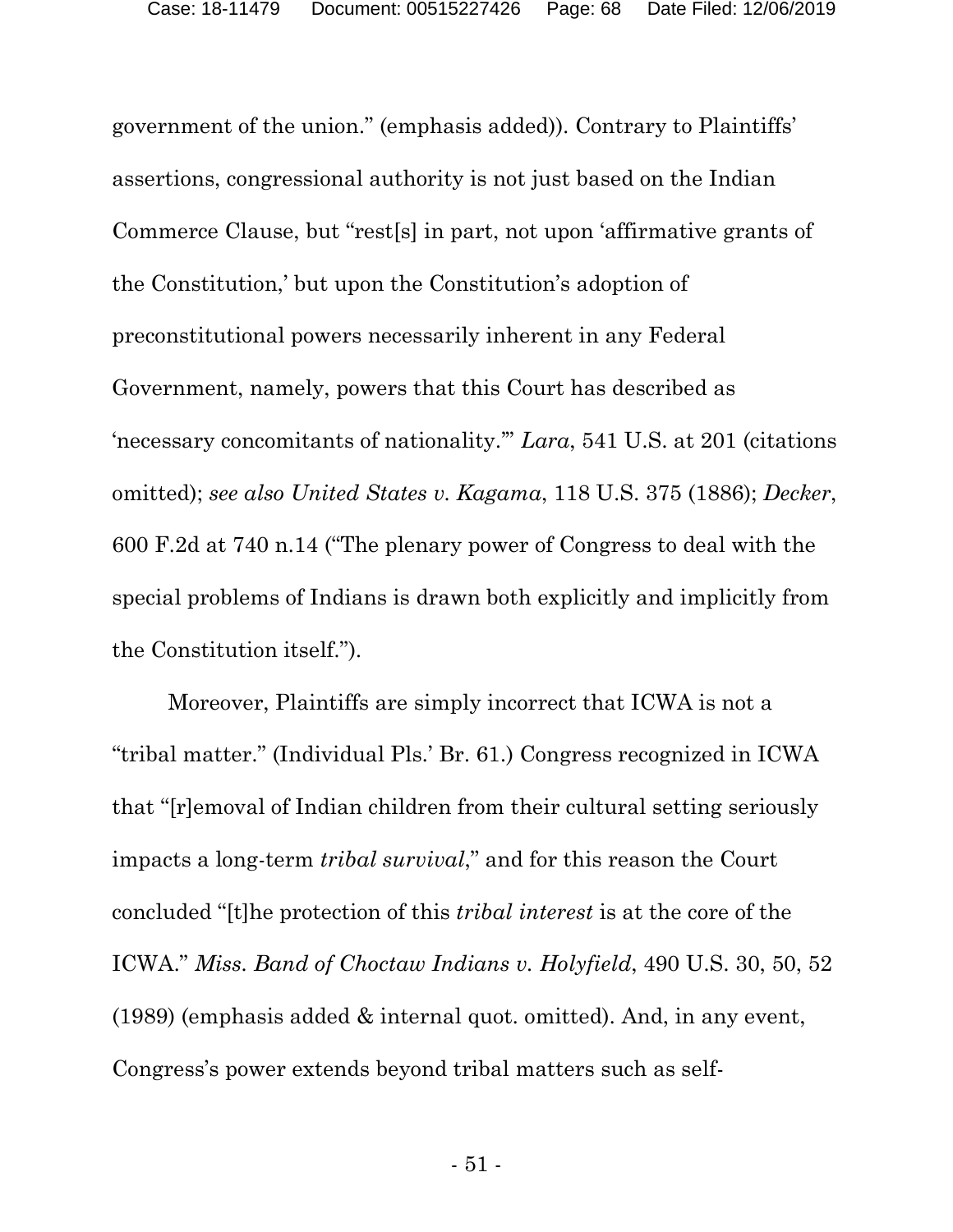government; as this Court previously found in *Peyote Way*, Congress had authority to exempt only Indians—no matter where they lived from the criminal prohibition of peyote use, a law that had no relation to tribal self-government. 922 F.2d at 1214; *see also Am. Fed'n*, 330 F.3d at 522-23 (recognizing Congress's authority to enact a nationwide defense contracting preference for majority Indian-owned businesses in order to promote the economic development of federally recognized Indian tribes and their members). Congress acted comfortably within its constitutional authority in enacting ICWA.

Plaintiffs have also contended that congressional authority is restricted to regulating activity on or near the reservation. This argument directly contravenes settled law. "Congress possesses the broad power of legislating for the protection of the Indians wherever they may be within the territory of the United States." *United States v. McGowan*, 302 U.S. 535, 539 (1938) (citation omitted); *see also Morton v. Ruiz*, 415 U.S. 199, 236 (1974) ("The overriding duty of our Federal Government to deal fairly with Indians wherever located has been recognized by this Court on many occasions."); *Perrin v. United States*, 232 U.S. 478, 482 (1914) (explaining that congressional power extends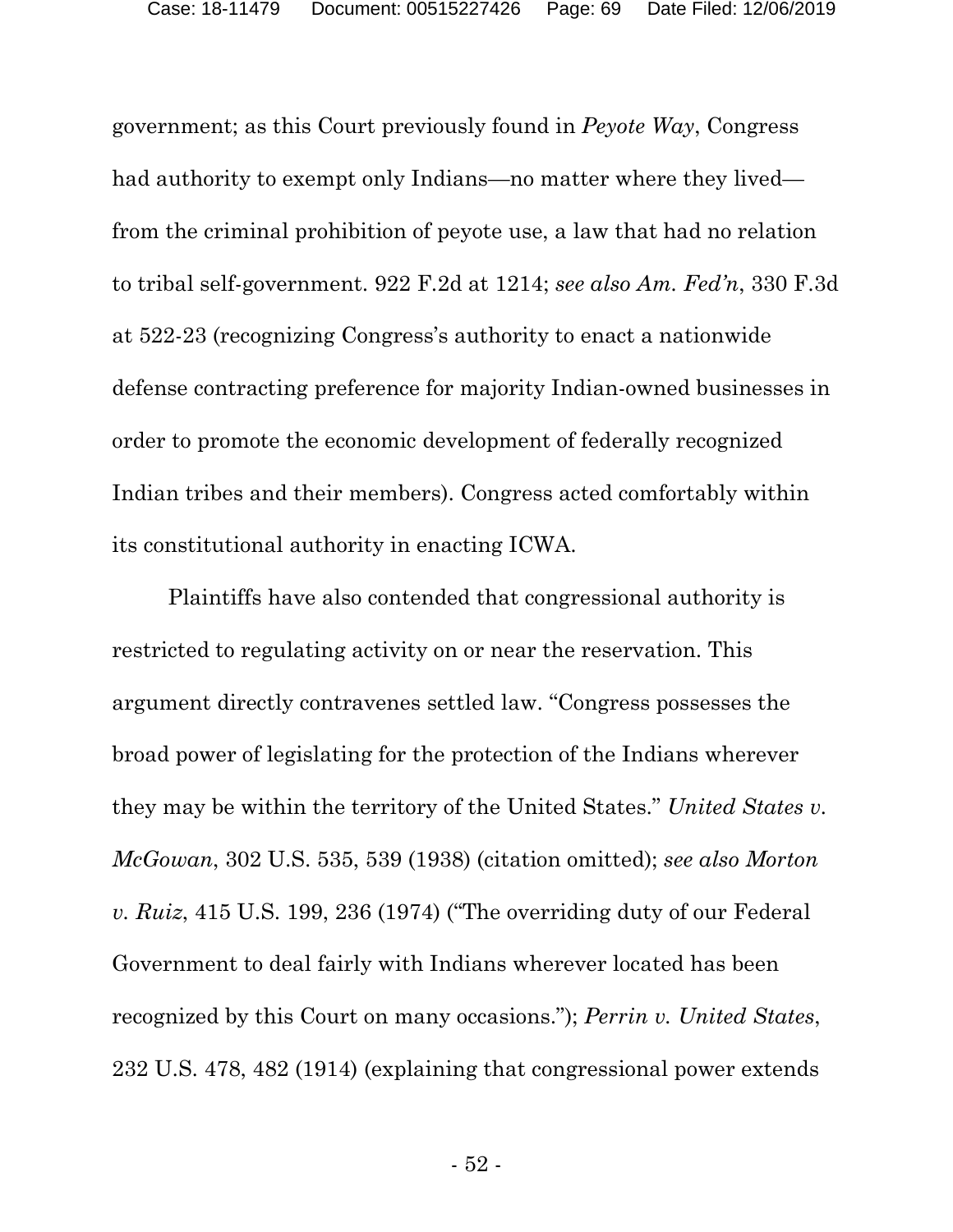"whether upon or off a reservation and whether within or without the limits of a state"); *Kagama,* 118 U.S. at 384-85 (holding that, with respect to the "power of the general government" over Indian affairs, "the theater of its exercise is within the geographical limits of the United States"). And Congress has routinely exercised this authority to pass laws applicable to Indians without regard to their location on or near any reservation.[27](#page-69-0)

#### **B. ICWA does not unlawfully delegate congressional authority.**

As discussed *supra* pp. 21-23, State Plaintiffs lack standing to litigate their non-delegation claim. But even if they had standing, the claim fails on the merits.

Plaintiffs' non-delegation argument is based on section 1915(c), which permits tribes to exercise their inherent governmental authority to enact a law establishing a different order of placement preferences for children that are members or eligible children of members. (States' Br. 44-47.) As an initial matter, section 1915(c) is not a delegation of

<span id="page-69-0"></span><sup>27</sup> *See, e.g.*, Bald and Golden Eagle Protection Act, 16 U.S.C. § 668a; Snyder Act, 25 U.S.C. §§ 13, 13b; American Indian Religious Freedom Act Amendments of 1994, 42 U.S.C. § 1996a.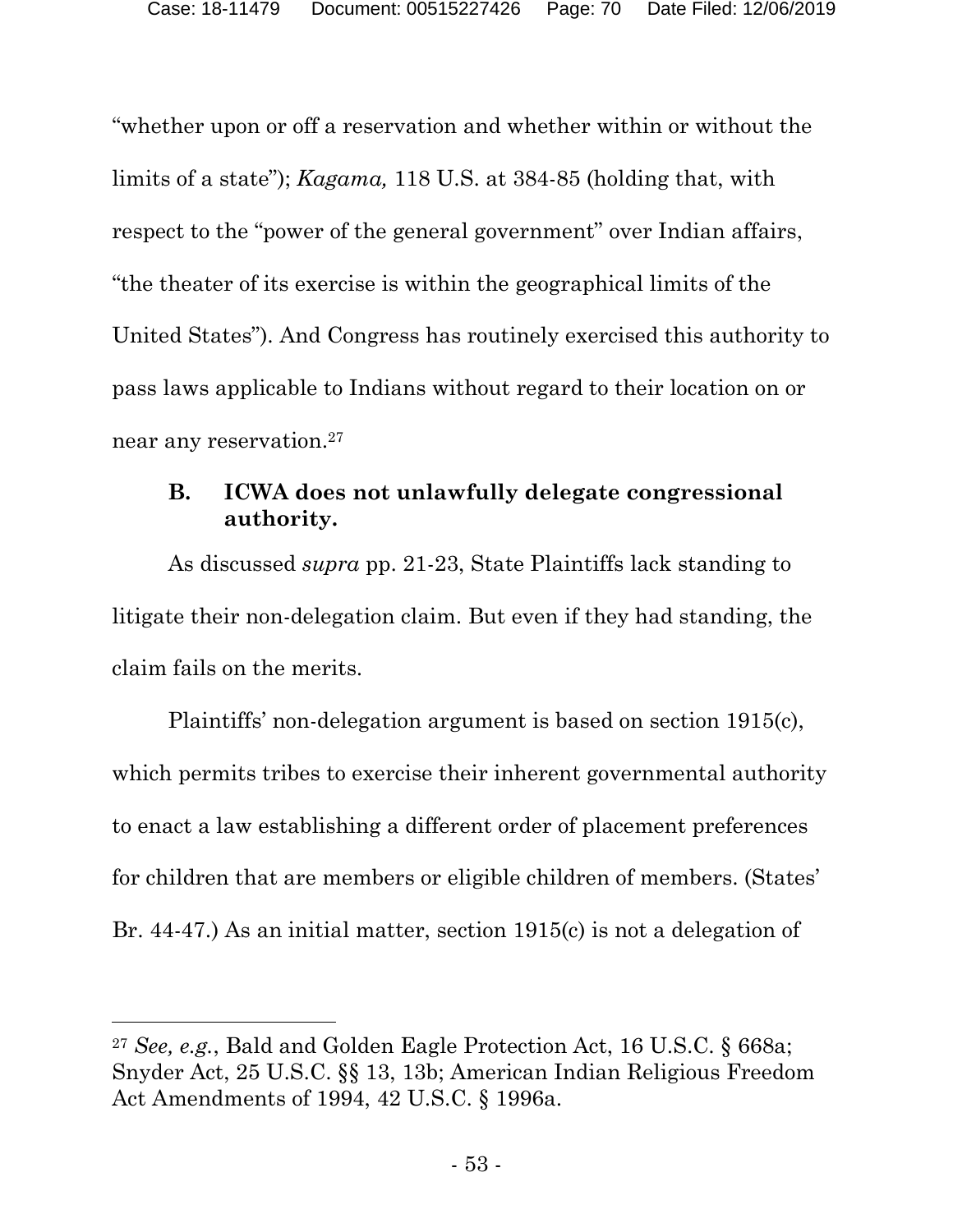authority at all. Rather, as the panel unanimously held, it is an incorporation of the law of another sovereign into federal law. (Op. 36- 38.) It is well settled that Congress may incorporate the law of another sovereign, even in a continuing manner, into federal law without running afoul of the non-delegation doctrine. *See United States v. Mazurie*, 419 U.S. 544, 556-67 (1975); *United States v. Sharpnack*, 355 U.S. 286, 293-94 (1958); *Gibbons v. Ogden*, 22 U.S. (9 Wheat.) 1, 205-08 (1824). Section 1915(c) does just that. (Fed. Br. 48-50; Tribes' Br. 54-55.)

Nor can there be any question that tribes are sovereigns with the inherent authority to make laws such as those that section 1915(c) incorporates. Indian tribes "exercise inherent sovereign authority over their members and territories," *Okla. Tax Comm'n v. Citizen Band Potawatomi Indian Tribe of Okla.*, 498 U.S. 505, 509 (1991), including the "inherent power … to regulate domestic relations among members." *Montana v. United States*, 450 U.S. 544, 564 (1981); *see Fisher v. Dist. Court*, 424 U.S. 382, 390 (1976) (holding that tribe had exclusive jurisdiction in child-custody proceedings). Tribes' inherent power over domestic relations among their members encompasses the authority to determine the most appropriate adoption and foster care placement for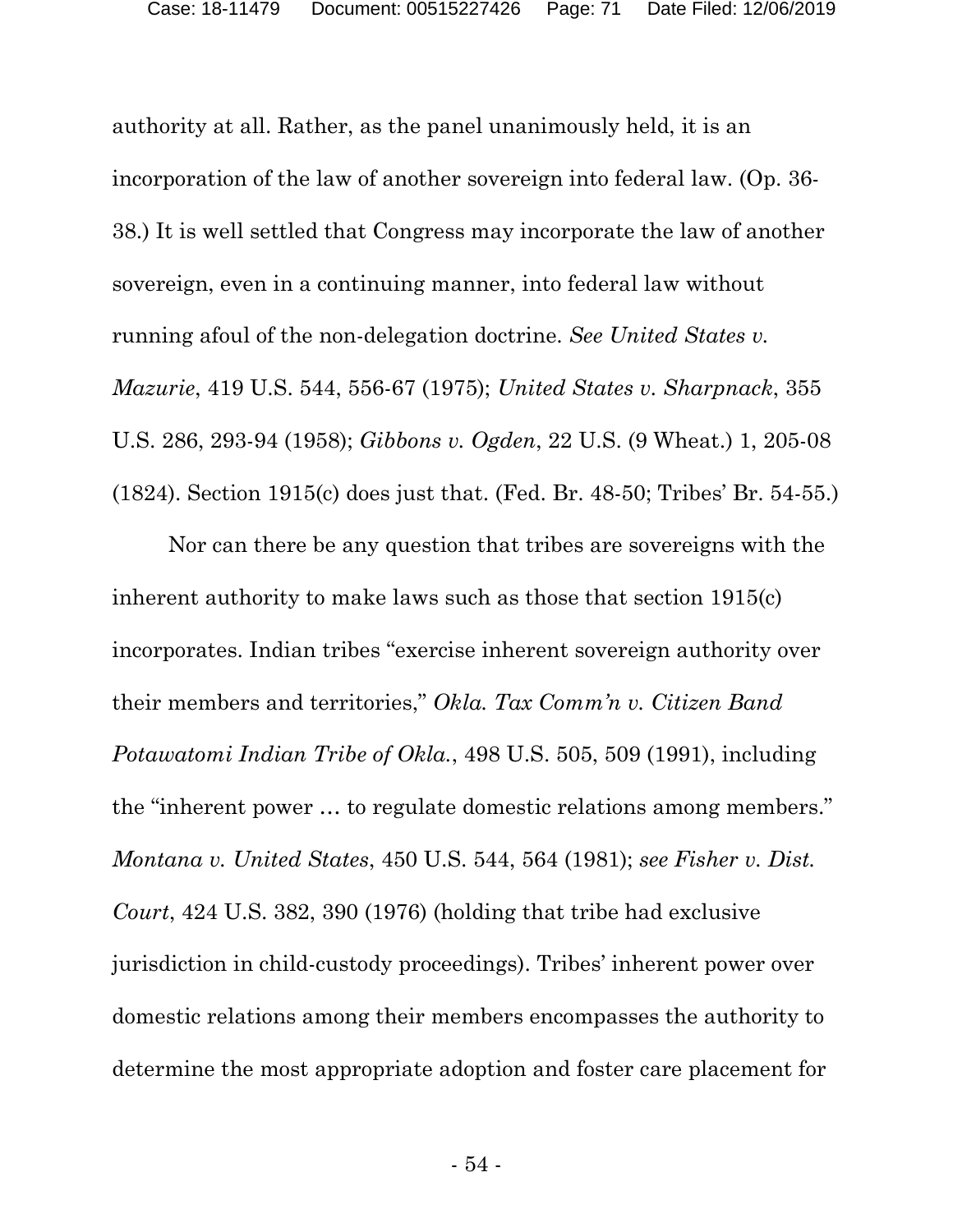their children. As the unanimous panel found, section 1915(c) is properly viewed as congressional confirmation of that power.

Finally, even if section 1915(c) constituted a delegation of federal authority to tribes, the Supreme Court has held that Congress can make such delegations. *See Mazurie*, 419 U.S. at 556-57. This congressional prerogative is limited only by the requirement that the statute in question set forth an "intelligible principle" governing the delegee's discretion. *See Whitman v. Am. Trucking Ass'ns*, 531 U.S. 457, 474 (2001). This is not a high bar, and section 1915 easily clears it, as it merely confers tribal authority to change the order of a congressionally established list of child placement preferences. (Tribes' Br. 57-59.)

#### **V. The Final Rule Does Not Violate the APA.**

As the unanimous panel held, Plaintiffs' assertion that the Final Rule violates the APA is meritless. (Op. 38-46.) To the extent that Plaintiffs assert that the Final Rule is invalid because it implements an unconstitutional law, their argument fails for reasons discussed *supra*. (*Id.* 33-38.) The argument that Interior lacked the statutory authority to promulgate the Final Rule ignores the plain language of section 1952. (*Id.* 40-43; Tribes' Br. 60-63; Tribes' Reply 31-32.) The assertion that the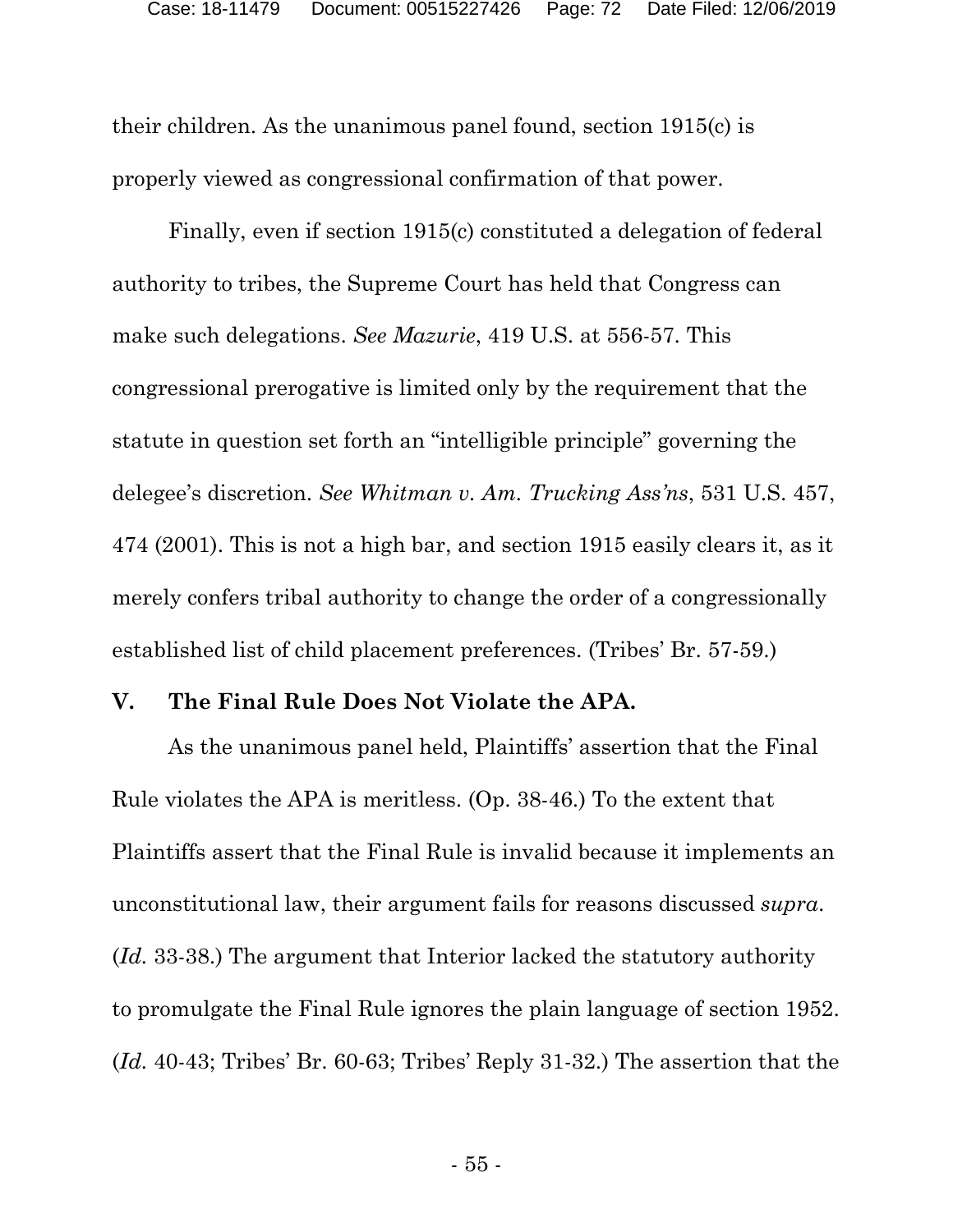Final Rule improperly construes section 1915 and represents an

impermissible and unjustified shift in Interior's position disregards

BIA's cogent and explicit statement of the rationale for both its current

interpretation and its departure from its prior position. (Op. 41-43;

Tribes' Br. 61-68; Tribes' Reply 32-34.) The Final Rule is a proper

exercise of Interior's authority and does not violate the APA.

## **CONCLUSION**

For the foregoing reasons, and as explained in the Tribes' panel

briefs, this Court should reverse the district court's judgment.

Respectfully submitted,

KEITH M. HARPER KILPATRICK TOWNSEND & STOCKTON LLP 607 14th Street, N.W. Washington, DC 20005 Telephone: (202) 508-5800 kharper@kilpatricktownsend.com

KATHRYN E. FORT MICHIGAN STATE UNIV. COLLEGE OF LAW, INDIAN LAW CLINIC 648 N. Shaw Lane East Lansing, MI 48823 Telephone: (517) 432-6992 fort@law.msu.edu

s*/ Adam H. Charnes* ADAM H. CHARNES KILPATRICK TOWNSEND & STOCKTON LLP 2001 Ross Avenue, Suite 4400 Dallas, TX 75201 Telephone: (214) 922-7106 acharnes@kilpatricktownsend.com

MARK H. REEVES KILPATRICK TOWNSEND & STOCKTON LLP 1450 Greene Street Enterprise Mill, Suite 230 Augusta, GA 30901 Telephone: (706) 823-4206 mreeves@kilpatricktownsend.com

*Counsel for Appellants Cherokee Nation, Oneida Nation, Quinault Indian Nation, and Morongo Band of Mission Indians*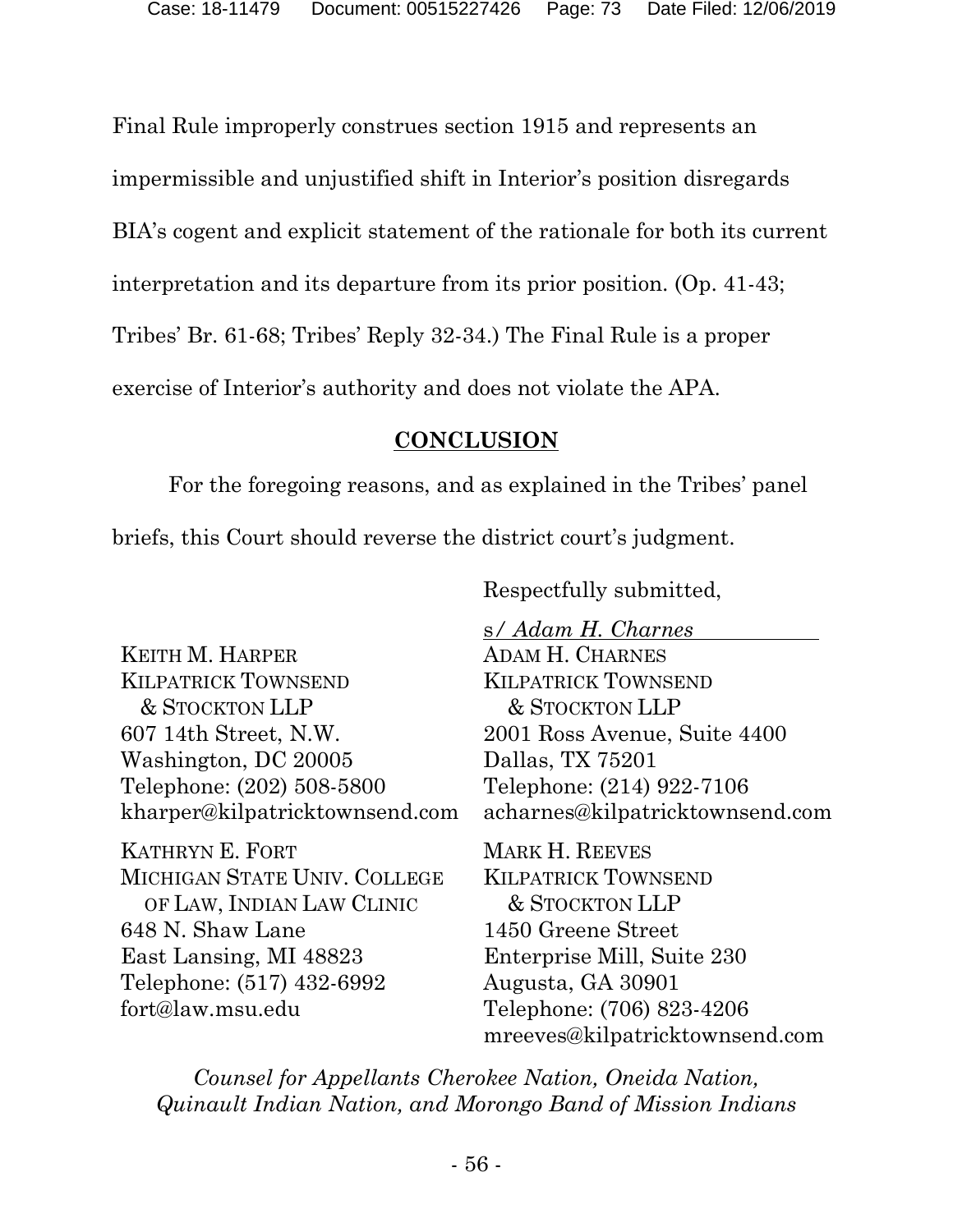## **CERTIFICATE OF COMPLIANCE**

1. This brief complies with the type-volume limitation of Fed.

R. App. P. 32(a)(7)(B) because this response contains 11,136 words,

excluding those parts of the brief exempted by Fed. R. App. P. 32(f).

2. This brief complies with the typeface requirements of Fed. R.

App. P. 32(a)(5) and the type style requirements of Fed. R. App. P.

32(a)(6) because it has been prepared in Century Schoolbook 14-point

font using Microsoft Word 2016.

DATED: December 6, 2019

s/ *Adam H. Charnes*

ADAM H. CHARNES KILPATRICK TOWNSEND & STOCKTON LLP 2001 Ross Avenue, Suite 4400 Dallas, TX 75201 Telephone: (214) 922-7106 acharnes@kilpatricktownsend.com